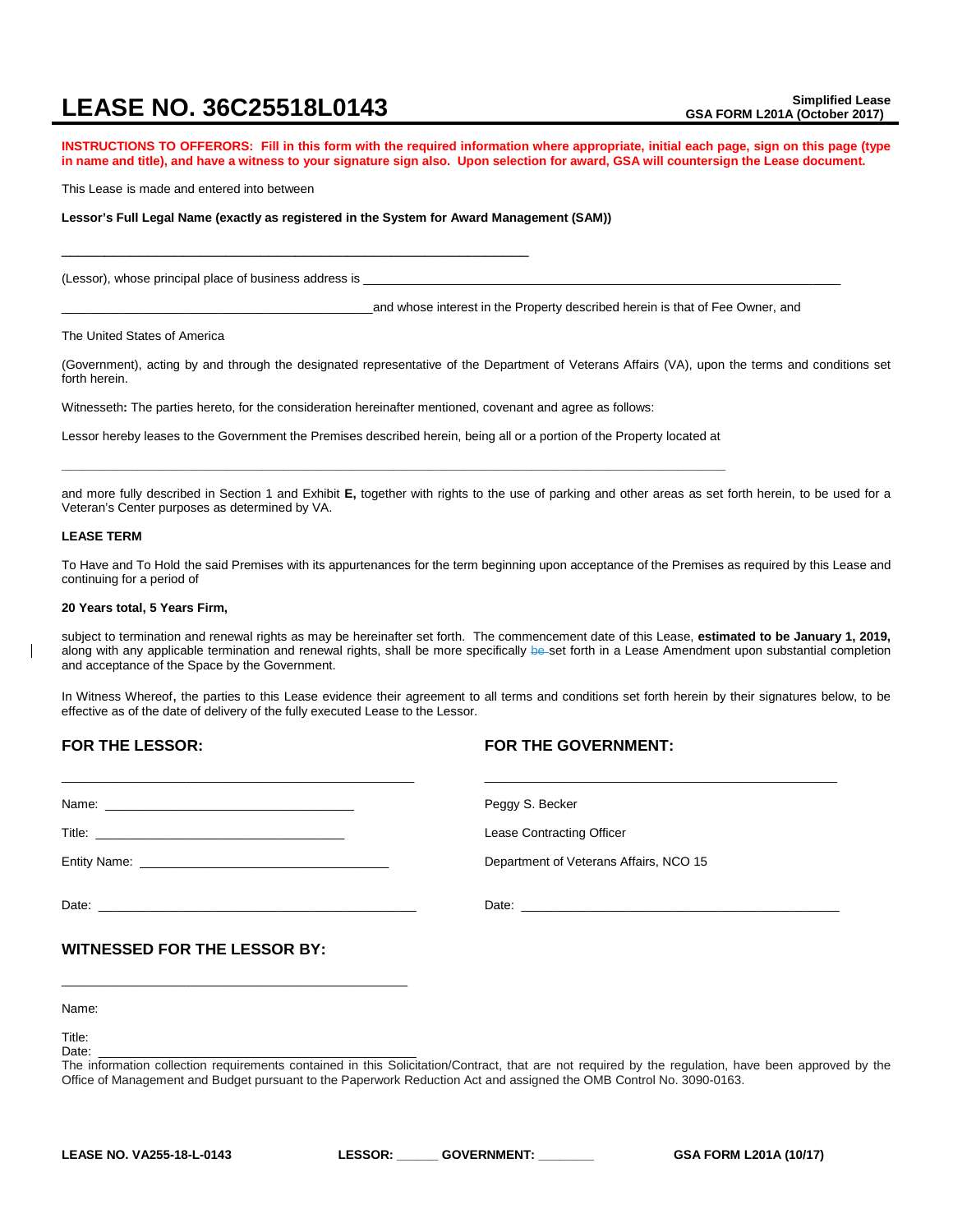# **TABLE OF CONTENTS**

| 1.01<br>1.02<br>1.03<br>1.04<br>1.05<br>1.06<br>1.07<br>1.08<br>1.09<br>1.10<br>HUBZONE SMALL BUSINESS CONCERNS ADDITIONAL PERFORMANCE REQUIREMENTS (SIMPLIFIED) (MAR 2012)  2<br>1.11<br>1.12<br><b>SECTION 2</b><br>2.01<br>2.02<br>2.03<br>2.04<br>2.05<br>2.06<br>2.07<br>2.08<br>2.09<br>2.11<br>2.12<br>2.13<br>2.14<br>2.15<br>2.16<br>2.17<br><b>SECTION 3</b><br>3.01<br>3.02<br>3.03<br>3.04<br>3.05<br>3.06<br>RESPONSIBILITY OF THE LESSOR AND LESSOR'S ARCHITECT/ENGINEER (SIMPLIFIED) (JUN 2012) 11<br>3.07<br>3.08<br>3.09<br>3.10<br>3.11<br>3.12<br>3.13<br>3.14<br>3.15<br>3.16<br>3.17<br>3.18<br>3.19<br>3.20<br>3.21<br>3.22<br>3.23<br>3.24<br>3.25<br>3.27<br>3.28<br>3.29<br>3.30 |      | <b>SECTION 1</b> |  |
|-----------------------------------------------------------------------------------------------------------------------------------------------------------------------------------------------------------------------------------------------------------------------------------------------------------------------------------------------------------------------------------------------------------------------------------------------------------------------------------------------------------------------------------------------------------------------------------------------------------------------------------------------------------------------------------------------------------|------|------------------|--|
|                                                                                                                                                                                                                                                                                                                                                                                                                                                                                                                                                                                                                                                                                                           |      |                  |  |
|                                                                                                                                                                                                                                                                                                                                                                                                                                                                                                                                                                                                                                                                                                           |      |                  |  |
|                                                                                                                                                                                                                                                                                                                                                                                                                                                                                                                                                                                                                                                                                                           |      |                  |  |
|                                                                                                                                                                                                                                                                                                                                                                                                                                                                                                                                                                                                                                                                                                           |      |                  |  |
|                                                                                                                                                                                                                                                                                                                                                                                                                                                                                                                                                                                                                                                                                                           |      |                  |  |
|                                                                                                                                                                                                                                                                                                                                                                                                                                                                                                                                                                                                                                                                                                           |      |                  |  |
|                                                                                                                                                                                                                                                                                                                                                                                                                                                                                                                                                                                                                                                                                                           |      |                  |  |
|                                                                                                                                                                                                                                                                                                                                                                                                                                                                                                                                                                                                                                                                                                           |      |                  |  |
|                                                                                                                                                                                                                                                                                                                                                                                                                                                                                                                                                                                                                                                                                                           |      |                  |  |
|                                                                                                                                                                                                                                                                                                                                                                                                                                                                                                                                                                                                                                                                                                           |      |                  |  |
|                                                                                                                                                                                                                                                                                                                                                                                                                                                                                                                                                                                                                                                                                                           |      |                  |  |
|                                                                                                                                                                                                                                                                                                                                                                                                                                                                                                                                                                                                                                                                                                           |      |                  |  |
|                                                                                                                                                                                                                                                                                                                                                                                                                                                                                                                                                                                                                                                                                                           |      |                  |  |
|                                                                                                                                                                                                                                                                                                                                                                                                                                                                                                                                                                                                                                                                                                           |      |                  |  |
|                                                                                                                                                                                                                                                                                                                                                                                                                                                                                                                                                                                                                                                                                                           |      |                  |  |
|                                                                                                                                                                                                                                                                                                                                                                                                                                                                                                                                                                                                                                                                                                           |      |                  |  |
|                                                                                                                                                                                                                                                                                                                                                                                                                                                                                                                                                                                                                                                                                                           |      |                  |  |
|                                                                                                                                                                                                                                                                                                                                                                                                                                                                                                                                                                                                                                                                                                           |      |                  |  |
|                                                                                                                                                                                                                                                                                                                                                                                                                                                                                                                                                                                                                                                                                                           |      |                  |  |
|                                                                                                                                                                                                                                                                                                                                                                                                                                                                                                                                                                                                                                                                                                           |      |                  |  |
|                                                                                                                                                                                                                                                                                                                                                                                                                                                                                                                                                                                                                                                                                                           |      |                  |  |
|                                                                                                                                                                                                                                                                                                                                                                                                                                                                                                                                                                                                                                                                                                           |      |                  |  |
|                                                                                                                                                                                                                                                                                                                                                                                                                                                                                                                                                                                                                                                                                                           | 2.10 |                  |  |
|                                                                                                                                                                                                                                                                                                                                                                                                                                                                                                                                                                                                                                                                                                           |      |                  |  |
|                                                                                                                                                                                                                                                                                                                                                                                                                                                                                                                                                                                                                                                                                                           |      |                  |  |
|                                                                                                                                                                                                                                                                                                                                                                                                                                                                                                                                                                                                                                                                                                           |      |                  |  |
|                                                                                                                                                                                                                                                                                                                                                                                                                                                                                                                                                                                                                                                                                                           |      |                  |  |
|                                                                                                                                                                                                                                                                                                                                                                                                                                                                                                                                                                                                                                                                                                           |      |                  |  |
|                                                                                                                                                                                                                                                                                                                                                                                                                                                                                                                                                                                                                                                                                                           |      |                  |  |
|                                                                                                                                                                                                                                                                                                                                                                                                                                                                                                                                                                                                                                                                                                           |      |                  |  |
|                                                                                                                                                                                                                                                                                                                                                                                                                                                                                                                                                                                                                                                                                                           |      |                  |  |
|                                                                                                                                                                                                                                                                                                                                                                                                                                                                                                                                                                                                                                                                                                           |      |                  |  |
|                                                                                                                                                                                                                                                                                                                                                                                                                                                                                                                                                                                                                                                                                                           |      |                  |  |
|                                                                                                                                                                                                                                                                                                                                                                                                                                                                                                                                                                                                                                                                                                           |      |                  |  |
|                                                                                                                                                                                                                                                                                                                                                                                                                                                                                                                                                                                                                                                                                                           |      |                  |  |
|                                                                                                                                                                                                                                                                                                                                                                                                                                                                                                                                                                                                                                                                                                           |      |                  |  |
|                                                                                                                                                                                                                                                                                                                                                                                                                                                                                                                                                                                                                                                                                                           |      |                  |  |
|                                                                                                                                                                                                                                                                                                                                                                                                                                                                                                                                                                                                                                                                                                           |      |                  |  |
|                                                                                                                                                                                                                                                                                                                                                                                                                                                                                                                                                                                                                                                                                                           |      |                  |  |
|                                                                                                                                                                                                                                                                                                                                                                                                                                                                                                                                                                                                                                                                                                           |      |                  |  |
|                                                                                                                                                                                                                                                                                                                                                                                                                                                                                                                                                                                                                                                                                                           |      |                  |  |
|                                                                                                                                                                                                                                                                                                                                                                                                                                                                                                                                                                                                                                                                                                           |      |                  |  |
|                                                                                                                                                                                                                                                                                                                                                                                                                                                                                                                                                                                                                                                                                                           |      |                  |  |
|                                                                                                                                                                                                                                                                                                                                                                                                                                                                                                                                                                                                                                                                                                           |      |                  |  |
|                                                                                                                                                                                                                                                                                                                                                                                                                                                                                                                                                                                                                                                                                                           |      |                  |  |
|                                                                                                                                                                                                                                                                                                                                                                                                                                                                                                                                                                                                                                                                                                           |      |                  |  |
|                                                                                                                                                                                                                                                                                                                                                                                                                                                                                                                                                                                                                                                                                                           |      |                  |  |
|                                                                                                                                                                                                                                                                                                                                                                                                                                                                                                                                                                                                                                                                                                           |      |                  |  |
|                                                                                                                                                                                                                                                                                                                                                                                                                                                                                                                                                                                                                                                                                                           |      |                  |  |
|                                                                                                                                                                                                                                                                                                                                                                                                                                                                                                                                                                                                                                                                                                           |      |                  |  |
|                                                                                                                                                                                                                                                                                                                                                                                                                                                                                                                                                                                                                                                                                                           |      |                  |  |
|                                                                                                                                                                                                                                                                                                                                                                                                                                                                                                                                                                                                                                                                                                           |      |                  |  |
|                                                                                                                                                                                                                                                                                                                                                                                                                                                                                                                                                                                                                                                                                                           |      |                  |  |
|                                                                                                                                                                                                                                                                                                                                                                                                                                                                                                                                                                                                                                                                                                           |      |                  |  |
|                                                                                                                                                                                                                                                                                                                                                                                                                                                                                                                                                                                                                                                                                                           |      |                  |  |
|                                                                                                                                                                                                                                                                                                                                                                                                                                                                                                                                                                                                                                                                                                           |      |                  |  |
|                                                                                                                                                                                                                                                                                                                                                                                                                                                                                                                                                                                                                                                                                                           |      |                  |  |
|                                                                                                                                                                                                                                                                                                                                                                                                                                                                                                                                                                                                                                                                                                           | 3.26 |                  |  |
|                                                                                                                                                                                                                                                                                                                                                                                                                                                                                                                                                                                                                                                                                                           |      |                  |  |
|                                                                                                                                                                                                                                                                                                                                                                                                                                                                                                                                                                                                                                                                                                           |      |                  |  |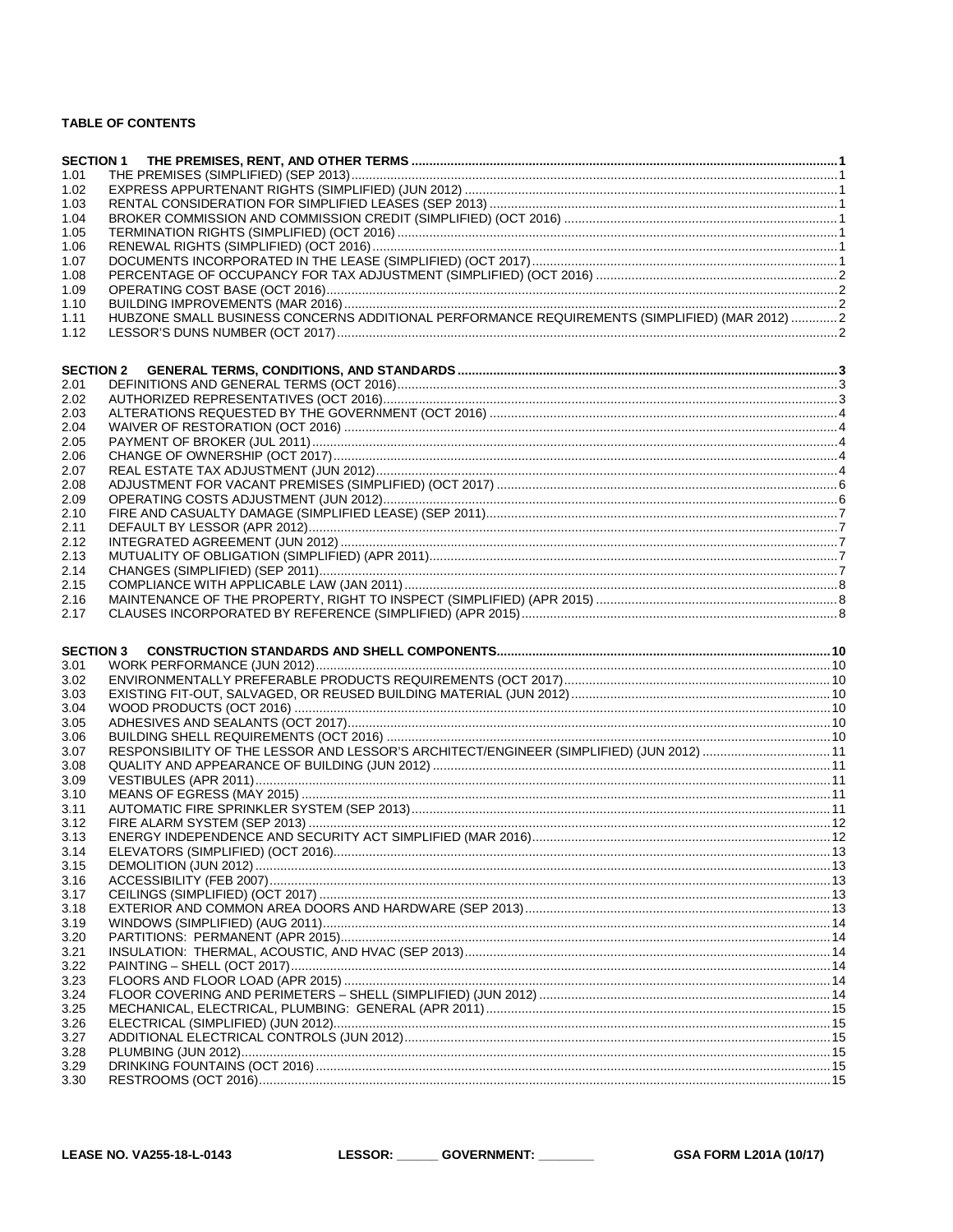| 3.31             |                                                                                         |  |
|------------------|-----------------------------------------------------------------------------------------|--|
| 3.32             |                                                                                         |  |
| 3.33             |                                                                                         |  |
| 3.34             |                                                                                         |  |
| 3.35             |                                                                                         |  |
|                  |                                                                                         |  |
| 3.36             |                                                                                         |  |
| 3.37             | DUE DILIGENCE AND NATIONAL ENVIRONMENTAL POLICY ACT REQUIREMENTS - LEASE (SEP 2014)  18 |  |
| 3.38             |                                                                                         |  |
|                  |                                                                                         |  |
| <b>SECTION 4</b> |                                                                                         |  |
| 4.01             |                                                                                         |  |
| 4.02             |                                                                                         |  |
| 4.03             |                                                                                         |  |
|                  |                                                                                         |  |
| 4.04             |                                                                                         |  |
| 4.05             |                                                                                         |  |
| 4.06             |                                                                                         |  |
| 4.07             |                                                                                         |  |
| 4.08             |                                                                                         |  |
| 4.09             |                                                                                         |  |
|                  |                                                                                         |  |
| <b>SECTION 5</b> |                                                                                         |  |
| 5.01             |                                                                                         |  |
|                  |                                                                                         |  |
| 5.02             |                                                                                         |  |
| 5.03             |                                                                                         |  |
| 5.04             |                                                                                         |  |
| 5.05             |                                                                                         |  |
| 5.06             |                                                                                         |  |
| 5.07             |                                                                                         |  |
| 5.08             |                                                                                         |  |
| 5.09             |                                                                                         |  |
| 5.10             |                                                                                         |  |
| 5.11             |                                                                                         |  |
| 5.12             |                                                                                         |  |
| 5.13             |                                                                                         |  |
| 5.14             |                                                                                         |  |
| 5.15             |                                                                                         |  |
| 5.16             |                                                                                         |  |
|                  |                                                                                         |  |
| 5.17             |                                                                                         |  |
| 5.18             |                                                                                         |  |
| 5.19             |                                                                                         |  |
|                  |                                                                                         |  |
| <b>SECTION 6</b> |                                                                                         |  |
| 6.01             |                                                                                         |  |
| 6.02             |                                                                                         |  |
| 6.03             |                                                                                         |  |
| 6.04             |                                                                                         |  |
| 6.05             |                                                                                         |  |
| 6.06             |                                                                                         |  |
| 6.07             |                                                                                         |  |
| 6.08             |                                                                                         |  |
| 6.09             |                                                                                         |  |
|                  |                                                                                         |  |
| 6.10             |                                                                                         |  |
| 6.11             |                                                                                         |  |
| 6.12             |                                                                                         |  |
| 6.13             |                                                                                         |  |
| 6.14             |                                                                                         |  |
| 6.15             |                                                                                         |  |
| 6.16             |                                                                                         |  |
| 6.17             |                                                                                         |  |
| 6.18             |                                                                                         |  |
| 6.19             |                                                                                         |  |
| 6.20             |                                                                                         |  |
| 6.21             |                                                                                         |  |
| 6.22             |                                                                                         |  |
| 6.23             |                                                                                         |  |
| 6.24             |                                                                                         |  |
| 6.25             |                                                                                         |  |
|                  |                                                                                         |  |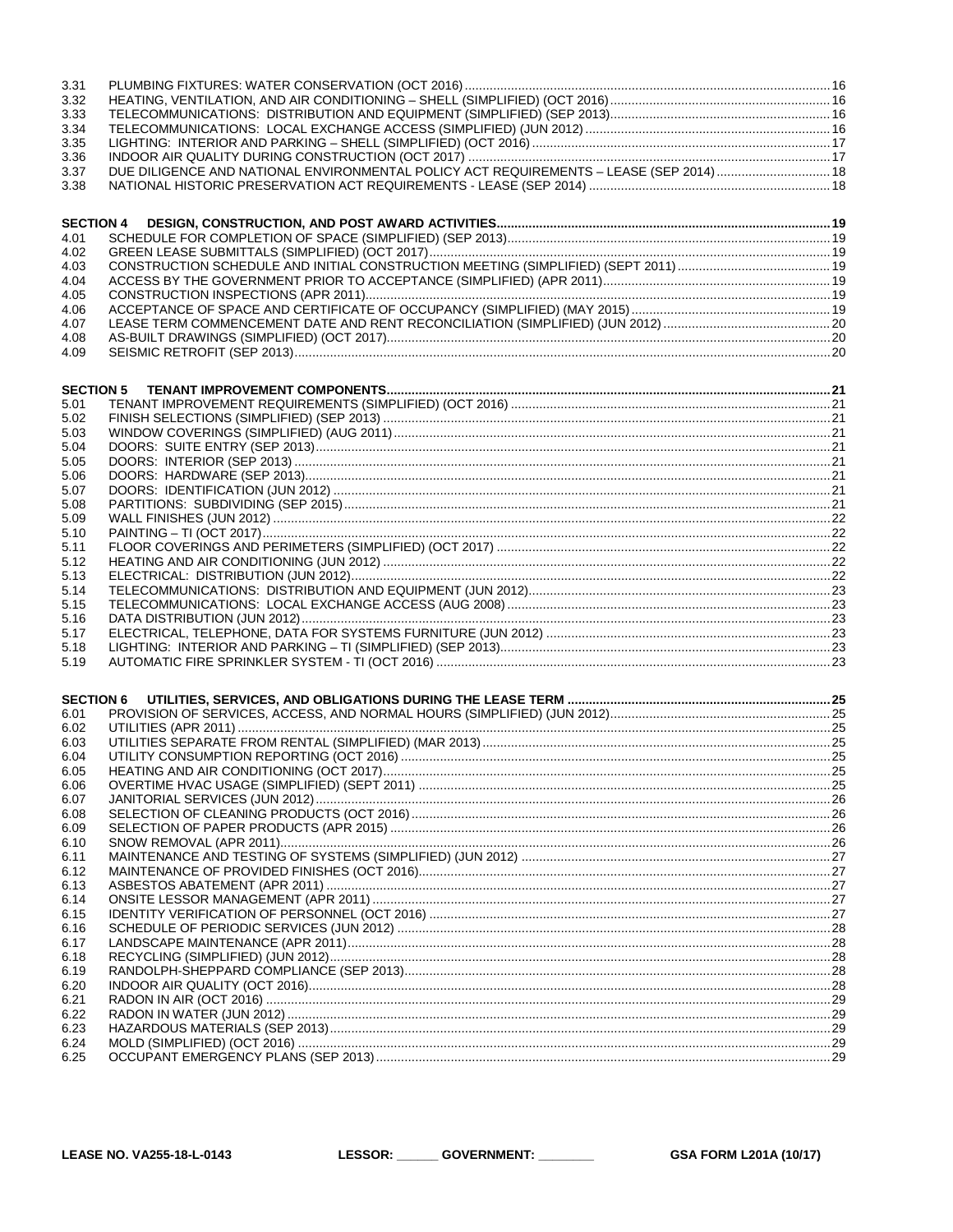| 7.02 |  |
|------|--|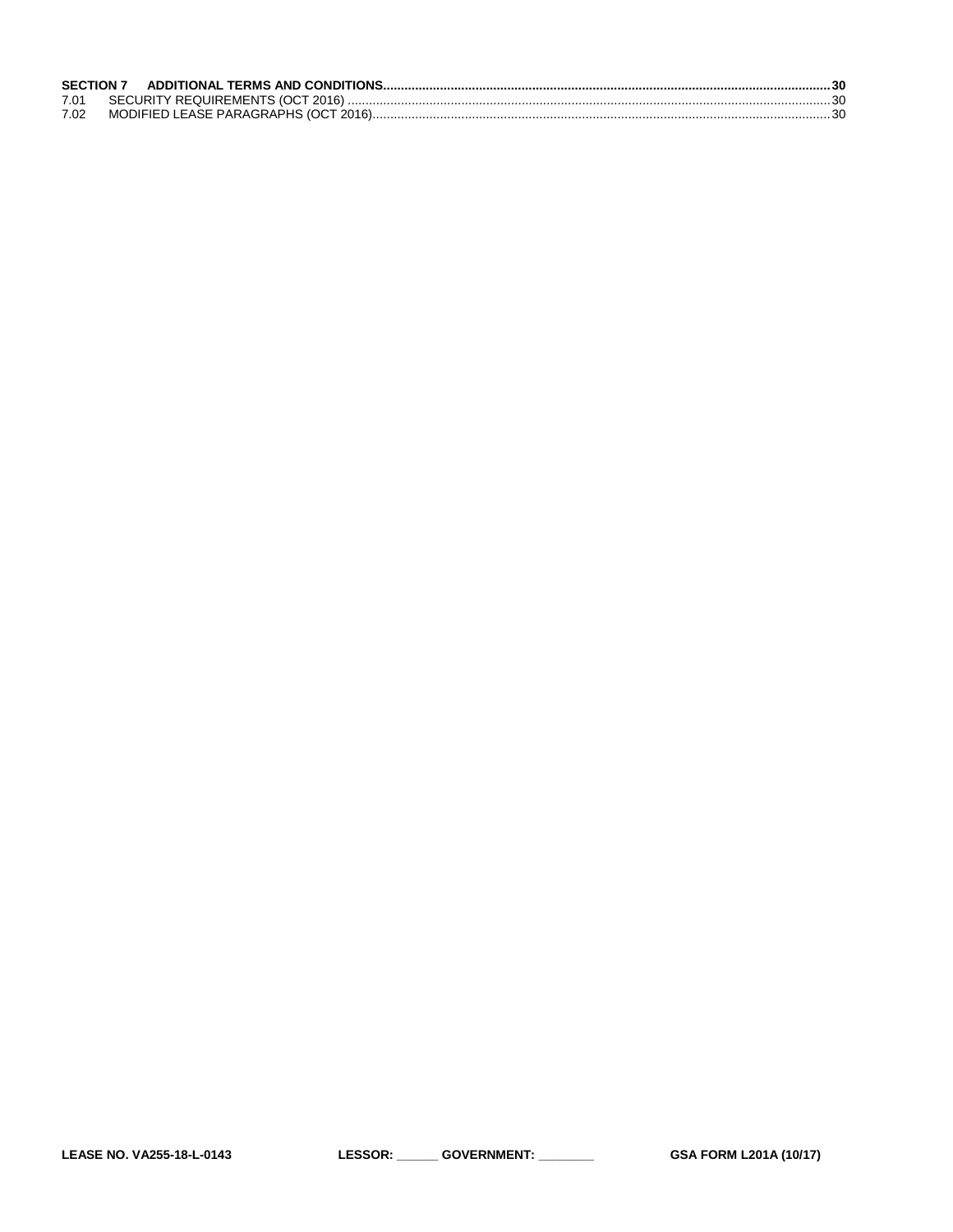# <span id="page-4-0"></span>**SECTION 1 THE PREMISES, RENT, AND OTHER TERMS**

# <span id="page-4-1"></span>**1.01 THE PREMISES (SIMPLIFIED) (SEP 2013)**

The Premises are as described under Exhibit E, Simplified Lease Proposal, GSA Form 1364A.

# <span id="page-4-2"></span>**1.02 EXPRESS APPURTENANT RIGHTS (SIMPLIFIED) (JUN 2012)**

The Government shall have the non-exclusive right to the use of Appurtenant Areas, and shall have the right to post Rules and Regulations Governing Conduct on Federal Property, Title 41, CFR, Part 102-74, Subpart C, within such areas. The Government will coordinate with Lessor to ensure signage is consistent with Lessor's standards. Appurtenant to the Premises and included in the Lease are rights to use parking as described under Block 16 of Exhibit A, Simplified Lease Proposal, GSA Form 1364A. In addition, the Lessor shall provide such additional parking spaces as required by the applicable code of the local government entity having jurisdiction over the Property.

#### <span id="page-4-3"></span>**1.03 RENTAL CONSIDERATION FOR SIMPLIFIED LEASES (SEP 2013)**

In consideration for the Lease, the grant of all associated rights, express or implied, and the performance or satisfaction of all of the Lessor's other obligations set forth herein, the Government shall pay the Lessor annual rent to be computed using the rental rate(s) specified on Exhibit A, GSA Form 1364A and the actual ANSI BOMA Office Area (ABOA) delivered for occupancy and use by the Government, not to exceed the amount of ABOA square footage stated in the Lease. Payment shall be made monthly in arrears. Rent for a lesser period shall be prorated. Rent shall be paid by Electronic Funds Transfer to an account to be designated by Lessor. Rent shall be inclusive of all costs incurred by the Lessor for the construction of Building shell and Tenant Improvements (TIs) specified in the Lease, including those described on Exhibit A, GSA Form 1364A and the Agency Specific Requirements (ASR) attached hereto, all taxes of any kind, and all operating costs. Unless a separate rate is specified on Exhibit A, GSA Form 1364A, rights to parking areas will be deemed included in the rent.

Rent may be adjusted for changes in taxes or operating costs.

#### <span id="page-4-4"></span>**1.04 BROKER COMMISSION AND COMMISSION CREDIT (SIMPLIFIED) (OCT 2016)**

**[Broker Name]** (Broker) is the authorized real estate broker representing GSA in connection with this Lease transaction. The total amount of the commission to the Broker is earned upon Lease execution, payable according to the commission agreement signed between the Lessor and Broker. Only a portion of the commission will be payable to **[Broker Name]** with the remaining portion**,** which is the Commission Credit, to be credited to the shell rental portion of the annual rental payments due and owing under this Lease. Beginning with the first month's rent due the reduction shall be taken in equal monthly amounts over the fewest number of months until the credit has been fully recaptured. The exact amount of the Commission Credit and the schedule for adjusted Monthly Rent payments will be determined following Lease Award and documented in a Lease Amendment.

# <span id="page-4-5"></span>**1.05 TERMINATION RIGHTS (SIMPLIFIED) (OCT 2016)**

The Government may terminate this Lease, in whole or in parts, after the Firm Term of this Lease by providing not less than 90 days' prior written notice to the Lessor. The effective date of the termination shall be the day following the expiration of the required notice period or the termination date set forth in the notice, whichever is later. No rental shall accrue after the effective date of termination. The Government must provide termination notice no later than 90 days prior to the desired end of the lease.<br>1 06 BENEWAL PIGHTS (SIMPLIFIED) (OCT 2016)

# <span id="page-4-6"></span>**1.06 RENEWAL RIGHTS (SIMPLIFIED) (OCT 2016)**

A. This Lease may be renewed at the option of the Government for a term of **X YEARS** at the rental rate(s) set forth on Form 1364A, provided notice is given to the Lessor at least **60 days** before the end of the original Lease term; all other terms and conditions of this Lease, as same may have been amended, shall remain in full force and effect during any renewal term.

B. Termination rights outlined "Termination Rights (Simplified)" paragraph apply to all renewal terms.

#### <span id="page-4-7"></span>**1.07 DOCUMENTS INCORPORATED IN THE LEASE (SIMPLIFIED) (OCT 2017)**

The following documents are as attached to and made part of the Lease:

|                                                | NO.<br>OF    |                |
|------------------------------------------------|--------------|----------------|
| <b>DOCUMENT NAME</b>                           | <b>PAGES</b> | <b>EXHIBIT</b> |
| Lease No. 36C25518L0143 (Form L201A)           | 33           |                |
| <b>Agency Specific Requirements</b>            | 16           |                |
| Security Requirements for Level II             | 3            | в              |
| GSA Form 3516A Solicitation Provisions         | 5            |                |
| GSA Form 3518A Reps and Certs                  |              |                |
| Proposal to Lease Space (GSA Form 1364A)       | 3            | F              |
| GSA FORM 1217 - Lessor's Annual Cost Statement | 2            |                |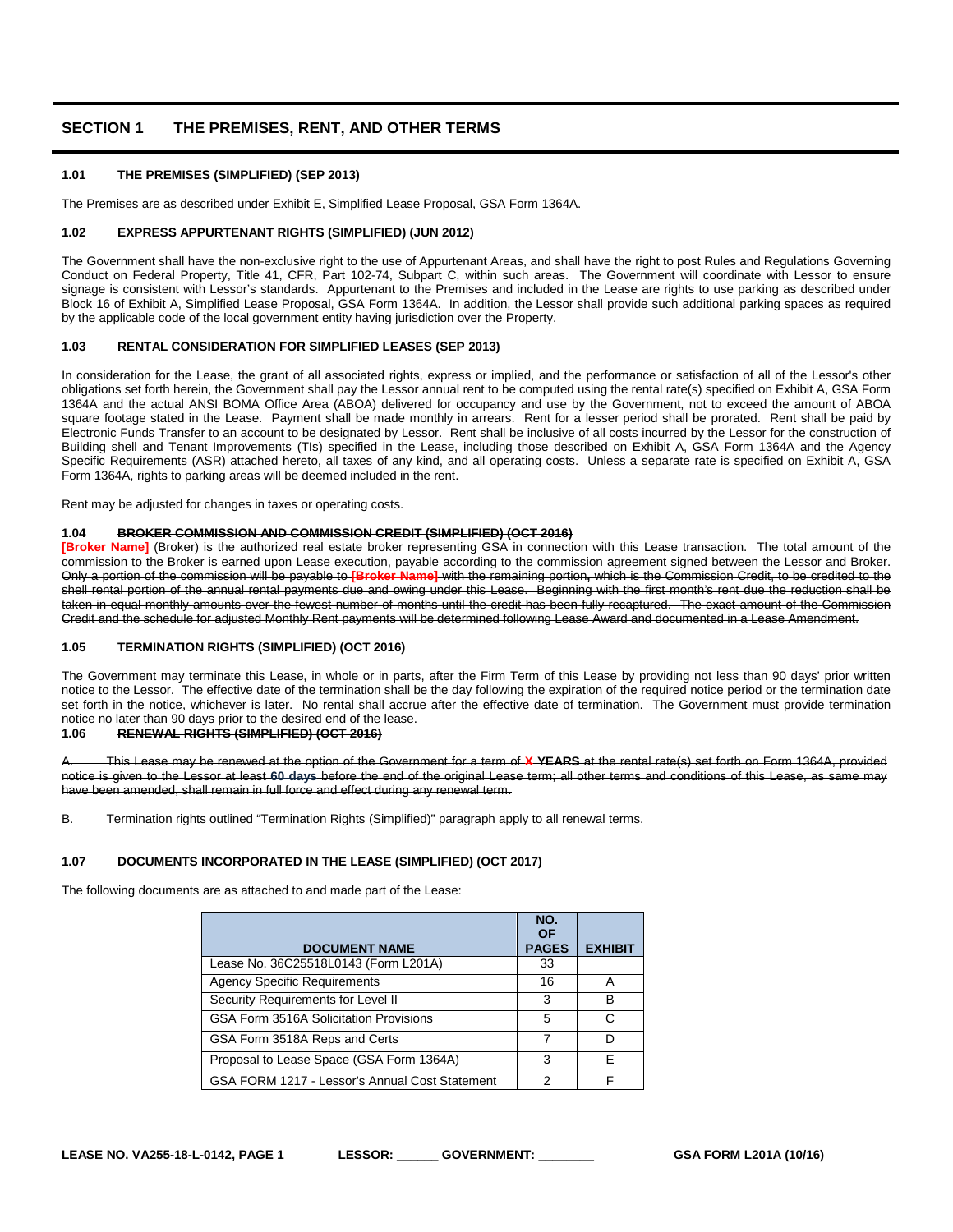| Simplified Lease Proposal Data (GSA Form 1364A-1)        |    |   |
|----------------------------------------------------------|----|---|
| GSA Form 12000 for Pre-lease Fire Protection and         |    | н |
| Life Safety Evaluation for an Office Building (Part A or |    |   |
| Part B) (See Section 3 for applicable requirements)      |    |   |
| <b>Security Unit Price List</b>                          |    |   |
| Seismic Offer Forms                                      | 10 |   |
| <b>Tenant Improvements Cost Summary</b>                  | 29 |   |
| <b>Technical Factors</b>                                 | 2  |   |
| Past Performance Reference Check Form                    | ิค |   |
| DOL Davis-Bacon Wage Determination                       | 10 |   |
|                                                          |    |   |

#### <span id="page-5-0"></span>**1.08 PERCENTAGE OF OCCUPANCY FOR TAX ADJUSTMENT (SIMPLIFIED) (OCT 2016)**

As of the Lease Award Date, the Government's Percentage of Occupancy, as defined in the "Real Estate Tax Adjustment" paragraph of this Lease, is **XX** percent. The tax parcel number is **XX**.

#### <span id="page-5-1"></span>**1.09 OPERATING COST BASE (OCT 2016)**

The parties agree, for the purpose of applying the paragraph titled "Operating Costs Adjustment," that the Lessor's base rate for operating costs shall be \$**XX.XX** per RSF.

#### <span id="page-5-2"></span>**1.10 BUILDING IMPROVEMENTS (MAR 2016)**

Before the Government accepts the Space, the Lessor shall complete the following additional Building improvements:

A. \_\_\_\_\_\_\_\_\_\_\_\_\_\_\_ B. \_\_\_\_\_\_\_\_\_\_\_\_\_\_\_ C. \_\_\_\_\_\_\_\_\_\_\_\_\_\_\_

#### <span id="page-5-3"></span>**1.11 HUBZONE SMALL BUSINESS CONCERNS ADDITIONAL PERFORMANCE REQUIREMENTS (SIMPLIFIED) (MAR 2012)**

If the Lessor is a qualified HUBZone small business concern (SBC) that did not waive the price evaluation preference then as required by 13 C.F.R. 126.700, the HUBZone SBC must spend at least 50% of the cost of the contract incurred for personnel on its own employees or employees of other qualified HUBZone SBC's and must meet the performance of the work requirements for subcontracting in 13 C.F.R. § 125.6(c). If the Lessor is a HUBZone joint venture, the aggregate of the qualified HUBZone SBC's to the joint venture, not each concern separately, must perform the applicable percentage of work required by this clause.

If the Lessor is a HUBZone small business concern (SBC) that did not waive the price evaluation preference, the Lessor shall provide a certification within 10 days after Lease award to the LCO (or representative designated by the LCO) that the Lessor was an eligible HUBZone SBC on the date of award. If it is determined within 20 days after award that a HUBZone SBC Offeror that has been awarded the Lease was not an eligible HUBZone SBC at the time of award, and the HUBZone SBC Lessor failed to provide the LCO with information regarding a change to its HUBZone eligibility prior to award, then the Lease shall be subject, at the LCO's discretion, to termination, and the Government will be relieved of all obligations to the Lessor in such an event and not be liable to the Lessor for any costs, claims, or damages of any nature whatsoever.

#### <span id="page-5-4"></span>**1.12 LESSOR'S DUNS NUMBER (OCT 2017)**

Lessor's Dun & Bradstreet DUNS Number: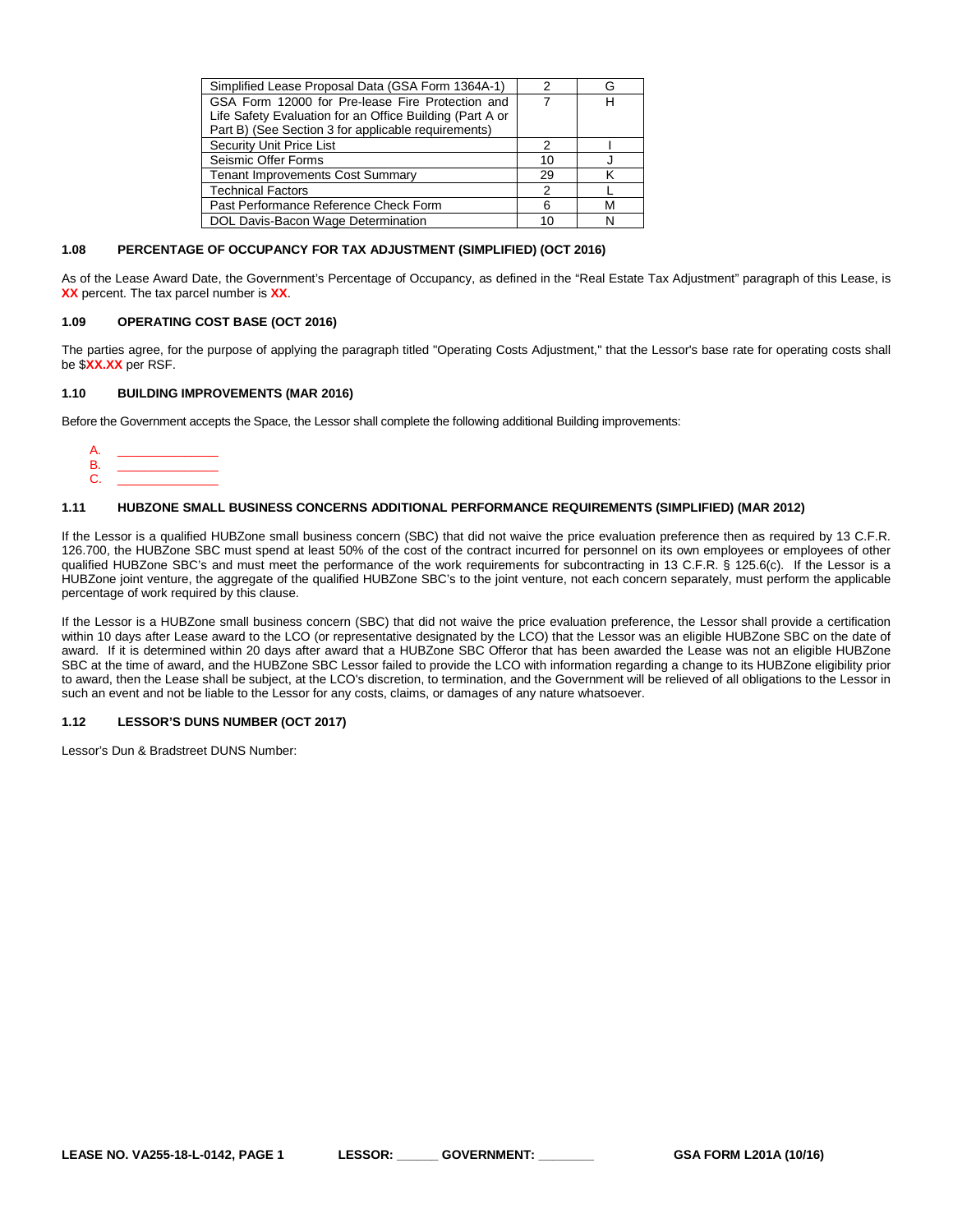# <span id="page-6-0"></span>**SECTION 2 GENERAL TERMS, CONDITIONS, AND STANDARDS**

# <span id="page-6-1"></span>**2.01 DEFINITIONS AND GENERAL TERMS (OCT 2016)**

Unless otherwise specifically noted, all terms and conditions set forth in this Lease shall be interpreted by reference to the following definitions, standards, and formulas:

A. Appurtenant Areas. Appurtenant Areas are defined as those areas and facilities on the Property that are not located within the Premises, but for which rights are expressly granted under this Lease, or for which rights to use are reasonably necessary or reasonably anticipated with respect to the Government's enjoyment of the Premises and express appurtenant rights.

B. Broker. If GSA awarded this Lease using a contract real estate broker, Broker shall refer to GSA's broker.

C. Building. Building(s) situated on the Property in which the Premises are located.

D. Commission Credit. If GSA awarded this Lease using a Broker, and the Broker agreed to forego a percentage of its commission to which it is entitled in connection with the award of this Lease, the amount of this credit is referred to as the "Commission Credit."

E. Common Area Factor. The "Common Area Factor" (CAF) is a conversion factor determined by the Building owner and applied by the owner to the ABOA SF to determine the RSF for the leased Space. The CAF is expressed as a percentage of the difference between the amount of rentable SF and ABOA SF, divided by the ABOA SF. For example 11,500 RSF and 10,000 ABOA SF will have a CAF of 15% [(11,500 RSF-10,000 ABOA SF)/10,000 ABOA SF]. For the purposes of this Lease, the CAF shall be determined in accordance with the applicable ANSI**/**BOMA standard for the type of space to which the CAF shall apply.

F. Contract. "Contract" shall mean this Lease.

G. Contractor. "Contractor" shall mean Lessor.

H. Days. All references to "day" or "days" in this Lease shall mean calendar days, unless specified otherwise.

I. FAR. All references to the FAR shall be understood to mean the Federal Acquisition Regulation, codified at 48 CFR Chapter 1..

J. Firm Term/Non-Firm Term. The Firm Term is that part of the Lease term that is not subject to termination rights. The Non-Firm Term is that part of the Lease term following the end of the Firm Term.

K. GSAR. All references to the GSAR shall be understood to mean the GSA supplement to the FAR, codified at 48 CFR Chapter 5.

L. Lease Term Commencement Date. The date on which the lease term commences.

M. Lease Award Date. The date the LCO executes the Lease and mailing or otherwise furnishes written notification of the executed Lease to the successful Offeror (date on which the parties' obligations under the Lease begin).

Premises. The Premises are defined as the total Office Area or other type of Space, together with all associated common areas, described in Section 1 of this Lease, and delineated by plan in the attached exhibit. Parking and other areas to which the Government has rights under this Lease are not included in the Premises.

O. Property. The Property is defined as the land and Buildings in which the Premises are located, including all Appurtenant Areas (e.g., parking areas) to which the Government is granted rights.

Rentable Space or Rentable Square Feet (RSF). Rentable Space is the area for which a tenant is charged rent. It is determined by the Building owner and may vary by city or by building within the same city. The Rentable Space may include a share of Building support/common areas such as elevator lobbies, Building corridors, and floor service areas. Floor service areas typically include restrooms, janitor rooms, telephone closets, electrical closets, and mechanical rooms. The Rentable Space does not include vertical building penetrations and their enclosing walls, such as stairs, elevator shafts, and vertical ducts. Rentable Square Feet is calculated using the following formula for each type of Space (e.g., office, warehouse, etc.) included in the Premises: ABOA SF of Space  $x$  (1 + CAF) = RSF.

Q. Space. The Space shall refer to that part of the Premises to which the Government has exclusive use, such as Office Area, or other type of Space. Parking areas to which the Government has rights under this Lease are not included in the Space.

Office Area. For the purposes of this Lease, Space shall be measured in accordance with the standard (Z65.1-1996) provided by American National Standards Institute**/**Building Owners and Managers Association (ANSI**/**BOMA) for Office Area, which means "the area where a tenant normally houses personnel and/or furniture, for which a measurement is to be computed." References to ABOA mean ANSI**/**BOMA Office Area.

S. Working Days. Working Days shall mean weekdays, excluding Saturdays and Sundays and Federal holidays.

# <span id="page-6-2"></span>**2.02 AUTHORIZED REPRESENTATIVES (OCT 2016)**

Signatories to this Lease shall have full authority to bind their respective principals with regard to all matters relating to this Lease. No other persons shall be understood to have any authority to bind their respective principals except to the extent that such authority may be explicitly delegated by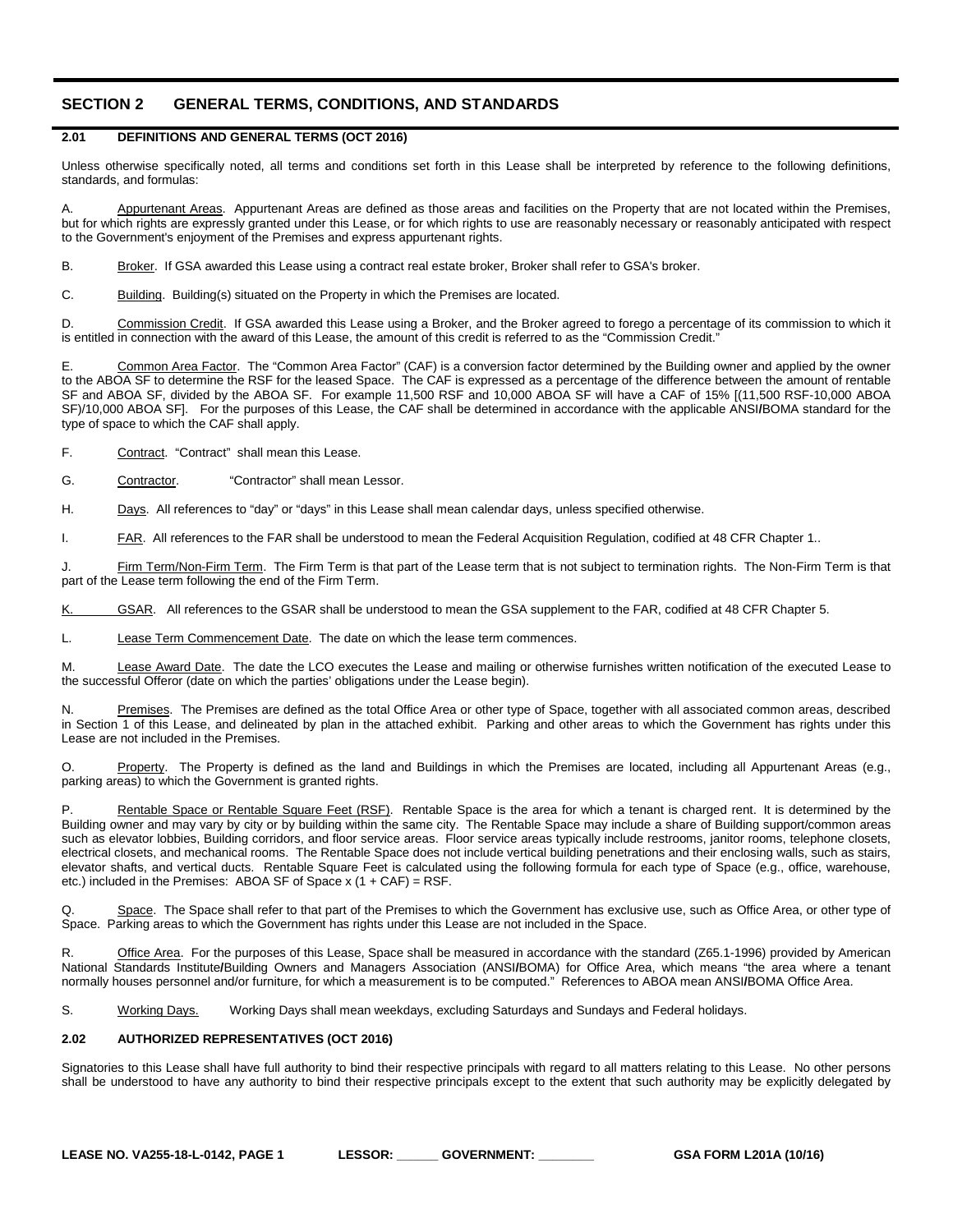notice to the other party, or to the extent that such authority is transferred by succession of interest. The Government shall have the right to substitute its Lease Contracting Officer (LCO) by notice without an express delegation by the prior LCO.

# <span id="page-7-0"></span>**2.03 ALTERATIONS REQUESTED BY THE GOVERNMENT (OCT 2016)**

A. The Government may request the Lessor to provide alterations during the term of the Lease. Alterations will be ordered by issuance of a Lease Amendment, GSA Form 300, Order for Supplies or Services, or a tenant agency-approved form when specifically authorized to do so by the LCO. The General Services Administration Acquisition Manual ("GSAM") clause, 552.270-31, Prompt Payment, including its invoice requirements, shall apply to orders for alterations. All orders are subject to the terms and conditions of this Lease and may be placed by the LCO or a warranted contracting officer's representative (COR) in GSA or the tenant agency when specifically authorized to do so by the LCO, subject to the threshold limitation below.

B. Orders for alterations issued by an authorized COR are limited to no more than \$150,000 (LCOs are not subject to this threshold). This threshold will change according to future adjustments of the simplified acquisition threshold (see FAR 2.101). The LCO will provide the Lessor with a list of tenant agency officials authorized to place orders and will specify any limitations on the authority delegated to tenant agency officials. The tenant agency officials are not authorized to deal with the Lessor on any other matters.

C. Payments for alterations ordered by the tenant agency under the authorization described in sub-paragraph B will be made directly by the tenant agency placing the order.

# <span id="page-7-1"></span>**2.04 WAIVER OF RESTORATION (OCT 2016)**

Lessor shall have no right to require the Government to restore the Premises upon termination of the Lease, and waives all claims against the Government for waste, damages, or restoration arising from or related to (a) the Government's normal and customary use of the Premises during the term of the Lease (including any extensions thereof), as well as (b) any initial or subsequent alteration to the Premises regardless of whether such alterations are performed by the Lessor or by the Government. At its sole option, the Government may abandon property in the Space following expiration of the Lease, in which case the property will become the property of the Lessor, and the Government will be relieved of any liability in connection therewith.

# <span id="page-7-2"></span>**2.05 PAYMENT OF BROKER (JUL 2011)**

If GSA awarded the Lease through its Broker, the Lessor shall pay GSA's Broker its portion of the commission one half upon Lease award and the remaining half upon acceptance of the Space. "Its portion of the commission" means the agreed-upon commission to GSA's Broker minus the Commission Credit specified in the Lease or Lease Amendment.

# <span id="page-7-3"></span>**2.06 CHANGE OF OWNERSHIP (OCT 2017)**

A. If during the term of the Lease, title to the Property is transferred, the Lease is assigned, or the Lessor changes its legal name, the Lessor and its successor shall comply with the requirements of FAR Subpart 42.12. If title is transferred, the Lessor shall notify the Government within five days of the transfer of title.

B. The Government and the Lessor may execute a Change of Name Agreement if the Lessor is changing only its legal name, and the Government's and the Lessor's respective rights and obligations remain unaffected. A sample form is found at FAR 42.1205.

C. If title to the Property is transferred, or the Lease is assigned, the Government, the original Lessor (Transferor), and the new owner or assignee (Transferee) shall execute a Novation Agreement providing for the transfer of Transferor's rights and obligations under the Lease to the Transferee. When executed on behalf of the Government, a Novation Agreement will be made part of the Lease via Lease Amendment.

D. In addition to all documents required by FAR 42.1204, the LCO may request additional information (e.g., copy of the deed, bill of sale, certificate of merger, contract, court decree, articles of incorporation, operation agreement, partnership certificate of good standing, etc.) from the Transferor or Transferee to verify the parties' representations regarding the transfer, and to determine whether the transfer of the Lease is in the Government's interest.

E. If the LCO determines that recognizing the Transferee as the Lessor is not in the Government's interest, the Transferor shall remain fully liable to the Government for the Transferee's performance of obligations under the Lease, notwithstanding the transfer. Under no condition shall the Government be obligated to release the Transferor of obligations prior to (a) the rent commencement date; and (b) any amounts due and owing to the Government under the Lease have been paid in full or completely set off against the rental payments due under the Lease.

F. As a condition for being recognized as the Lessor and entitlement to receiving rent, the Transferee must register in the System for Award Management (SAM) for purposes of "All Awards" (See FAR 52.232-33), and complete all required representations and certifications within SAM.

G. If title to the Property is transferred, or the Lease is assigned, rent shall continue to be paid to the original Lessor, subject to the Government's rights as provided for in this Lease. The Government's obligation to pay rent to the Transferee shall not commence until the Government has received all information reasonably required by the LCO under sub-paragraph- D, the Government has determined that recognizing the Transferee as the Lessor is in the Government's interest (which determination will be prompt and not unreasonably withheld), and the Transferee has met all conditions specified in sub-paragraph F. .

# <span id="page-7-4"></span>**2.07 REAL ESTATE TAX ADJUSTMENT (JUN 2012)**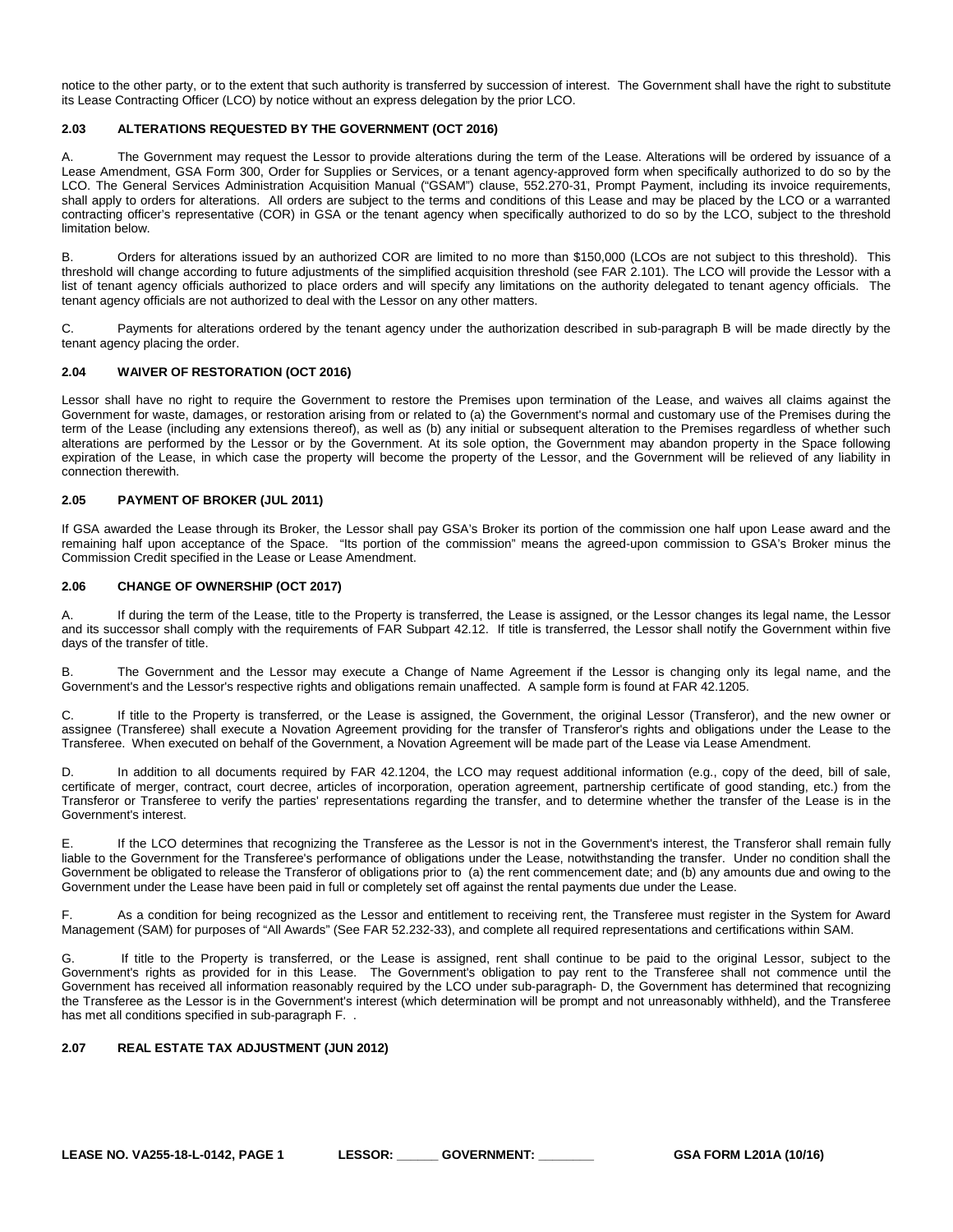Purpose: This paragraph provides for adjustment in the rent (tax adjustment) to account for increases or decreases in Real Estate Taxes for the Property after the establishment of the Real Estate Tax Base, as those terms are defined herein. Tax adjustments shall be calculated in accordance with this paragraph.

B. Definitions: The following definitions apply to the use of the terms within this paragraph:

Property is defined as the land and Buildings in which the Premises are located, including all Appurtenant Areas (e.g., parking areas to which the Government is granted rights).

Real Estate Taxes are those taxes that are levied upon the owners of real property by a Taxing Authority (as hereinafter defined) of a state or local Government on an ad valorem basis to raise general revenue for funding the provision of government services. The term excludes, without limitation, special assessments for specific purposes, assessments for business improvement districts, and/or community development assessments.

Taxing Authority is a state, commonwealth, territory, county, city, parish, or political subdivision thereof, authorized by law to levy, assess, and collect Real Estate Taxes.

Tax Year refers to the 12-month period adopted by a Taxing Authority as its fiscal year for assessing Real Estate Taxes on an annual basis.

Tax Abatement is an authorized reduction in the Lessor's liability for Real Estate Taxes below that determined by applying the generally applicable real estate tax rate to the Fully Assessed (as hereinafter defined) valuation of the Property.

Unadjusted Real Estate Taxes are the full amount of Real Estate Taxes that would be assessed for the Property for one full Tax Year without regard to the Lessor's entitlement to any Tax Abatements (except if such Tax Abatement came into effect after the date of award of the Lease), and not including any late charges, interest or penalties. If a Tax Abatement comes into effect after the date of award of the Lease, "unadjusted Real Estate Taxes" are the full amount of Real Estate Taxes assessed for the Property for one full Tax Year, less the amount of such Tax Abatement, and not including any late charges, interest, or penalties.

Real Estate Tax Base is the unadjusted Real Estate Taxes for the first full Tax Year following the commencement of the Lease term. If the Real Estate Taxes for that Tax Year are not based upon a Full Assessment of the Property, then the Real Estate Tax Base shall be the Unadjusted Real Estate Taxes for the Property for the first full Tax Year for which the Real Estate Taxes are based upon a Full Assessment. Such first full Tax Year may be hereinafter referred to as the Tax Base Year. Alternatively, the Real Estate Tax Base may be an amount negotiated by the parties that reflects an agreed upon base for a Fully Assessed value of the Property.

The Property is deemed to be Fully Assessed (and Real Estate Taxes are deemed to be based on a Full Assessment) only when a Taxing Authority has, for the purpose of determining the Lessor's liability for Real Estate Taxes, determined a value for the Property taking into account the value of all improvements contemplated for the Property pursuant to the Lease, and issued to the Lessor a tax bill or other notice of levy wherein the Real Estate Taxes for the full Tax Year are based upon such Full Assessment. At no time prior to the issuance of such a bill or notice shall the Property be deemed Fully Assessed.

Percentage of Occupancy refers to that portion of the Property exclusively occupied or used by the Government pursuant to the Lease. For Buildings, the Percentage of Occupancy is determined by calculating the ratio of the RSF occupied by the Government pursuant to the Lease to the total RSF in the Building or Buildings so occupied, and shall not take into account the Government's ancillary rights including, but not limited to, parking or roof space for antennas (unless facilities for such ancillary rights are separately assessed). This percentage shall be subject to adjustment to take into account increases or decreases for Space leased by the Government or for rentable space on the Property.

C. Adjustment for changes in Real Estate Taxes. After the Property is Fully Assessed, the Government shall pay its share of any increases and shall receive its share of any decreases in the Real Estate Taxes for the Property, such share of increases or decreases to be referred to herein as "tax adjustment." The amount of the tax adjustment shall be determined by multiplying the Government's Percentage of Occupancy by the difference between the current year Unadjusted Real Estate Taxes and the Real Estate Tax Base, less the portion of such difference not paid due to a Tax Abatement (except if a Tax Abatement comes into effect after the date of award of the Lease). If a Tax Abatement comes into effect after the date of award of the Lease, the amount of the tax adjustment shall be determined by multiplying the Government's Percentage of Occupancy by the difference between the current year Unadjusted Real Estate Taxes and the Real Estate Tax Base. The Government shall pay the tax adjustment in a single annual lump sum payment to the Lessor. In the event that this tax adjustment results in a credit owed to the Government, the Government may elect to receive payment in the form of a rental credit or lump sum payment.

If the Property contains more than one separately assessed parcel, then more than one tax adjustment shall be determined based upon the Percentage of Occupancy, Real Estate Tax Base, and Real Estate Taxes for each respective parcel.

After commencement of the Lease term, the Lessor shall provide to the LCO copies of all real estate tax bills for the Property, all documentation of Tax Abatements, credits, or refunds, if any, and all notices which may affect the assessed valuation of the Property, for the Tax Year prior to the commencement of the Lease Term, and all such documentation for every year following. Lessor acknowledges that the LCO shall rely on the completeness and accuracy of these submissions in order to establish the Real Estate Tax Base and to determine tax adjustments. The LCO may memorialize the establishment of the Real Estate Tax Base by issuing a unilateral administrative lease amendment indicating the base year, the amount of the Real Estate Tax Base, and the Government's Percentage of Occupancy.

The Real Estate Tax Base is subject to adjustment when increases or decreases to Real Estate Taxes in any Tax Year are attributable to (a) improvements or renovations to the Property not required by this Lease, or (b) changes in net operating income for the Property not derived from this Lease. If either condition results in a change to the Real Estate Taxes, the LCO may re-establish the Real Estate Tax Base as the Unadjusted Real Estate Taxes for the Tax Year the Property is reassessed under such condition, less the amount by which the Unadjusted Real Estate Taxes for the Tax Year prior to reassessment exceeds the prior Real Estate Tax Base.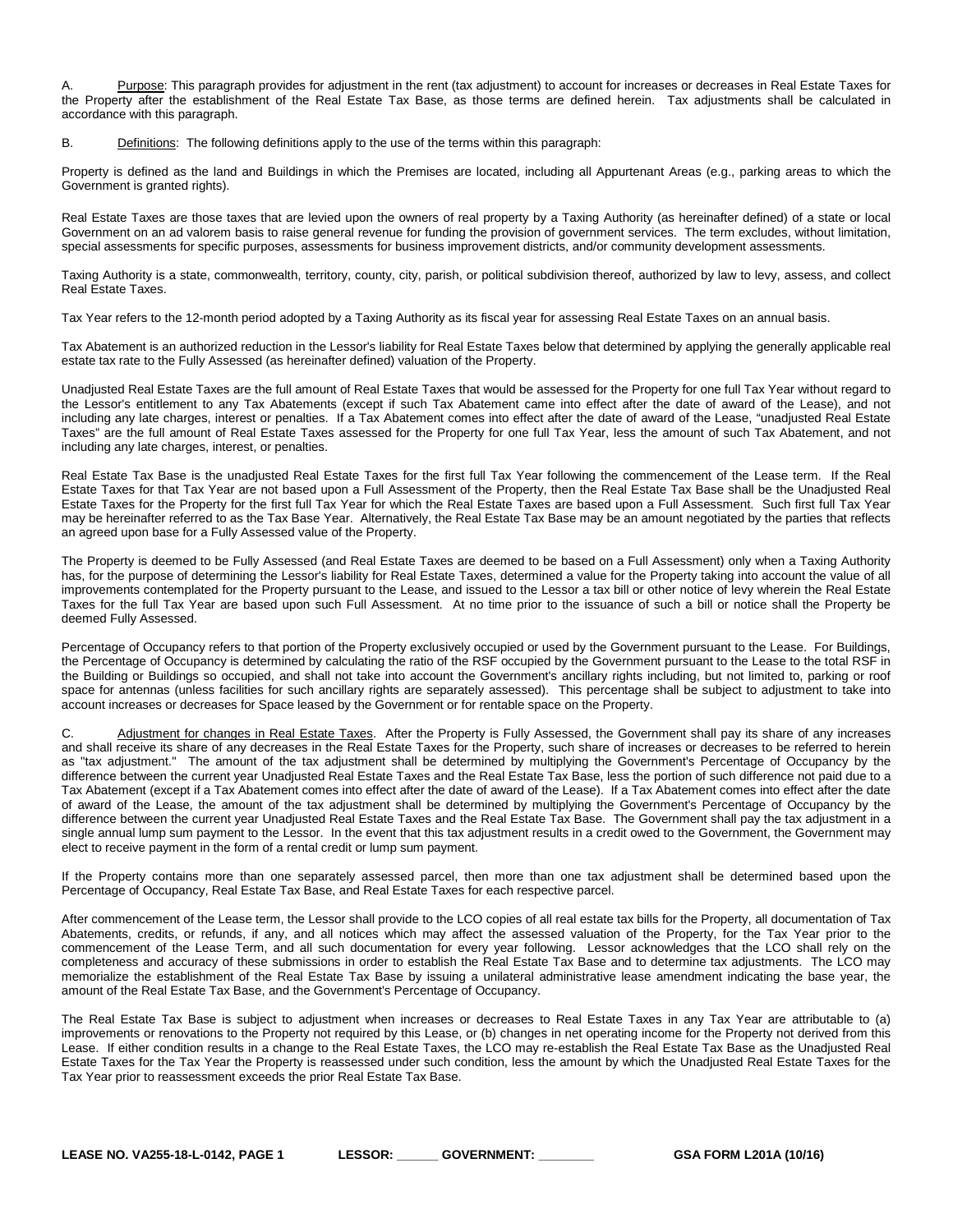If this Lease includes any options to renew the term of the Lease, or be otherwise extended, the Real Estate Tax Base for determining tax adjustments during the renewal term or extension shall be the last Real Estate Tax Base established during the base term of the Lease.

If any Real Estate Taxes for the Property are retroactively reduced by a Taxing Authority during the term of the Lease, the Government shall be entitled to a proportional share of any tax refunds to which the Lessor is entitled, calculated in accordance with this Paragraph. Lessor acknowledges that it has an affirmative duty to disclose to the Government any decreases in the Real Estate Taxes paid for the Property during the term of the Lease. Lessor shall annually provide to the LCO all relevant tax records for determining whether a tax adjustment is due, irrespective of whether it seeks an adjustment in any Tax Year.

If the Lease terminates before the end of a Tax Year, or if rent has been suspended, payment for the real estate tax increase due because of this section for the Tax Year will be prorated based on the number of days that the Lease and the rent were in effect. Any credit due the Government after the expiration or earlier termination of the Lease shall be made by a lump sum payment to the Government or as a rental credit to any succeeding Lease, as determined in the LCO's sole discretion. Lessor shall remit any lump sum payment to the Government within 15 calendar days of payment or credit by the Taxing Authority to Lessor or Lessor's designee. If the credit due to the Government is not paid by the due date, interest shall accrue on the late payment at the rate established by the Secretary of the Treasury under Section 12 of the Contract Disputes Act of 1978, as amended (41 USC § 611), that is in effect on the day after the due date. The interest penalty shall accrue daily on the amount of the credit and shall be compounded in 30-day increments inclusive from the first day after the due date through the payment date. The Government shall have the right to pursue the outstanding balance of any tax credit using all such collection methods as are available to the United States to collect debts. Such collection rights shall survive the expiration of this Lease.

In order to obtain a tax adjustment, the Lessor shall furnish the LCO with copies of all paid tax receipts, or other similar evidence of payment acceptable to the LCO, and a proper invoice (as described in GSA Form 3517, General Clauses, 552.270-31, Prompt Payment) for the requested tax adjustment, including the calculation thereof. All such documents must be received by the LCO within 60 calendar days after the last date the real estate tax payment is due from the Lessor to the Taxing Authority without payment of penalty or interest. FAILURE TO SUBMIT THE PROPER INVOICE AND EVIDENCE OF PAYMENT WITHIN SUCH TIME FRAME SHALL CONSTITUTE A WAIVER OF THE LESSOR'S RIGHT TO RECEIVE A TAX ADJUSTMENT PURSUANT TO THIS PARAGRAPH FOR THE TAX YEAR AFFECTED.

Tax Appeals. If the Government occupies more than 50 percent of the Building by virtue of this and any other Government Lease(s), the Government may, upon reasonable notice, direct the Lessor to initiate a tax appeal, or the Government may elect to contest the assessed valuation on its own behalf or jointly on behalf of Government and the Lessor. If the Government elects to contest the assessed valuation on its own behalf or on behalf of the Government and the Lessor, the Lessor shall cooperate fully with this effort, including, without limitation, furnishing to the Government information necessary to contest the assessed valuation in accordance with the filing requirements of the Taxing Authority, executing documents, providing documentary and testimonial evidence, and verifying the accuracy and completeness of records. If the Lessor initiates an appeal at the direction of the Government, the Government shall have the right to approve the selection of counsel who shall represent the Lessor with regard to such appeal, which approval shall not be unreasonably withheld, conditioned or delayed, and the Lessor shall be entitled to a credit in the amount of its reasonable expenses in pursuing the appeal.

# <span id="page-9-0"></span>**2.08 ADJUSTMENT FOR VACANT PREMISES (SIMPLIFIED) (OCT 2017)**

A. If the Government fails to occupy any portion of the leased Premises or vacates the Premises in whole or in part prior to expiration of the term of the Lease, the rental rate and the base for operating cost adjustments will be reduced using the figure specified in the attached 1364A.

B. If no rate reduction has been established in this Lease, the rate will be reduced by that portion of the costs per ABOA SF of operating expenses not required to maintain the Space.

C. Said reduction shall occur after the Government gives 30 calendar days' prior notice to the Lessor and shall continue in effect until the Government occupies the vacant Premises or the Lease expires or is terminated.

# <span id="page-9-1"></span>**2.09 OPERATING COSTS ADJUSTMENT (JUN 2012)**

A. Beginning with the second year of the Lease and each year thereafter, the Government shall pay annual incremental adjusted rent for changes in costs for cleaning services, supplies, materials, maintenance, trash removal, landscaping, water, sewer charges, heating, electricity, and certain administrative expenses attributable to occupancy.

B. The amount of adjustment will be determined by multiplying the base rate by the annual percent of change in the Cost of Living Index. The percent change will be computed by comparing the index figure published for the month prior to the Lease Term Commencement Date with the index figure published for the month prior which begins each successive 12-month period. For example, a Lease which commences in June of 2005 would use the index published for May of 2005, and that figure would be compared with the index published for May of 2006, May of 2007, and so on, to determine the percent change. The Cost of Living Index will be measured by the Department of Labor revised Consumer Price Index for Urban Wage Earners and Clerical Workers (CPI-W), U.S. city average, all items, (1982 to 1984 = 100) published by the Bureau of Labor Statistics. Payment will be made with the monthly installment of fixed rent. Rental adjustments will be effective on the anniversary date of the Lease; however, payment of the adjusted rental rate will become due on the first workday of the second month following the publication of the Cost of Living Index for the month prior to the commencement of each 12-month period.

C. In the event of any decreases in the Cost of Living Index occurring during the term of the occupancy under the Lease, the rental amount will be reduced accordingly. The amount of such reductions will be determined in the same manner as increases in rent provided under this paragraph.

D. If the Government exercises an option to extend the Lease term at the same rate as that of the original term, the option price will be based on the adjustment during the original term. Annual adjustments will continue.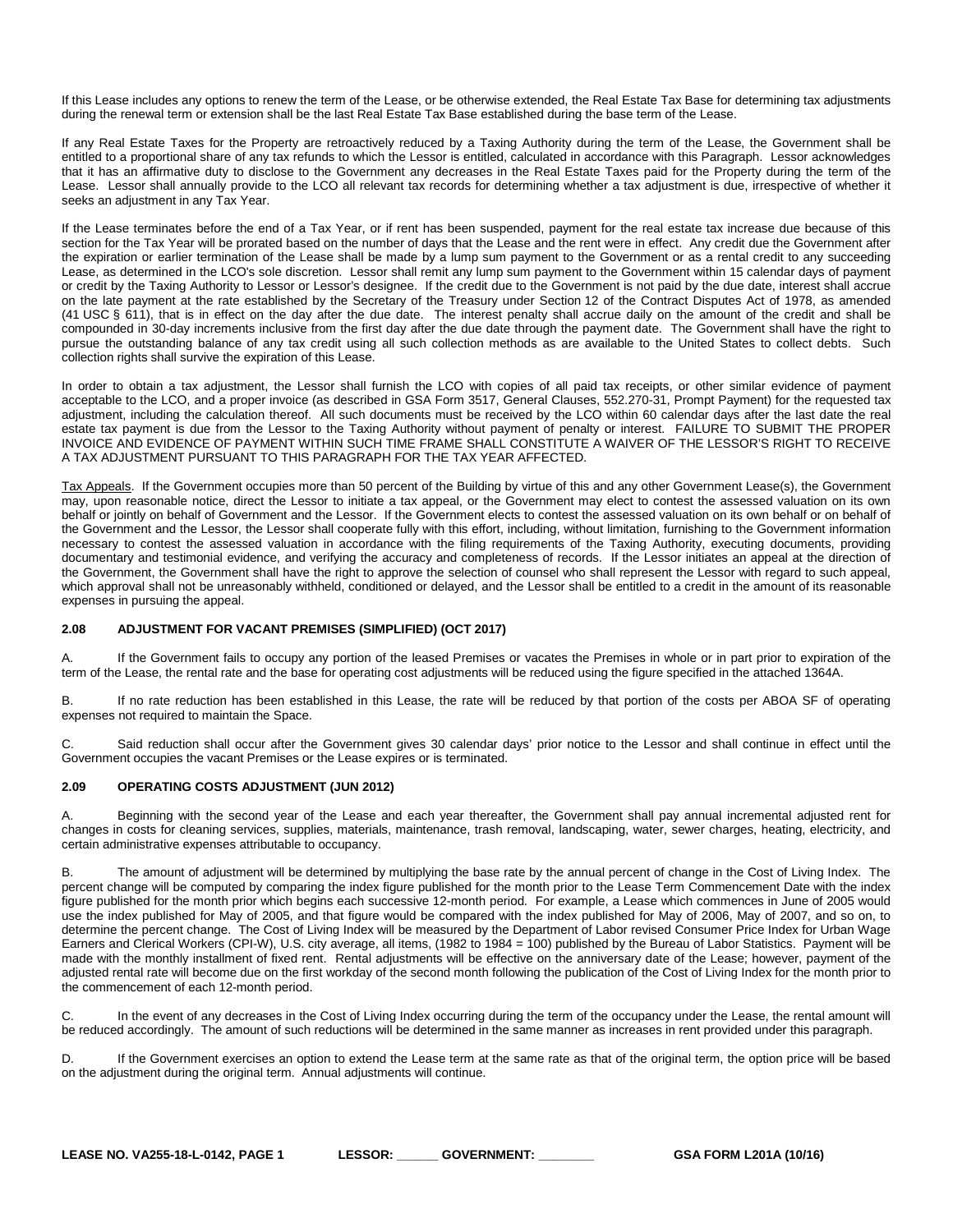#### <span id="page-10-0"></span>**2.10 FIRE AND CASUALTY DAMAGE (SIMPLIFIED LEASE) (SEP 2011)**

If the Building in which the Premises are located is totally destroyed or damaged by fire or other casualty, this Lease shall immediately terminate. If the Building in which the Premises are located is only partially destroyed or damaged, so as to render the Premises untenantable, or not usable for their intended purpose, the Lessor shall have the option to elect to repair and restore the Premises or terminate the Lease. The Lessor shall be permitted a reasonable amount of time, not to exceed **180 days** from the event of destruction or damage, to repair or restore the Premises, if the Lessor submits to the Government a reasonable schedule for repair of the Premises within **30 days** of the event of destruction or damage. If the Lessor fails to timely submit a reasonable schedule for completing the work, the Government may elect to terminate the Lease effective as of the date of the event of destruction or damage. If the Lessor elects to repair or restore the Premises, but fails to repair or restore the Premises within **180 days** from the event of destruction or damage, or fails to diligently pursue such repairs or restoration so as to render timely completion commercially impracticable, the Government may terminate the Lease effective as of the date of the destruction or damage. During the time that the Premises are unoccupied, rent shall be abated. Termination of the Lease by either party under this clause shall not give rise to liability for either party. This clause shall not apply if the event of destruction or damage is caused by the Lessor's negligence or willful misconduct.

#### <span id="page-10-1"></span>**2.11 DEFAULT BY LESSOR (APR 2012)**

A. The following conditions shall constitute default by the Lessor, and shall give rise to the following rights and remedies for the Government:

(1) Prior to Acceptance of the Premises. Failure by the Lessor to diligently perform all obligations required for Acceptance of the Space within the times specified, without excuse, shall constitute a default by the Lessor. Subject to provision of notice of default to the Lessor, and provision of a reasonable opportunity for the Lessor to cure its default, the Government may terminate the Lease on account of the Lessor's default.

(2) After Acceptance of the Premises. Failure by the Lessor to perform any service, to provide any item, or satisfy any requirement of this Lease, without excuse, shall constitute a default by the Lessor. Subject to provision of notice of default to the Lessor, and provision of a reasonable opportunity for the Lessor to cure its default, the Government may perform the service, provide the item, or obtain satisfaction of the requirement by its own employees or contractors. If the Government elects to take such action, the Government may deduct from rental payments its costs incurred in connection with taking the action. Alternatively, the Government may reduce the rent by an amount reasonably calculated to approximate the cost or value of the service not performed, item not provided, or requirement not satisfied, such reduction effective as of the date of the commencement of the default condition.

- (3) Grounds for Termination. The Government may terminate the Lease if:
	- (i) The Lessor's default persists notwithstanding provision of notice and reasonable opportunity to cure by the Government, or
	- (ii) The Lessor fails to take such actions as are necessary to prevent the recurrence of default conditions,

and such conditions (i) or (ii) substantially impair the safe and healthful occupancy of the Premises, or render the Space unusable for its intended purposes.

(4) Excuse. Failure by the Lessor to timely deliver the Space or perform any service, provide any item, or satisfy any requirement of this Lease shall not be excused if its failure in performance arises from:

(i) Circumstances within the Lessor's control;

(ii) Circumstances about which the Lessor had actual or constructive knowledge prior to the Lease Award Date that could reasonably be expected to affect the Lessor's capability to perform, regardless of the Government's knowledge of such matters;

- (iii) The condition of the Property;
- (iv) The acts or omissions of the Lessor, its employees, agents or contractors; or
- (v) The Lessor's inability to obtain sufficient financial resources to perform its obligations.

(5) The rights and remedies specified in this clause are in addition to any and all remedies to which the Government may be entitled as a matter of law.

# <span id="page-10-2"></span>**2.12 INTEGRATED AGREEMENT (JUN 2012)**

This Lease, upon execution, contains the entire agreement of the parties and no prior written or oral agreement, express or implied, shall be admissible to contradict the provisions of the Lease. Except as expressly attached to and made part of the Lease, neither the Request for Lease Proposals nor any pre-award communications by either party shall be incorporated in the Lease.

#### <span id="page-10-3"></span>**2.13 MUTUALITY OF OBLIGATION (SIMPLIFIED) (APR 2011)**

The obligations and covenants of the Lessor, and the Government's obligation to pay rent and perform such other obligations as may be specified herein, are interdependent.

# <span id="page-10-4"></span>**2.14 CHANGES (SIMPLIFIED) (SEP 2011)**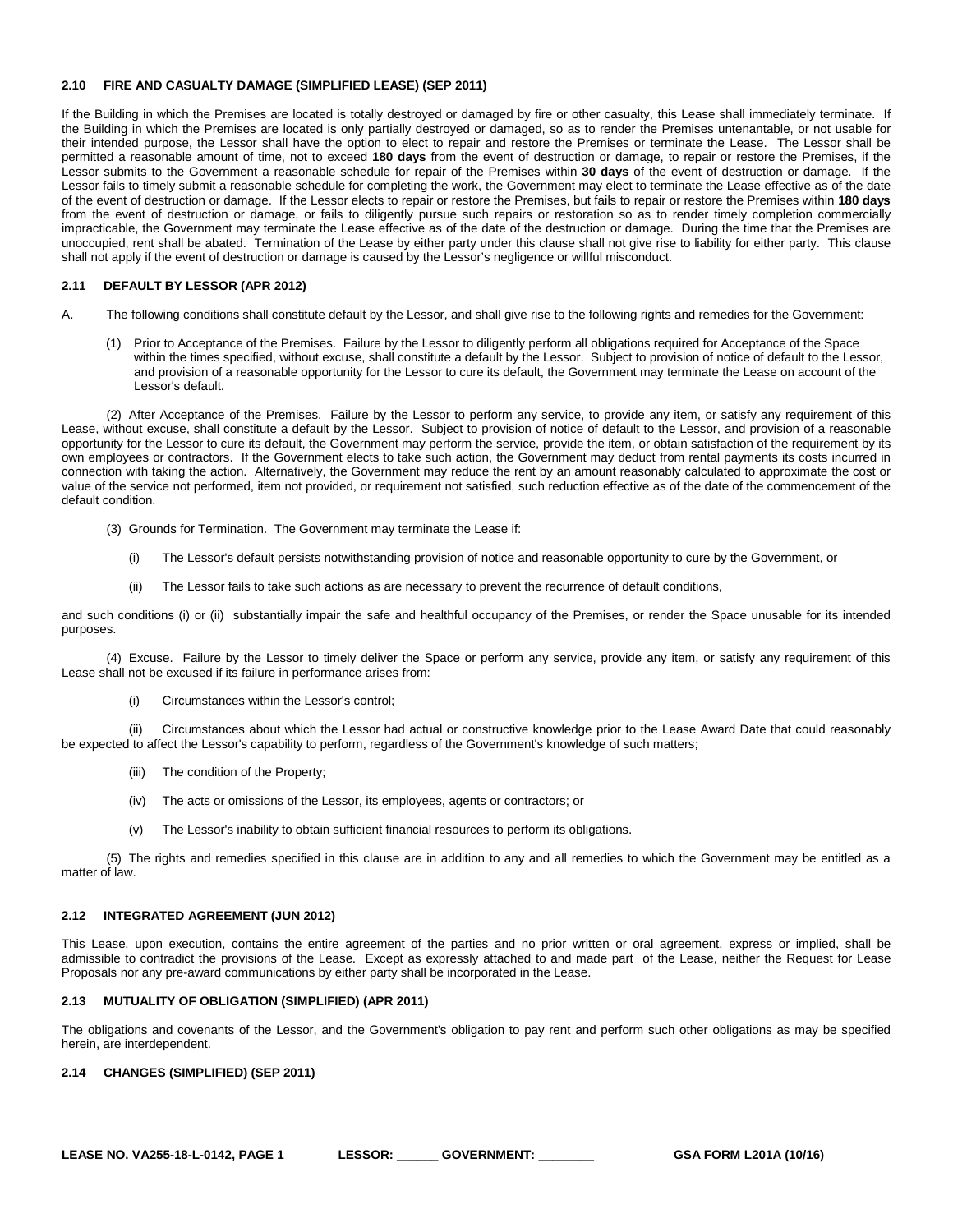A. The LCO may at any time, by written order, direct changes to the TIs within the Space, Building Security Requirements, or the services required under the Lease.

B. If any such change causes an increase or decrease in Lessor's costs or time required for performance of its obligations under this Lease, whether or not changed by the order, the Lessor shall be entitled to an amendment to the Lease providing for one or more of the following:

- 1. An adjustment of the delivery date;
- 2. An equitable adjustment in the rental rate; or
- 3. A lump sum equitable adjustment.

C. The Lessor shall assert its right to an amendment under this clause within **30 days** from the date of receipt of the change order and shall submit a proposal for adjustment. Failure to agree to any adjustment shall be a dispute under the Disputes clause. However, the pendency of an adjustment or existence of a dispute shall not excuse the Lessor from proceeding with the change, except the Lessor shall not be obligated to comply with such order or direction if the adjustment to which it is entitled causes the annual rent (net of operating costs) to exceed the Simplified Lease Acquisition Threshold established under GSAR 570.102.

D Absent a written change order from the LCO, or from a Government official to whom the LCO has explicitly delegated in writing the authority to direct changes, the Government shall not be liable to Lessor under this clause.

#### <span id="page-11-0"></span>**2.15 COMPLIANCE WITH APPLICABLE LAW (JAN 2011)**

Lessor shall comply with all Federal, state and local laws applicable to its ownership and leasing of the Property, including, without limitation, laws applicable to the construction, ownership, alteration or operation of all Buildings, structures, and facilities located thereon, and obtain all necessary permits, licenses and similar items at its own expense. The Government will comply with all Federal, state and local laws applicable to and enforceable against it as a tenant under this Lease, provided that nothing in this Lease shall be construed as a waiver of the sovereign immunity of the Government. This Lease shall be governed by Federal law.

# <span id="page-11-1"></span>**2.16 MAINTENANCE OF THE PROPERTY, RIGHT TO INSPECT (SIMPLIFIED) (APR 2015)**

The Lessor shall maintain the Property, including the Building, Building systems, and all equipment, fixtures, and appurtenances furnished by the Lessor under this Lease, in good repair and tenantable condition. Upon request of the Lease Contracting Officer (LCO), the Lessor shall provide written documentation that Building systems have been properly maintained, tested, and are operational within manufacturer's warranted operating standards. The Lessor shall maintain the Premises in a safe and healthful condition according to applicable OSHA standards, including standards governing indoor air quality, existence of mold and other biological hazards, presence of hazardous materials, etc. The Government shall have the right, at any time after the Lease is signed and during the term of the Lease, to inspect all areas of the Property to which access is necessary for the purpose of determining the Lessor's compliance with this clause.

#### <span id="page-11-2"></span>**2.17 CLAUSES INCORPORATED BY REFERENCE (SIMPLIFIED) (APR 2015)**

This Lease incorporates one or more clauses by reference, with the same force and effect as if they were given in full text. All dollar thresholds set forth below refer to Total Contract Value, or the total of all gross rental payments to be made during the initial term of the Lease plus any options. All citations to the FAR or GSAR are provided for convenience of reference, and shall not be understood as subjecting this Lease to any provision of the FAR or GSAR except to the extent that clauses prescribed by the FAR or GSAR are expressly incorporated into this Lease.

- 1. FAR 52.204-7, SYSTEM FOR AWARD MANAGEMENT (JUL 2013)
- 2. FAR 52.204-10, REPORTING EXECUTIVE COMPENSATION AND FIRST-TIER SUBCONTRACT AWARDS (OCT 2015) (Applicable if over \$30,000 total contract value.)
- 3. FAR 52.204-13, SYSTEM FOR AWARD MANAGEMENT MAINTENANCE (JUL 2013)
- 4. FAR 52.209-6, PROTECTING THE GOVERNMENT'S INTEREST WHEN SUBCONTRACTING WITH CONTRACTORS DEBARRED, SUSPENDED, OR PROPOSED FOR DEBARMENT (OCT 2015) (Applicable to Leases over \$35,000 total contract value.)
- 5. FAR 52.215-10, PRICE REDUCTION FOR DEFECTIVE COST OR PRICING DATA (AUG 2011) (Applicable when cost or pricing data are required for work or services over \$750,000.)
- 6. FAR 52.215-12, SUBCONTRACTOR CERTIFIED COST OR PRICING DATA (OCT 2010) (Applicable when the clause at FAR 52.215 10 is applicable.)
- 7. FAR 52.219-9, SMALL BUSINESS SUBCONTRACTING PLAN (OCT 2015) ALTERNATE III (OCT 2015) (Applicable to Leases over \$700,000 total contract value.)
- 8. FAR 52.219-16, LIQUIDATED DAMAGES—SUBCONTRACTING PLAN (JAN 1999) (Applicable to Leases over \$700,000 total contract value.)
- 9. FAR 52.219-28, POST-AWARD SMALL BUSINESS PROGRAM REREPRESENTATION (JUL 2013) (Applicable to Leases exceeding the micro-purchase threshold.)
- 10. FAR 52.222-21, PROHIBITION OF SEGREGATED FACILITIES (APR 2015)
- 11. FAR 52.222-26, EQUAL OPPORTUNITY (APR 2015)
- 12. FAR 52.222-35, EQUAL OPPORTUNITY FOR VETERANS (OCT 2015) (Applicable to Leases \$150,000 or more, total contract value.)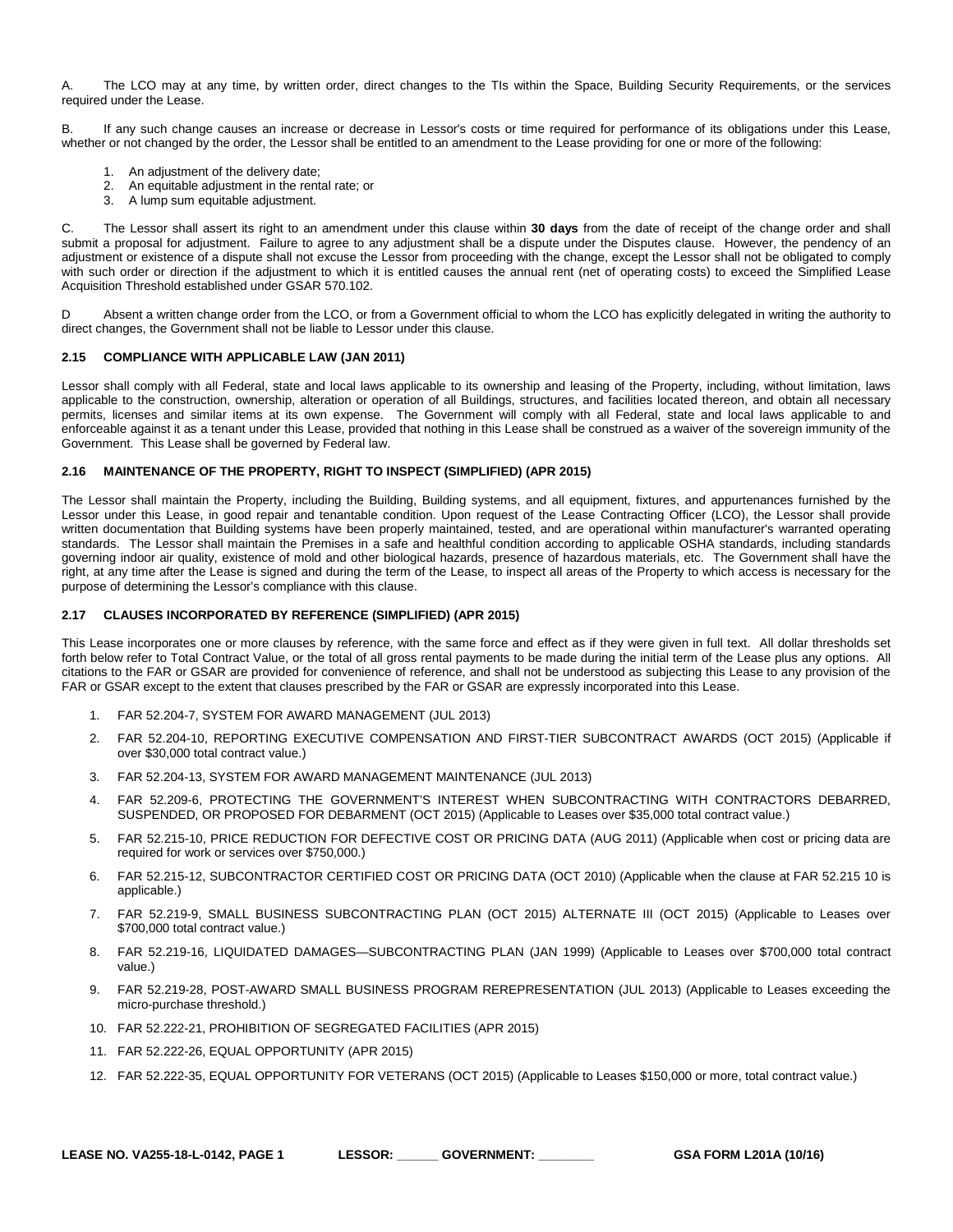- 13. FAR 52.222-36, EQUAL OPPORTUNITY FOR WORKERS WITH DISABILITIES (JUL 2014) (Applicable to Leases over \$15,000 total contract value.)
- 14. FAR 52.222-37, EMPLOYMENT REPORTS ON VETERANS (FEB 2016) (Applicable to Leases \$150,000 or more, total contract value.)
- 15. FAR 52.223-6, DRUG-FREE WORKPLACE (MAY 2001) (Applicable to Leases over the Simplified Lease Acquisition Threshold as well as to any Leases of any value awarded to an individual)
- 16. FAR 52.232-23, ASSIGNMENT OF CLAIMS (MAY 2014) (Applicable to Leases over the micro-purchase threshold.)
- 17. FAR 52.232-33, PAYMENT BY ELECTRONIC FUNDS TRANSFER-SYSTEM FOR AWARD MANAGEMENT (JUL 2013)
- 18. FAR 52.233-1, DISPUTES (MAY 2014)
- 19. GSAR 552.215-70, EXAMINATION OF RECORDS BY GSA (FEB 1996)
- 20. GSAR 552.219-73 GOALS FOR SUBCONTRACTING PLAN (JUN 2005) Alternate I (SEP 1999) (Applicable to leases over \$700,000 total contract value.)
- 21. GSAR 552.270 20, PAYMENT (SEP 1999)
- 22. GSAR 552.270-25, SUBSTITUTION OF TENANT AGENCY (SEP 1999)
- 23. GSAR 552.270-31, PROMPT PAYMENT (JUN 2011)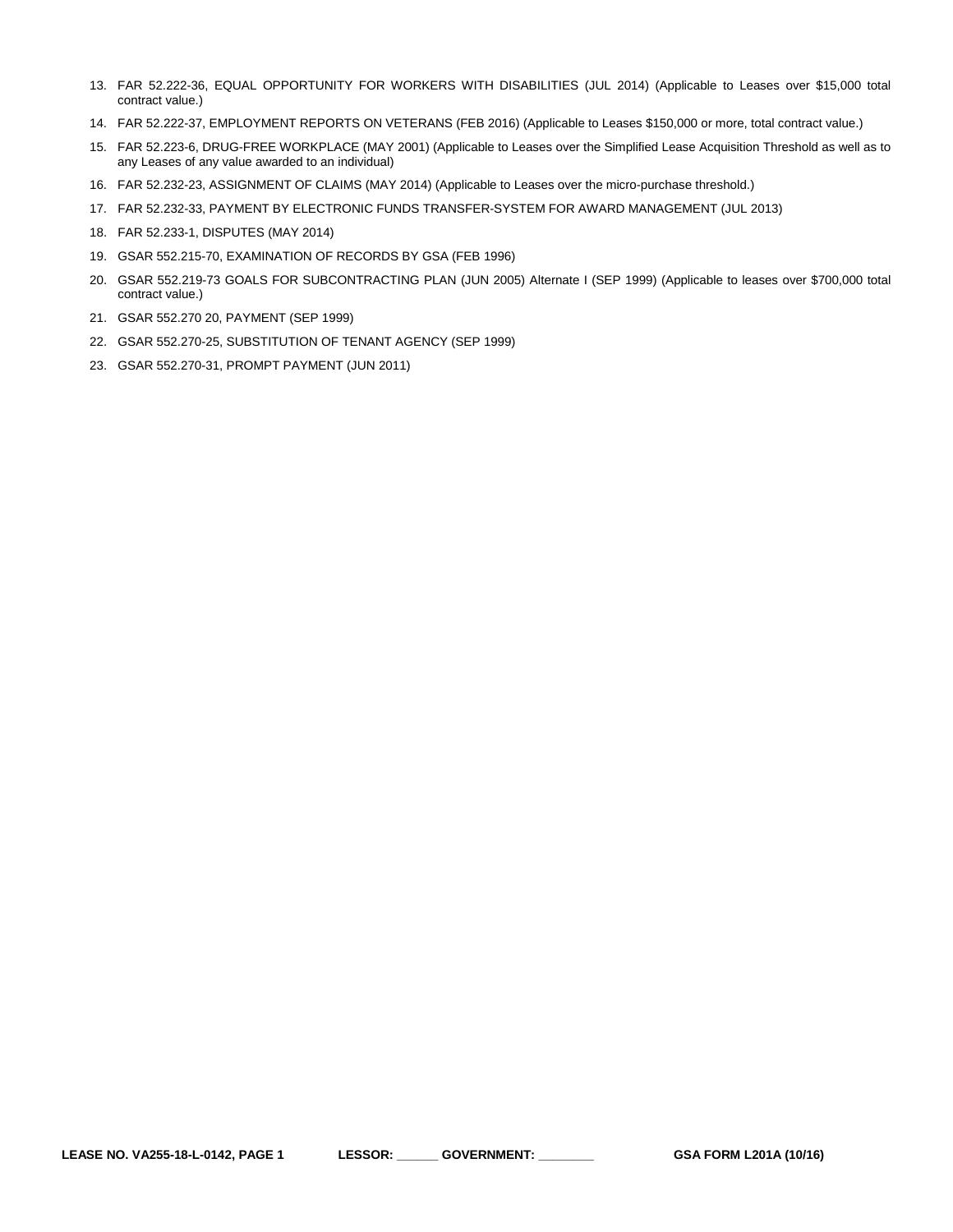# <span id="page-13-0"></span>**SECTION 3 CONSTRUCTION STANDARDS AND SHELL COMPONENTS**

# <span id="page-13-1"></span>**3.01 WORK PERFORMANCE (JUN 2012)**

All work in performance of this Lease shall be done by skilled workers or mechanics and shall be acceptable to the LCO. The LCO may reject the Lessor's workers 1) if such are unlicensed, unskilled, or otherwise incompetent, or 2) if such have demonstrated a history of either untimely or otherwise unacceptable performance in connection with work carried out in conjunction with either this contract or other government or private contracts.

# <span id="page-13-2"></span>**3.02 ENVIRONMENTALLY PREFERABLE PRODUCTS REQUIREMENTS (OCT 2017)**

A. The Lessor must provide environmentally preferable products as detailed throughout individual paragraphs of this Lease.

B. When individual paragraphs of this Lease do not contain specific requirements for environmentally preferable products, the Lessor must provide products meeting at least one of the environmentally preferable criteria as outlined under the Green Procurement Compilation at [WWW.SFTOOL.GOV/GREENPROCUREMENT](http://www.sftool.gov/greenprocurement) to determine whether any of these criteria are applicable for a product category.

C. The Lessor, if unable to comply with the environmentally preferable products requirements above, must submit a waiver request for each material to the LCO within the TI pricing submittal. The waiver request shall be based on the following exceptions:

- 1. Product cannot be acquired competitively within a reasonable performance schedule.
- 2. Product cannot be acquired that meets reasonable performance requirements.<br>3. Product cannot be acquired at a reasonable price
- Product cannot be acquired at a reasonable price.
- 4. An exception is provided by statute.

The price shall be deemed unreasonable when the total life cycle costs are significantly higher for the sustainable product versus the non-sustainable product. Life cycle costs are determined by combining the initial costs of a product with any additional costs or revenues generated from that product during its entire life.

# <span id="page-13-3"></span>**3.03 EXISTING FIT-OUT, SALVAGED, OR REUSED BUILDING MATERIAL (JUN 2012)**

A. Items and materials existing in the Premises, or to be removed from the Premises during the demolition phase, are eligible for reuse in the construction phase of the project. The reuse of items and materials is preferable to recycling them; however, items considered for reuse shall be in refurbished condition and shall meet the quality standards set forth by the Government in this Lease. In the absence of definitive quality standards, the Lessor is responsible to confirm that the quality of the item(s) in question shall meet or exceed accepted industry or trade standards for first quality commercial grade applications.

B. The Lessor shall submit a reuse plan to the LCO. The Government will not pay for existing fixtures and other TIs accepted in place. However, the Government will reimburse the Lessor, as part of the TIA, the costs to repair or improve such fixtures or improvements identified on the reuse plan and approved by the LCO.

# <span id="page-13-4"></span>**3.04 WOOD PRODUCTS (OCT 2016)**

A. For all new installations of wood products, the Lessor is encouraged to use independently certified forest products. For information on certification and certified wood products, refer to the Forest Stewardship Council United States [\(HTTPS://US.FSC.ORG/EN-US\)](https://us.fsc.org/en-us), or the Sustainable Forestry Initiative [\(HTTP://WWW.SFIPROGRAM.ORG/\).](http://www.sfiprogram.org/)

B. New installations of wood products used under this contract shall not contain wood from endangered wood species, as listed by the Convention on International Trade in Endangered Species. The list of species can be found at [HTTP://WWW.WOOD-DATABASE.COM/WOOD-](http://www.wood-database.com/wood-articles/restricted-and-endangered-wood-species/)[ARTICLES/RESTRICTED-AND-ENDANGERED-WOOD-SPECIES/](http://www.wood-database.com/wood-articles/restricted-and-endangered-wood-species/) or [HTTPS://WWW.FWS.GOV/INTERNATIONAL/PLANTS/CURRENT-CITES-](https://www.fws.gov/international/plants/current-cites-listings-of-tree-species.html)[LISTINGS-OF-TREE-SPECIES.HTML.](https://www.fws.gov/international/plants/current-cites-listings-of-tree-species.html)

C. Particle board, strawboard, and plywood materials shall comply with Department of Housing and Urban Development (HUD) standards for formaldehyde emission controls. Plywood materials shall not emit formaldehyde in excess of 0.2 parts per million (ppm), and particleboard materials shall not emit formaldehyde in excess of 0.3 ppm.

D. All materials comprised of combustible substances, such as wood plywood and wood boards, shall be treated with fire retardant chemicals by a pressure impregnation process or other methods that treats the materials throughout as opposed to surface treatment.

# <span id="page-13-5"></span>**3.05 ADHESIVES AND SEALANTS (OCT 2017)**

All adhesives employed on this project (including, but not limited to, adhesives for carpet, carpet tile, plastic laminate, wall coverings, adhesives for wood, or sealants) shall meet at least one of the environmentally preferable criteria as outlined under the Green procurement Compilation at [HTTPS://SFTOOL.GOV/GREENPROCUREMENT,](https://sftool.gov/GreenProcurement) as well as the requirements of the manufacturer of the products adhered or involved. The Lessor shall use adhesives and sealants with no formaldehyde or heavy metals. Adhesives and other materials used for the installation of carpets shall be limited to those having a flash point of 140 degrees F or higher.

# <span id="page-13-6"></span>**3.06 BUILDING SHELL REQUIREMENTS (OCT 2016)**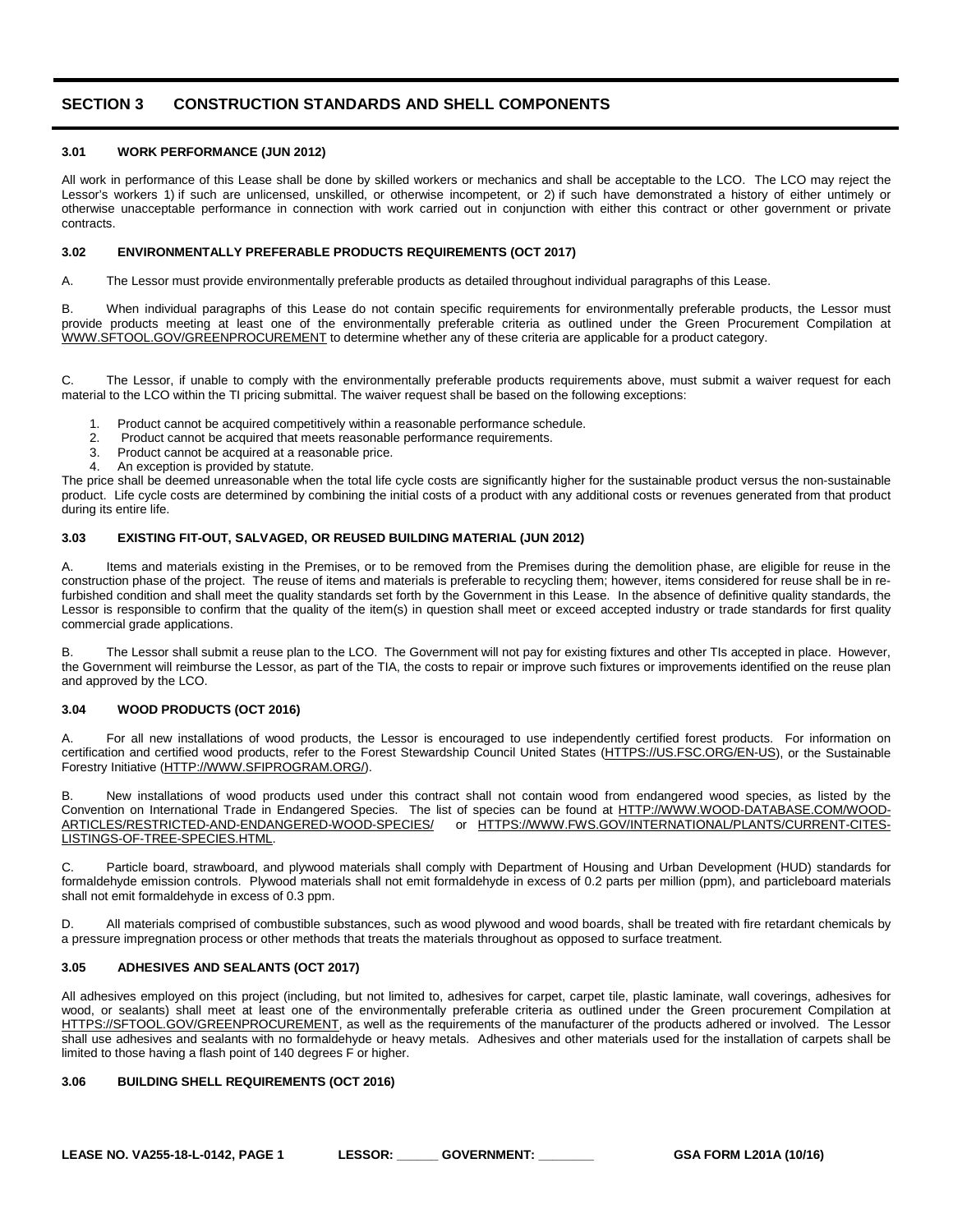A. The Building Shell shall be designed, constructed, and maintained in accordance with the standards set forth herein and completed prior to acceptance of Space. For pricing, fulfillment of all requirements not specifically designated as TIs, Building Specific Amortized Capital, Operating Costs, or other rent components as indicated shall be deemed included in the Shell Rent.

B. Base structure and Building enclosure components shall be complete. All common areas accessible by the Government, such as lobbies, fire egress corridors and stairwells, elevators, garages, and service areas, shall be complete. Restrooms shall be complete and operational. All newly installed Building shell components, including but not limited to, heating, ventilation, and air conditioning (HVAC), electrical, ceilings, sprinklers, etc., shall be furnished, installed, and coordinated with TIs. Circulation corridors are provided as part of the base Building only on multi-tenanted floors where the corridor is common to more than one tenant. On single tenant floors, only the fire egress corridor(s) necessary to meet code is provided as part of the shell.

C. The Building Shell rental rate shall also include, but is not limited to, property financing (exclusive of TIs and BSAC), insurance, taxes, management, profit, etc., for the Building.

# <span id="page-14-0"></span>**3.07 RESPONSIBILITY OF THE LESSOR AND LESSOR'S ARCHITECT/ENGINEER (SIMPLIFIED) (JUN 2012)**

The Lessor shall be responsible for the professional quality, technical accuracy, and the coordination of all designs, drawings, specifications, and other services furnished by the Lessor under this contract. The Lessor shall, without additional compensation, correct or revise any errors or deficiencies in its designs, drawings, specifications, or other services. THE LESSOR REMAINS SOLELY RESPONSIBLE FOR DESIGNING, CONSTRUCTING, OPERATING, AND MAINTAINING THE LEASED PREMISES IN FULL ACCORDANCE WITH THE REQUIREMENTS OF THE LEASE. The Government retains the right to review and approve aspects of the Lessor's design. Such review and approval is intended to identify potential design flaws, to minimize costly misdirection of effort, and to assist the Lessor in its effort to monitor whether such design and construction comply with applicable laws and satisfy all Lease requirements.

#### <span id="page-14-1"></span>**3.08 QUALITY AND APPEARANCE OF BUILDING (JUN 2012)**

The Building in which the Premises are located shall be designed, built and maintained in good condition and in accordance with the Lease requirements. If not new or recent construction, the Building shall have undergone by occupancy, modernization, or adaptive reuse for office space with modern conveniences. The Building shall be compatible with its surroundings. Overall, the Building shall project a professional and aesthetically pleasing appearance including an attractive front and entrance way.

#### <span id="page-14-2"></span>**3.09 VESTIBULES (APR 2011)**

A. Vestibules shall be provided at public entrances and exits wherever weather conditions and heat loss are important factors for consideration. In the event of negative air pressure conditions, provisions shall be made for equalizing air pressure.

B. The Lessor shall provide permanent entryway systems (such as grilles or grates) to control dirt and particulates from entering the Building at all primary exterior entryways.

#### <span id="page-14-3"></span>**3.10 MEANS OF EGRESS (MAY 2015)**

A. Prior to occupancy, the Premises and any parking garage areas shall meet or will be upgraded to meet, either the applicable egress requirements in the National Fire Protection Association, Life Safety Code (NFPA 101), or the International Code Council, International Building Code (IBC), each current as of the Lease Award Date, or use an alternative approach or method that achieves an equivalent level of safety deemed acceptable by the Government.

B. The Space shall have unrestricted access to a minimum of two remote exits on each floor of Government occupancy.

C. Interlocking or scissor stairs located on the floor(s) where Space is located shall only count as one exit stair.

D. A fire escape located on the floor(s) where Space is located shall not be counted as an approved exit stair.

E. Doors shall not be locked in the direction of egress unless equipped with special locking hardware in accordance with requirements of NFPA 101 or the IBC.

#### <span id="page-14-4"></span>**3.11 AUTOMATIC FIRE SPRINKLER SYSTEM (SEP 2013)**

Any portion of the Space located below-grade, including parking garage areas, and all areas in a Building referred to as "hazardous areas" (defined in National Fire Protection Association (NFPA) 101) that are located within the entire Building (including non-Government areas) shall be protected by an automatic fire sprinkler system or an equivalent level of safety.

For Buildings in which any portion of the Space is on or above the sixth floor, then, at a minimum, the Building up to and including the highest floor of Government occupancy shall be protected by an automatic fire sprinkler system or an equivalent level of safety.

C. For Buildings in which any portion of the Space is on or above the sixth floor, and lease of the Space will result, either individually or in combination with other Government Leases in the Building, in the Government leasing 35,000 or more ANSI/BOMA Office Area SF of Space in the Building, then the entire Building shall be protected throughout by an automatic fire sprinkler system or an equivalent level of safety.

Automatic fire sprinkler system(s) shall be installed in accordance with the requirements of NFPA 13, Standard for the Installation of Sprinkler Systems that was in effect on the actual date of installation*.*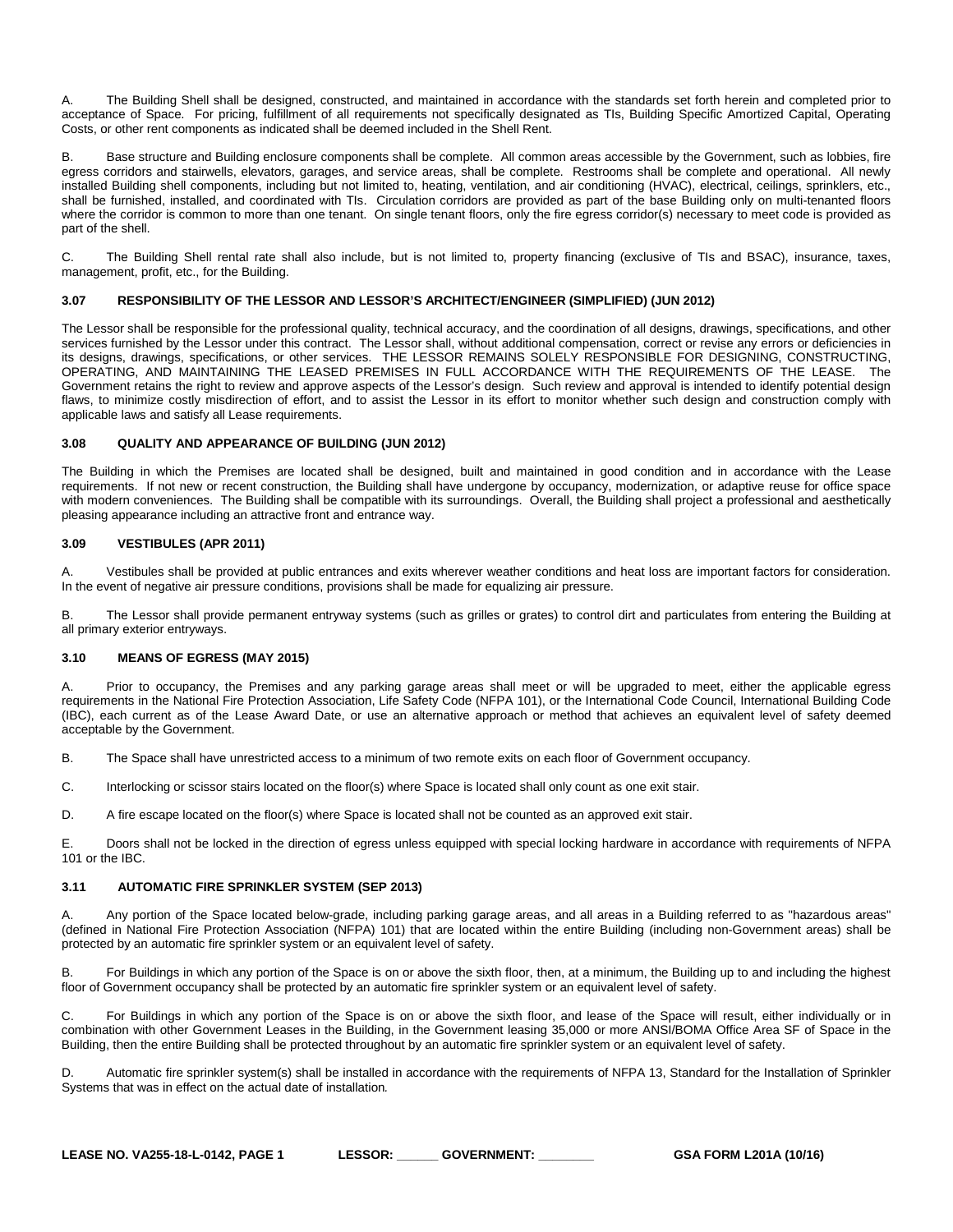E. Automatic fire sprinkler system(s) shall be maintained in accordance with the requirements of NFPA 25, Standard for the Inspection, Testing, and Maintenance of Water-based Fire Protection Systems (current as of the Lease Award Date).

F. "Equivalent level of safety" means an alternative design or system (which may include automatic fire sprinkler systems), based upon fire protection engineering analysis, which achieves a level of safety equal to or greater than that provided by automatic fire sprinkler systems.

#### <span id="page-15-0"></span>**3.12 FIRE ALARM SYSTEM (SEP 2013)**

A. A Building-wide fire alarm system shall be installed in the entire Building in which any portion of the Space is located on the 3<sup>rd</sup> floor or higher.

B. The fire alarm system shall be installed in accordance with the requirements of NFPA 72, National Fire Alarm and Signaling Code, that was in effect on the actual date of installation.

C. The fire alarm system shall be maintained in accordance with the requirements of NFPA 72, National Fire Alarm and Signaling Code (current as of the Lease Award Date).

D. The fire alarm system shall transmit all fire alarm signals to the local fire department via any of the following means: directly to the local fire department, to the (911) public communications center, to a central station, to a remote supervising station, or to a proprietary supervising station.

E. If the Building's fire alarm control unit is over 25 years old as of the date of award of this Lease, Lessor shall install a new fire alarm system in accordance with the requirements of NFPA 72, National Fire Alarm and Signaling Code (current as of the Lease Award Date), prior to Government acceptance and occupancy of the Space.

# <span id="page-15-1"></span>**3.13 ENERGY INDEPENDENCE AND SECURITY ACT SIMPLIFIED (MAR 2016)**

#### Energy-related Requirements:

A. The Energy Independence and Security Act (EISA) establishes the following requirements for Government Leases in Buildings that have not earned the ENERGY STAR® Label conferred by the Environmental Protection Agency (EPA) within one year prior to the due date for final proposal revisions ("most recent year").

- B. If this Lease was awarded under any of EISA's Section 435 statutory exceptions, the Lessor shall either:
	- 1. Earn the ENERGY STAR® Label prior to acceptance of the Space (or not later than one year after the Lease Award Date of a succeeding or superseding Lease); or
	- 2. (i) Complete energy efficiency and conservation improvements if any, agreed to by Lessor in lieu of earning the ENERGY STAR® Label prior to acceptance of the Space (or not later than one year after the Lease Award Date of a succeeding or superseding Lease); and

 (ii) Obtain and publicly disclose the Building's current ENERGY STAR® score (using EPA's Portfolio Manager tool), unless the Lessor cannot access whole building utility consumption data, or there is no building category within Portfolio Manager to benchmark against, including spaces—

- I. That are located in States with privacy laws that provide that utilities shall not provide such aggregated information to multitenant building owners; and
- II. For which tenants do not provide energy consumption information to the commercial building owner in response to a request from the building owner. (A Federal agency that is a tenant of the space shall provide to the building owner, or authorize the owner to obtain from the utility, the energy consumption information of the space for the benchmarking and disclosure required by this subparagraph D).
- III. That cannot be benchmarked (scored) using EPA's Portfolio Manager tool because of excessive vacancy; in which case Lessor agrees to obtain the score and publicly disclose it within 120 days of the eligibility to obtain a score using the EPA Portfolio Manager tool.

Note: "public disclosure" means posting the Energy Star® score on state or local websites in those areas that have applicable disclosure mandates, and reporting the score to the Government via Portfolio Manager. In the absence of an applicable state or local disclosure mandate, Lessor shall either generate and display the Energy Star® score in a public space at the building location or post the score on Lessor's or Lessor's Parent/Affiliate website.

C. If this Lease was awarded to a Building to be built or to a Building predominantly vacant as of the due date for final proposal revisions and was unable to earn the ENERGY STAR® label for the most recent year (as defined above) due to insufficient occupancy, but was able to demonstrate sufficient evidence of capability to earn the ENERGY STAR® label, then Lessor must earn the ENERGY STAR® label within 18 months after occupancy by the Government.

# Hydrology-related Requirements:

D. 1. Per EISA Section 438, the sponsor of any development or redevelopment project involving a Federal facility with a footprint that exceeds 5,000 square feet shall use site planning, design, construction, and maintenance strategies for the property to maintain or restore, to the maximum extent technically feasible, the predevelopment hydrology of the Property with regard to the temperature, rate, volume, and duration of flow. If the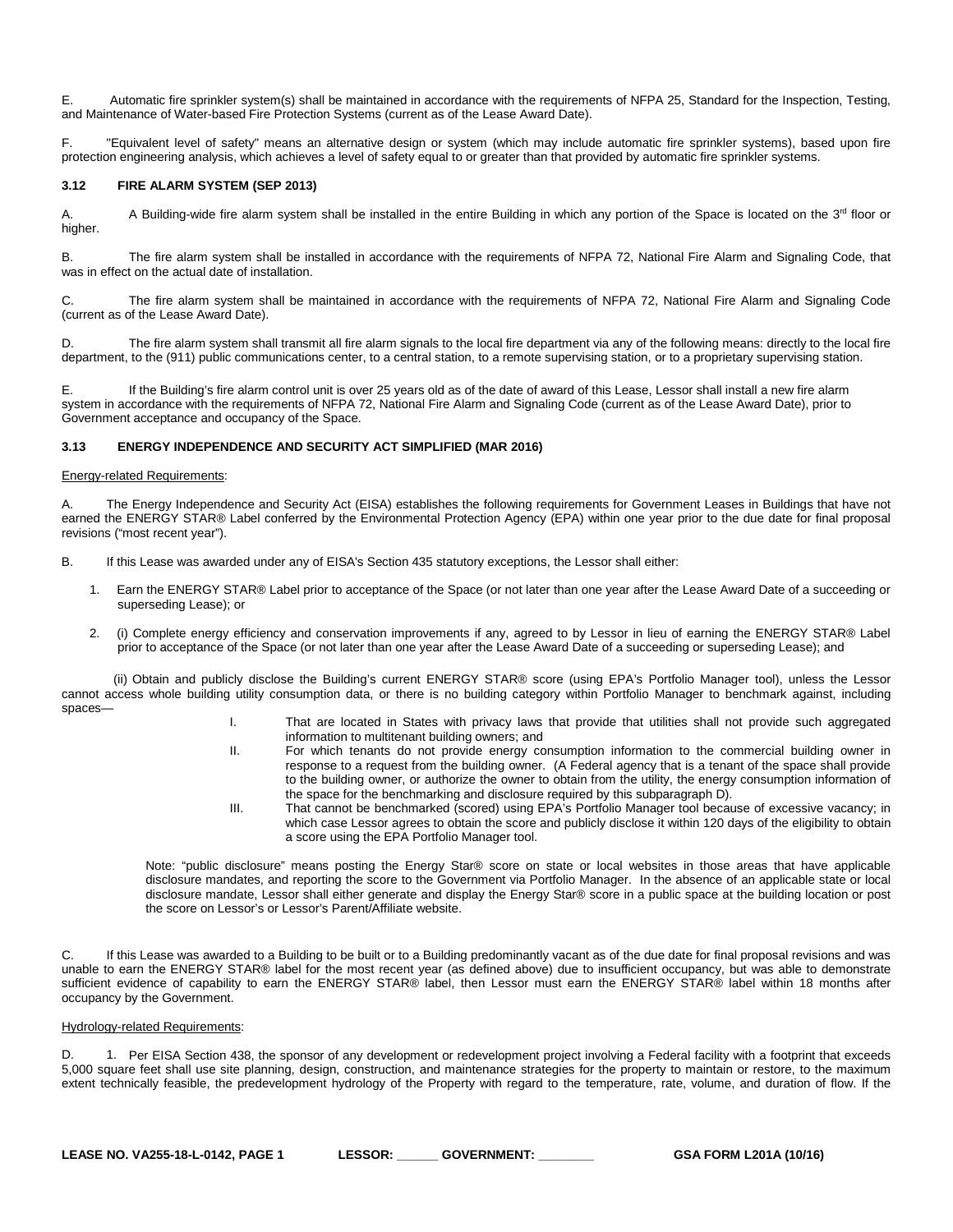Lessor proposes to satisfy the Government's space requirements through a development or redevelopment project, and the Government will be the sole or predominant tenant such that any other use of the Property will be functionally or quantitatively incidental to the Government's use, the Lessor is required to implement hydrology maintenance and restoration requirements as required by EISA Section 438.

a. For the purposes of applying EISA Section 438 in this lease, "sponsor" shall mean "Lessor", and "exceeds 5,000 square feet" shall mean construction that disturbs 5,000 square feet or more of land area at the Property or on adjoining property to accommodate the Government's requirements, or at the Property for whatever reason. Information regarding implementation of the hydrology maintenance and restoration requirements can be found at: http://www.epa.gov/greeningepa/technical-guidance-implementing-stormwater-runoff-requirements-federal-projects

b. Lessor is required to implement these hydrology maintenance and restoration requirements to the maximum extent technically feasible, prior to acceptance of the Space, (or not later than one year after the Lease Award Date or Lease Term Commencement Date, whichever is later, of a succeeding or superseding Lease). Additionally, this Lease requires EISA Section 438 storm water compliance not later than one year from the date of any applicable disturbance (as defined in EISA Section 438) of more than 5,000 square feet of ground area if such disturbance occurs during the term of the Lease if the Government is the sole or predominant tenant. In the event the Lessor is required to comply with EISA Section 438, Lessor shall furnish the Government, prior to the filing for permits for the associated work, with a certification from Lessor's engineer that the design meets the hydrology maintenance and restoration requirements of EISA Section 438.

# <span id="page-16-0"></span>**3.14 ELEVATORS (SIMPLIFIED) (OCT 2016)**

A. The Lessor shall provide suitable passenger elevator and, when required by the Government, freight elevator service to any of the Premises not having ground level access. Service shall be available during the normal hours of operation specified in the in this Lease. However, one passenger elevator and, when required by the Government, one freight elevator shall be available at all times for Government use. When a freight elevator is required by the Government, it shall be accessible to the loading areas. When possible, the Government shall be given 24-hour advance notice if the service is to be interrupted for more than 1-1/2 hours. Normal service interruption shall be scheduled outside of the Government's normal working hours. The Lessor shall also use best efforts to minimize the frequency and duration of unscheduled interruptions.

B. Code: Elevators shall conform to the current requirements of the American Society of Mechanical Engineers ASME A17.1/CSA B44, Safety Code for Elevators and Escalators (current as of the Lease Award Date) Elevators shall be provided with Phase I emergency recall operation and Phase II emergency in-car operation in accordance with ASME A17.1/CSA B44. Fire alarm initiating devices (e.g., smoke detectors) used to initiate Phase I emergency recall operation shall be installed in accordance with the requirements of NFPA 72, National Fire Alarm and Signaling Code. The elevators shall be inspected and maintained in accordance with the current edition of the ASME A17.2, Inspector's Manual for Elevators. Except for the reference to ASME A17.1 in ABAAS, Section F105.2.2, all elevators must meet ABAAS requirements for accessibility in Sections 407, 408, and 409 of ABAAS.

C. Safety Systems: Elevators shall be equipped with telephones or other two-way emergency communication systems. The system used shall be marked and shall reach an emergency communication location staffed 24 hours per day, 7 days per week.

# <span id="page-16-1"></span>**3.15 DEMOLITION (JUN 2012)**

The Lessor shall remove existing abandoned electric, telephone, and data cabling and devices, as well as any other improvements or fixtures in place to accommodate the Government's requirements. Any demolition of existing improvements that is necessary to satisfy the Government's layout shall be done at the Lessor's expense.

# <span id="page-16-2"></span>**3.16 ACCESSIBILITY (FEB 2007)**

The Building, leased Space, and areas serving the leased Space shall be accessible to persons with disabilities in accordance with the Architectural Barriers Act Accessibility Standard (ABAAS), Appendices C and D to 36 CFR Part 1191 (ABA Chapters 1 and 2, and Chapters 3 through 10). To the extent the standard referenced in the preceding sentence conflicts with local accessibility requirements, the more stringent shall apply.

# <span id="page-16-3"></span>**3.17 CEILINGS (SIMPLIFIED) (OCT 2017)**

A complete acoustical ceiling system (which includes grid and lay-in tiles or other Building standard ceiling system as approved by the LCO) throughout the Premises and all common areas accessible to Government tenants shall be required. The acoustical ceiling system shall be furnished, installed, and coordinated with TIs.

Ceilings shall be at a minimum **9 feet** and **0 inches** and no more than 12 feet, 0 inches measured from floor to the lowest obstruction. Areas with raised flooring shall maintain these ceiling height limitations above the finished raised flooring. Bulkheads and hanging or surface mounted light fixtures which impede traffic ways shall be avoided. Ceilings shall be uniform in color and appearance throughout the Space, with no obvious damage to tiles or grid. Ceilings shall have a minimum noise reduction coefficient (NRC) of 0.60 throughout the Government demised area.

Offices and conference rooms shall have mineral and acoustical tile or lay in panels with textured or patterned surface and tegular edges or an equivalent pre-approved by the LCO. Newly installed tiles or panels shall meet at least one of the environmentally preferable criteria as outlined under the Green Procurement Compilation at [HTTPS://SFTOOL.GOV/GREENPROCUREMENT.](https://sftool.gov/GreenProcurement) Restrooms shall have plastered or spackled and taped gypsum board.

#### <span id="page-16-4"></span>**3.18 EXTERIOR AND COMMON AREA DOORS AND HARDWARE (SEP 2013)**

A. Exterior Building doors and doors necessary to the lobbies, common areas, and core areas shall be required. This does not include suite entry or interior doors specific to TIs.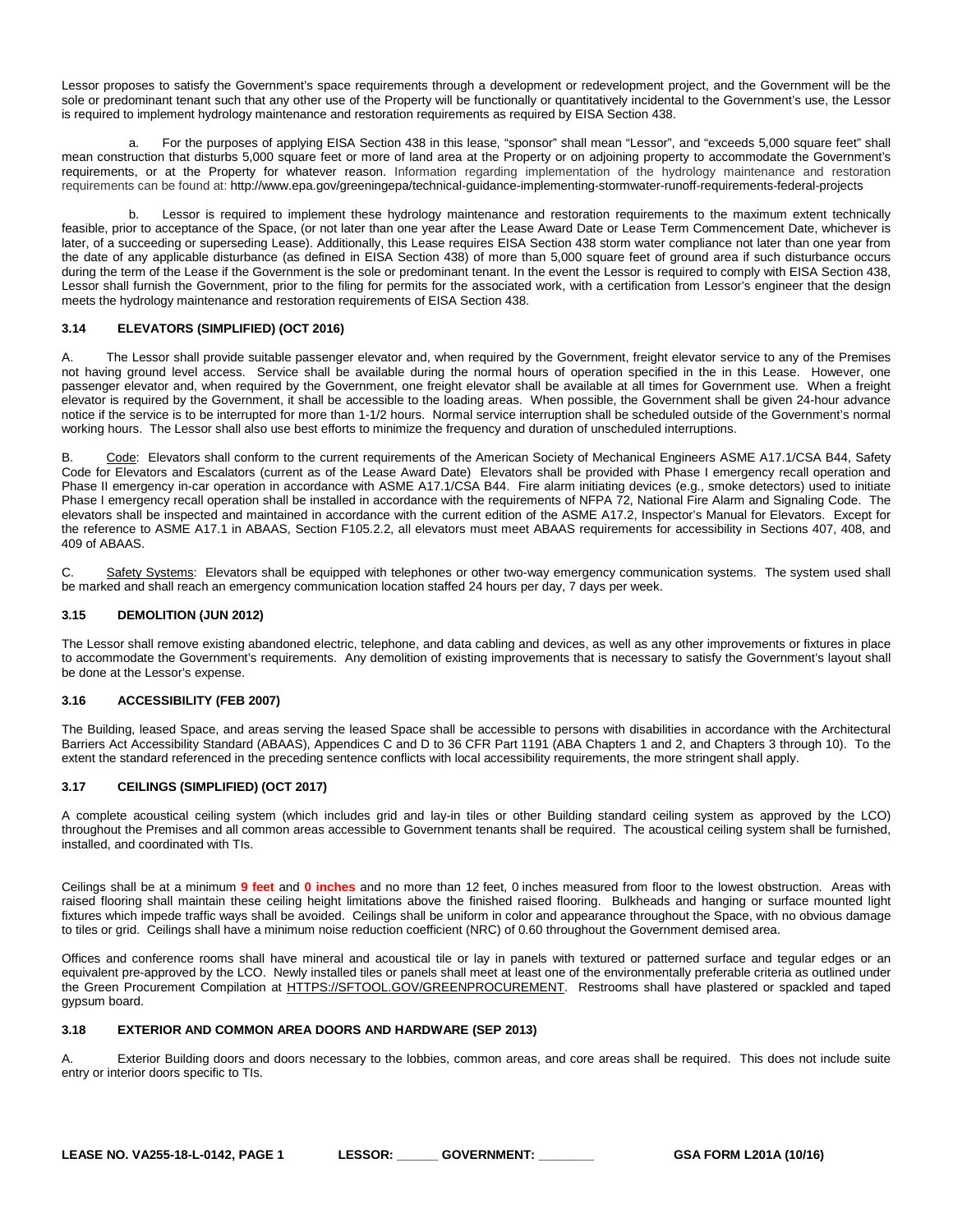B. Exterior doors shall be weather tight and shall open outward. Hinges, pivots, and pins shall be installed in a manner which prevents removal when the door is closed and locked. These doors shall have a minimum clear opening of 32" clear wide x 80" high (per leaf). Doors shall be heavy duty, flush, 1) hollow steel construction, 2) solid core wood, or 3) insulated tempered glass. As a minimum requirement, hollow steel doors shall be fully insulated, flush, #16-gauge hollow steel. Solid-core wood doors and hollow steel doors shall be at least 1-3/4 inches thick. Door assemblies shall be of durable finish and shall have an aesthetically pleasing appearance acceptable to the LCO. The opening dimensions and operations shall conform to the governing building, fire safety, accessibility, and energy codes and/or requirements. Fire door assemblies shall be listed and labeled. Labels on fire door assemblies shall be maintained in a legible condition. Fire door assemblies and their accompanying hardware, including frames and closing devices shall be installed in accordance with the requirements of NFPA 80, Standard for Fire Doors and Other Opening Protectives.

C. Exterior doors and all common area doors shall have door handles or door pulls with heavyweight hinges. All doors shall have corresponding doorstops (wall or floor mounted) and silencers. All public use doors and restroom doors shall be equipped with kick plates. All doors shall have automatic door closers. All Building exterior doors shall have locking devices installed to reasonably deter unauthorized entry.

# <span id="page-17-0"></span>**3.19 WINDOWS (SIMPLIFIED) (AUG 2011)**

All windows shall be weather tight. Operable windows that open shall be equipped with locks. Off-street, ground-level windows and those accessible from fire escapes, adjacent roofs, and other structures that can be opened must be fitted with a sturdy locking device. Windows accessible from fire escapes must be readily operable from the inside of the Building.

#### <span id="page-17-1"></span>**3.20 PARTITIONS: PERMANENT (APR 2015)**

Permanent partitions shall extend from the structural floor slab to the structural ceiling slab. They shall be provided by the Lessor as part of shell rent as necessary to surround the Space, stairs, corridors, elevator shafts, restrooms, all columns, and janitor closets. They shall have a flame spread rating of 25 or less and a smoke development rating of 450 or less (ASTM E-84). Stairs, elevators, and other floor openings shall be enclosed by partitions and shall have the fire resistance required by the applicable building code, fire code and ordinances adopted by the jurisdiction in which the Building is located (such as the International Building Code, etc.) current as of the Lease Award Date. Newly installed gypsum board material must be Greenguard Gold Certified or have 0 grams per liter of VOCs.

#### <span id="page-17-2"></span>**3.21 INSULATION: THERMAL, ACOUSTIC, AND HVAC (SEP 2013)**

A. All insulation products shall contain recovered materials as required by EPA's CPG and related recycled content recommendations.

B. No insulation installed with this project shall be material manufactured using chlorofluorocarbons (CFCs), nor shall CFCs be used in the installation of the product.

C. All insulation containing fibrous materials exposed to air flow shall be rated for that exposure or shall be encapsulated.

D. Insulating properties for all materials shall meet or exceed applicable industry standards. Polystyrene products shall meet American Society for Testing and Materials (ASTM) C578 91.

E. All insulation shall be low emitting with not greater than .05 ppm formaldehyde emissions.

F. The maximum flame spread and smoke developed index for insulation shall meet the requirements of the applicable local codes and ordinances (current as of the Lease Award Date) adopted by the jurisdiction in which the Building is located.

#### <span id="page-17-3"></span>**3.22 PAINTING – SHELL (OCT 2017)**

The Lessor shall bear the expense for all painting associated with the Building shell. These areas shall include all common areas. Exterior perimeter walls and interior core walls within the Space shall be spackled and prime painted with a primer that meets or is equivalent to the Green Seal GS-11 standard. If any Building shell areas are already painted prior to TIs, then the Lessor shall repaint, at the Lessor's expense, as necessary during TIs.

B. The costs for cyclical painting requirements as outlined in Section 6 shall be included in the shell rent.

#### <span id="page-17-4"></span>**3.23 FLOORS AND FLOOR LOAD (APR 2015)**

A. All adjoining floor areas shall be of a common level not varying more than 1/4 inch over a 10-foot horizontal run in accordance with the American Concrete Institute standards, non-slip, and acceptable to the LCO.

B. Under-floor surfaces shall be smooth and level. Office areas shall have a minimum live load capacity of 50 pounds per ABOA SF plus 20 pounds per ABOA SF for moveable partitions. Storage areas shall have a minimum live load capacity of 100 pounds per ABOA SF, including moveable partitions. Lessor may be required to provide a report by a registered structural engineer showing the floor load capacity, at the Lessor's expense. Calculations and structural drawings may also be required.

C. For new lease construction projects, concrete material must have recycled content in the form of at least 25% fly ash or at least 15% ground granulated blast-furnace (GGBF) slag.

## <span id="page-17-5"></span>**3.24 FLOOR COVERING AND PERIMETERS – SHELL (SIMPLIFIED) (JUN 2012)**

A. Flooring material through Building common areas shall be of quality materials, as approved by the LCO.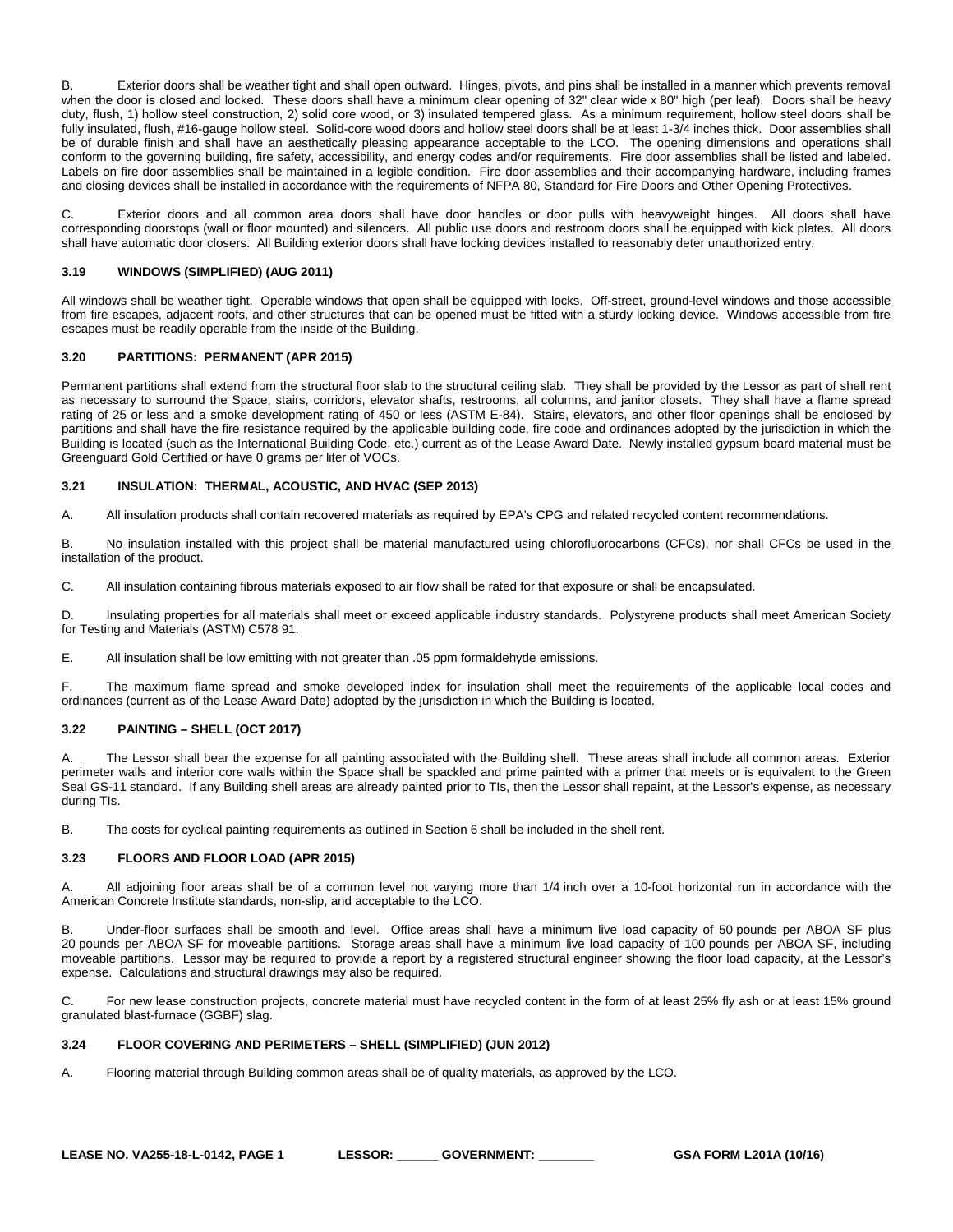B. The costs for cyclical carpet replacement requirements as outlined in Section 6, shall be included in the shell rent.

#### <span id="page-18-0"></span>**3.25 MECHANICAL, ELECTRICAL, PLUMBING: GENERAL (APR 2011)**

The Lessor shall provide and operate all Building equipment and systems in accordance with applicable technical publications, manuals, and standard procedures. Mains, lines, and meters for utilities shall be provided by the Lessor. Exposed ducts, piping, and conduits are not permitted in office Space.

# <span id="page-18-1"></span>**3.26 ELECTRICAL (SIMPLIFIED) (JUN 2012)**

A. The Lessor shall be responsible for meeting the applicable requirements of local codes and ordinances. When codes conflict, the more stringent standard shall apply.

B. All power distribution equipment shall be required to handle the actual specified and projected loads and 10 percent spare load capacity. Fuses and circuit breakers shall be plainly marked or labeled to identify circuits or equipment supplied through them.

C. Convenience outlets shall be installed in accordance with NFPA Standard 70, National Electrical Code, or local code, whichever is more stringent. The Lessor shall provide duplex utility outlets in restrooms, corridors, and dispensing areas.

# <span id="page-18-2"></span>**3.27 ADDITIONAL ELECTRICAL CONTROLS (JUN 2012)**

If the Government pays separately for electricity, no more than 500 SF of office may be controlled by one switch or automatic light control for all office Space on the Government meter, whether through a building automation system, time clock, occupant sensor, or other comparable system acceptable to the LCO.

# <span id="page-18-3"></span>**3.28 PLUMBING (JUN 2012)**

The Lessor shall include the cost of plumbing in common areas. Hot and cold water risers and domestic waste and vent risers, installed and ready for connections that are required for TIs, shall be included in the shell rent.

# <span id="page-18-4"></span>**3.29 DRINKING FO**U**NTAINS (OCT 2016)**

On each floor of Government-occupied Space, the Lessor shall provide a minimum of two drinking fountains with chilled potable water within 200 feet of travel from any Government-occupied area on the floor. The fountains shall comply with Section F211 of the Architectural Barriers Act Accessibility Standard. Potable is defined as water meeting current EPA primary drinking water standards or more stringent, applicable state or local regulations. Municipal or public water systems are required to meet this same standard. The Lessor shall serve as first responder to any occupant complaints about drinking water. The Lessor shall promptly investigate any such complaints and implement the necessary controls to address the complaints and maintain potable water conditions.

#### <span id="page-18-5"></span>**3.30 RESTROOMS (OCT 2016)**

A. If this Lease is satisfied by new construction or major alterations, Lessor shall provide water closets, sinks and urinals on each floor that is partially or fully occupied by the government per the following schedule. The schedule is per floor and based on a density of one person for each 135 ABOA SF of office Space, allocated as 50% women and 50% men. If major alterations to the restrooms occur during the term of this Lease, the number of fixtures must meet the schedule as part of the major alterations.

| <b>ESTIMATED</b><br><b>NUMBER OF EACH</b><br><b>GENDER PER</b><br><b>FLOOR</b> |    | (WOMEN'S)<br><b>WATER</b><br><b>CLOSETS</b> | (WOMEN'S)<br><b>SINKS</b> | (MEN'S)<br><b>WATER</b><br><b>CLOSETS</b> | (MEN'S)<br><b>URINALS</b> | (MEN'S)<br><b>SINKS</b> |   |
|--------------------------------------------------------------------------------|----|---------------------------------------------|---------------------------|-------------------------------------------|---------------------------|-------------------------|---|
|                                                                                | to | 8                                           | 2                         |                                           |                           |                         |   |
| 9                                                                              | to | 24                                          |                           | ຳ                                         | າ                         |                         |   |
| 25                                                                             | to | 36                                          | 3                         | $\mathbf{z}$                              | 2                         |                         | 2 |
| 37                                                                             | to | 56                                          |                           |                                           |                           |                         |   |
| 57                                                                             | to | 75                                          | 6                         |                                           | 4                         | $\mathbf{2}$            | 2 |
| 76                                                                             | to | 96                                          | 6                         | 5                                         |                           |                         | 3 |
| 97                                                                             | to | 119                                         |                           | 5                                         | 5                         | $\mathbf{2}$            | 3 |
| 120                                                                            | to | 134                                         | 9                         | 5                                         | 6                         | 3                       | 4 |
| Above 135                                                                      |    | 3/40                                        | 1/24                      | 1/20                                      | 1/40                      | 1/30                    |   |

B. If no new construction or major renovation of a restroom is occurring, compliance with local code is sufficient. Separate restroom facilities for men and women shall be provided in accordance with local code or ordinances, on each floor occupied by the Government in the Building. The facilities shall be located so that employees will not be required to travel more than 200 feet, on one floor to reach the restrooms. Each restroom shall have sufficient water closets enclosed with modern stall partitions and doors, urinals (in men's room), and hot (set in accordance with applicable building codes) and cold water. Water closets and urinals shall not be visible when the exterior door is open.

C. Each main restroom shall contain the following:

1. A mirror and shelf above the lavatory.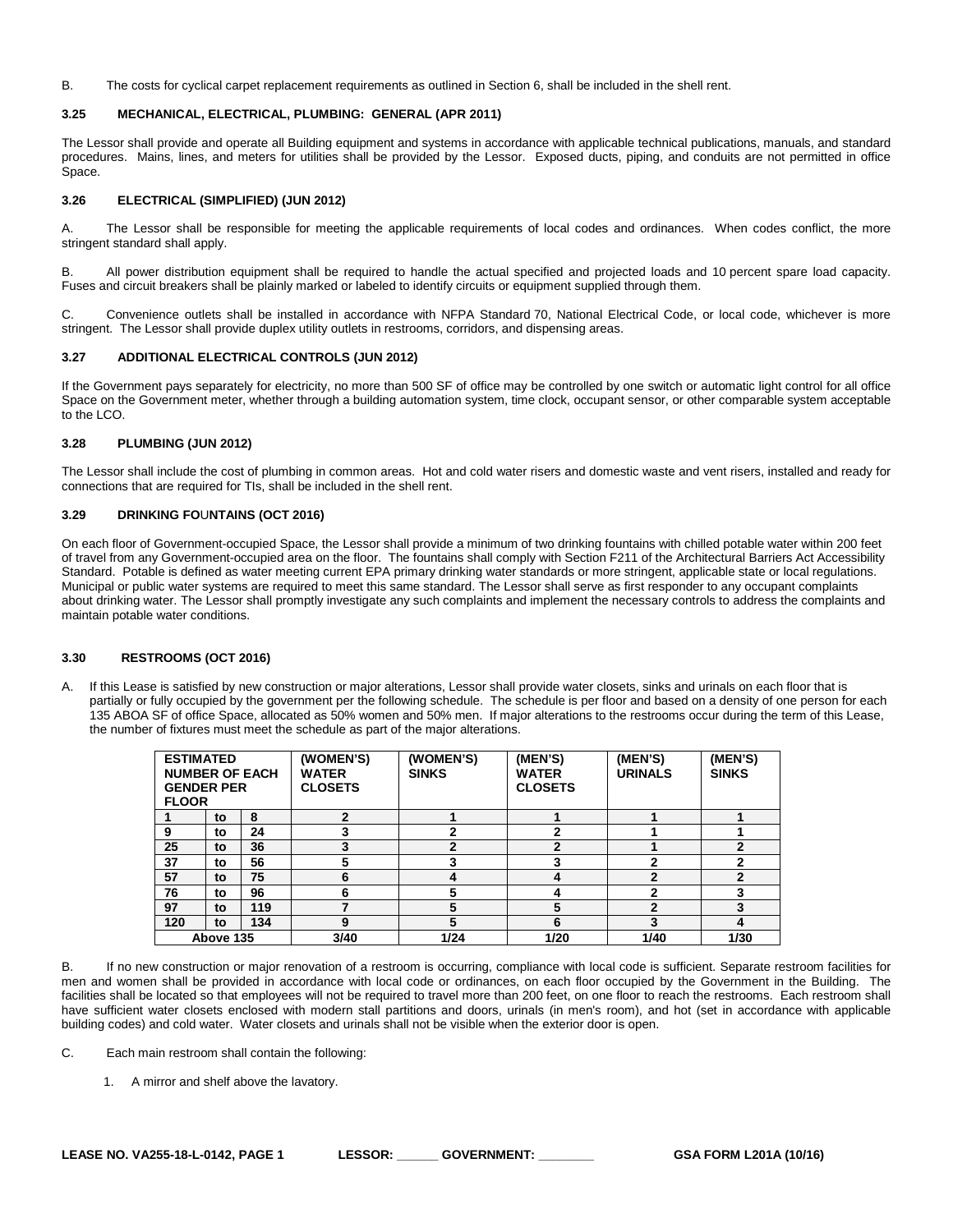- 2. A toilet paper dispenser in each water closet stall that will hold at least two rolls and allow easy, unrestricted dispensing.<br>3. A coat hook on the inside face of the door to each water closet stall and on several wall
- 3. A coat hook on the inside face of the door to each water closet stall and on several wall locations by the lavatories.
- 4. At least one modern paper towel dispenser, soap dispenser, and waste receptacle for every two lavatories.<br>5. A coin-operated sanitary napkin dispenser in women's restrooms with a waste receptacle in each water clos
- 5. A coin-operated sanitary napkin dispenser in women's restrooms with a waste receptacle in each water closet stall.
- 6. A disposable toilet seat cover dispenser.

7. A counter area of at least 2 feet, 0 inches in length, exclusive of the lavatories (however, it may be attached to the lavatories) with a mirror above and a ground-fault interrupter-type convenience outlet located adjacent to the counter area. The counter should be installed to minimize pooling or spilling of water at the front edge.

- 8. A floor drain.
	- 9. For new installations and major renovations, restroom partitions shall be made from recovered materials as listed in EPA's CPG.

# <span id="page-19-0"></span>**3.31 PLUMBING FIXTURES: WATER CONSERVATION (OCT 2016)**

The specifications listed under sub-paragraphs A through C apply for:

- 1. New installations of plumbing fixtures,
- 2. Replacement of existing plumbing fixtures, or
- 3. Existing non-conforming fixtures where the Government occupies the full floor.
- A. Water closets must conform to EPA WaterSense or fixtures with equivalent flush volumes must be utilized.
- B. Urinals must conform to EPA WaterSense or fixtures with equivalent flush volumes must be utilized. Waterless urinals are acceptable.
- C. Faucets must conform to EPA WaterSense or fixtures with equivalent flow rates must be utilized.

Information on EPA WaterSense fixtures can be found at [HTTPS://WWW3.EPA.GOV/WATERSENSE/.](https://www3.epa.gov/watersense/)

# <span id="page-19-1"></span>**3.32 HEATING, VENTILATION, AND AIR CONDITIONING – SHELL (SIMPLIFIED) (OCT 2016)**

Central HVAC systems shall be installed and operational, including, as appropriate, main and branch lines, VAV boxes, dampers, flex ducts, and diffusers, for an open office layout, including all Building common areas. Systems shall be designed with sufficient systems capacity to meet all requirements in this Lease; equipment shall be concealed. Areas having excessive heat gain or heat loss, or affected by solar radiation at different times of the day, shall be independently controlled.

Any ductwork to be reused and/or to remain in place shall be cleaned, tested, and demonstrated to be clean in accordance with the standards set forth by NADCA. The cleaning, testing, and demonstration shall occur immediately prior to Government occupancy to avoid contamination from construction dust and other airborne particulates.

During working hours in periods of heating and cooling, ventilation shall be provided in accordance with the latest edition of the American National Standards Institute, American Society of Heating, Refrigeration and Air-Conditioning Engineers (ANSI/ASHRAE) Standard 62.1, Ventilation for Acceptable Indoor Air Quality.

Heating and air-conditioning air distribution systems (air handling units, VAV boxes, fan coil units, etc.) for the Space shall be equipped with particulate matter air filters that meet the Minimum Efficiency Reporting Value (MERV) specified in the current edition of ANSI/ASHRAE Standard 62.1. Locations that do not meet the EPA National Ambient Air Quality Standards (NAAQS) for particulates (PM 10 or PM 2.5) must be equipped with additional filtration on outdoor air intakes as required in ANSI/ASHRAE Standard 62.1. NAAQS information can be found at [HTTPS://WWW.EPA.GOV/GREEN-](https://www.epa.gov/green-book)[BOOK.](https://www.epa.gov/green-book)

Restrooms shall be properly exhausted, with a minimum of 10 air changes per hour.

# <span id="page-19-2"></span>**3.33 TELECOMMUNICATIONS: DISTRIBUTION AND EQUIPMENT (SIMPLIFIED) (SEP 2013)**

A. Building telecommunication rooms must be completed, operational, and ready for use by Government's telecommunications provider. The telephone closets shall be equipped with deadlocking latch bolt with a minimum throw of ½ inch and include a telephone backboard.

B. Telecommunications switch rooms, wire closets, and related spaces shall meet applicable Telecommunications Industry Association (TIA), Electronic Industries Alliance (EIA) and NFPA standards. Bonding and grounding shall be in accordance with NFPA Standard 70, NEC National Electrical Code, and other applicable NFPA standards and/or local code requirements.

# <span id="page-19-3"></span>**3.34 TELECOMMUNICATIONS: LOCAL EXCHANGE ACCESS (SIMPLIFIED) (JUN 2012)**

A. The Government may elect to contract its own telecommunications service in the Space.

B. The Lessor shall allow the Government's designated telecommunications providers access to utilize existing Building wiring to connect its services to the Government's Space, or, if existing Building wiring is insufficient, the Lessor shall provide access from the point of entry into the Building to the Government's floor Space, subject to any inherent limitations in the pathway involved.

C. The Lessor shall allow the Government's designated telecommunications providers to affix telecommunications antennas to roof, parapet, or Building envelope (access from the antennas to the Premises shall be provided) and to affix transmission devices in appropriate common areas so as to allow the use of cellular telephones and other emerging technologies.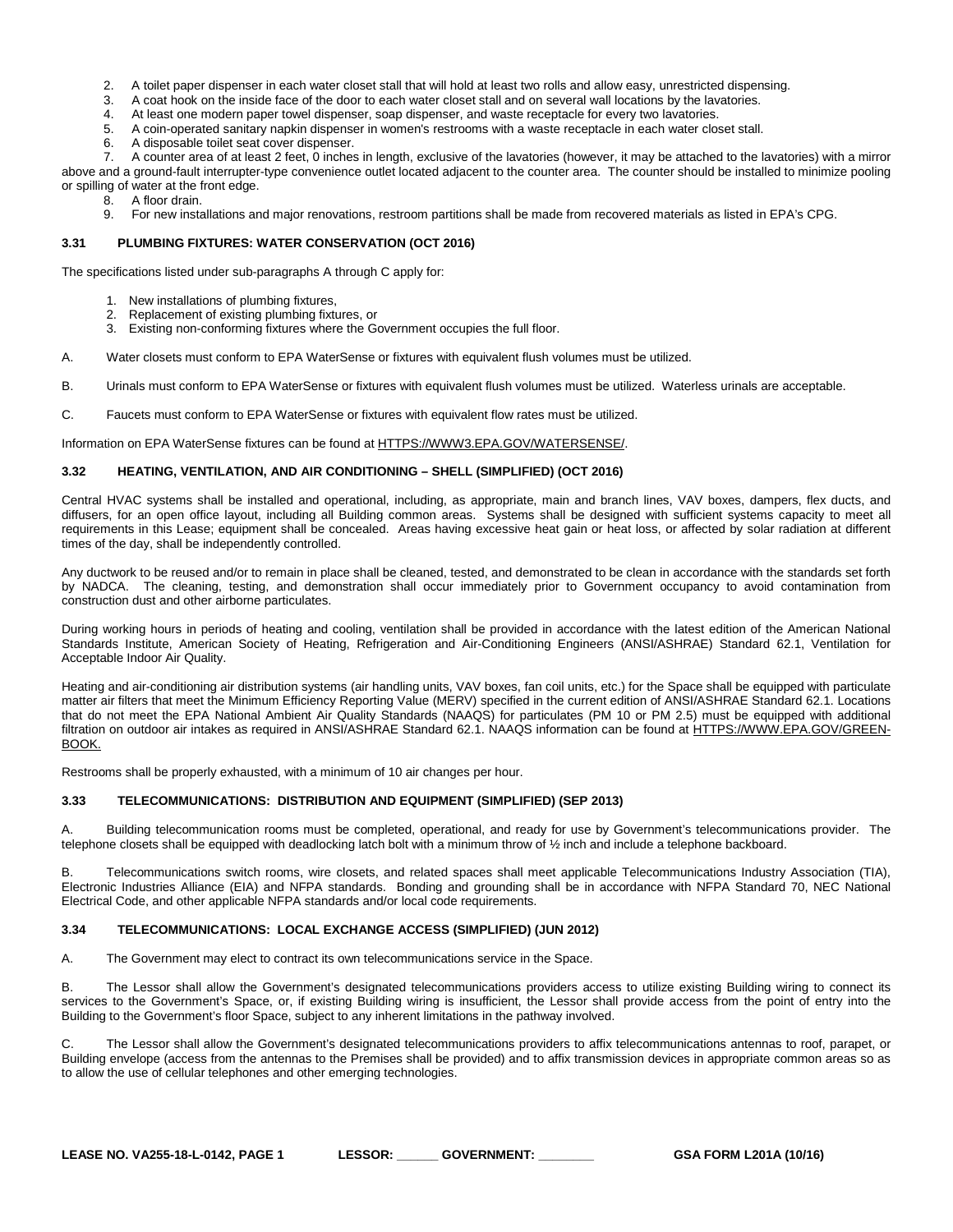# <span id="page-20-0"></span>**3.35 LIGHTING: INTERIOR AND PARKING – SHELL (SIMPLIFIED) (OCT 2016)**

NOTE: FOR PRICING ESTIMATING PURPOSES, FIXTURES WILL BE INSTALLED AT THE AVERAGE RATIO OF 1 FIXTURE PER 80 ABOA SF.

A. INTERIOR FIXTURES**:** High efficiency T-8, T-5, or LED light fixtures (and associated ballasts or drivers) shall be installed as either ceiling grid or pendant mounted for an open-office plan. Ceiling grid fixtures shall be either 2' wide by 4' long or 2' wide by 2'long. Lessor shall provide, as part of Shell Rent, a minimum overall lighting fixture efficiency of 85 percent. Lamps shall maintain a uniform color level throughout the lease term.

B. LIGHTING LEVELS**:** Fixtures shall have a minimum of two tubes and shall provide 50 foot-candles at desktop level (30" above finished floor) with a maximum uniformity ratio of 1.5:1. Lessor shall provide, as part of Shell Rent, 10 average foot-candles in all other Building areas within the Premises with a uniformity ratio of 4:1. Emergency egress lighting levels shall be provided in accordance with the local applicable building codes (but not less than 1 foot-candle) by either an onsite emergency generator or fixture mounted battery packs.

B. LIGHTING LEVELS WITH TASK LIGHTING: Fixtures shall have a minimum of two tubes and shall provide 30 foot-candles at desktop level (30" above finished floor) with a maximum uniformity ratio of 1.5:1 for \_**XX**\_ percent of the total Space, and 50 foot-candles at desktop level (30" above finished floor) with a maximum uniformity ratio of 1.5:1 for \_**XX**\_ percent of the Space. Lessor shall provide, as part of Shell Rent, 10 average footcandles in all other Building areas within the Premises with a uniformity ratio of 4:1. Emergency egress lighting levels shall be provided in accordance with the local applicable building codes (but not less than 1 foot-candle) by either an onsite emergency generator or fixture mounted battery packs.

C. POWER DENSITY: The maximum fixture power density shall not exceed 1.4 watts per ABOA SF.

D. OCCUPANCY SENSORS: The Lessor shall provide occupancy sensors to reduce the hours that the lights are on when the Space is unoccupied

E. BUILDING PERIMETER: Exterior parking areas, vehicle driveways, pedestrian walks, and the Building perimeter lighting levels shall be designed per Illuminating Engineering Society (IES) standards. Provide 5 foot-candles for doorway areas, 3 foot-candles for transition areas and at least 1 foot-candle at the surface throughout the parking lot. Parking lot fixtures shall provide a maximum to minimum uniformity ratio of 15:1 and a maximum to average uniformity ratio of 4:1.

F. PARKING STRUCTURES: The minimum illuminance level for parking structures is 5 foot-candles as measured on the floor with a uniformity ratio of 10:1.

G. EXTERIOR POWER BACKUP**:** Exterior egress, walkway, parking lot, and parking structure lighting must have emergency power backup to provide for safe evacuation of the Building.

# <span id="page-20-1"></span>**3.36 INDOOR AIR QUALITY DURING CONSTRUCTION (OCT 2017)**

The Lessor shall provide to the Government safety data sheets (SDS) or other appropriate documents upon request, but prior to installation or use for the following products, including but not limited to, adhesives, caulking, sealants, insulating materials, fireproofing or fire stopping materials, paints, carpets, floor and wall patching or leveling materials, lubricants, clear finishes for wood surfaces, janitorial cleaning products, and pest control products.

B. The LCO may eliminate from consideration products with significant quantities of toxic, flammable, corrosive, or carcinogenic material and products with potential for harmful chemical emissions. Materials used often or in large quantities will receive the greatest amount of review.

C. To the greatest extent possible, the Lessor shall sequence the installation of finish materials so that materials that are high emitters of volatile organic compounds (VOCs) are installed and allowed to cure before installing interior finish materials, especially soft materials that are woven, fibrous, or porous in nature, that may adsorb contaminants and release them over time.

D. Where demolition or construction work occurs adjacent to occupied Space, the Lessor shall erect appropriate barriers (noise, dust, odor, etc.) and take necessary steps to minimize interference with the occupants. This includes maintaining acceptable temperature, humidity, and ventilation in the occupied areas during window removal, window replacement, or similar types of work.

E. HVAC during Construction: If air handlers are used during construction, the Lessor shall provide filtration media with a MERV of 8 at each return air grill, as determined by the latest edition of ASHRAE Standard 52.2, Method of Testing General Ventilation Air Cleaning Devices for Removal Efficiency by Particle Size. The permanent HVAC system may be used to move both supply and return air during the construction process only if the following conditions are met:

- 1. A complete air filtration system with 60 percent efficiency filters is installed and properly maintained;
- 2. No permanent diffusers are used;<br>3. No plenum type return air system
- No plenum type return air system is employed;
- 4. The HVAC duct system is adequately sealed to prevent the spread of airborne particulate and other contaminants; and<br>5. Following the Building "flush out." all duct systems are vacuumed with portable high-efficiency part
- 5. Following the Building "flush out," all duct systems are vacuumed with portable high-efficiency particulate arrestance (HEPA) vacuums and documented clean in accordance with National Air Duct Cleaners Association (NADCA) specifications.
- F. Flush-Out Procedure:

1. HVAC flush-out shall commence after construction ends and the Building has been completely cleaned. All interior finishes, such as millwork, doors, paint, carpet, acoustic tiles, and movable furnishings (e.g., workstations, partitions), must be installed, and major VOC punch list items must be finished.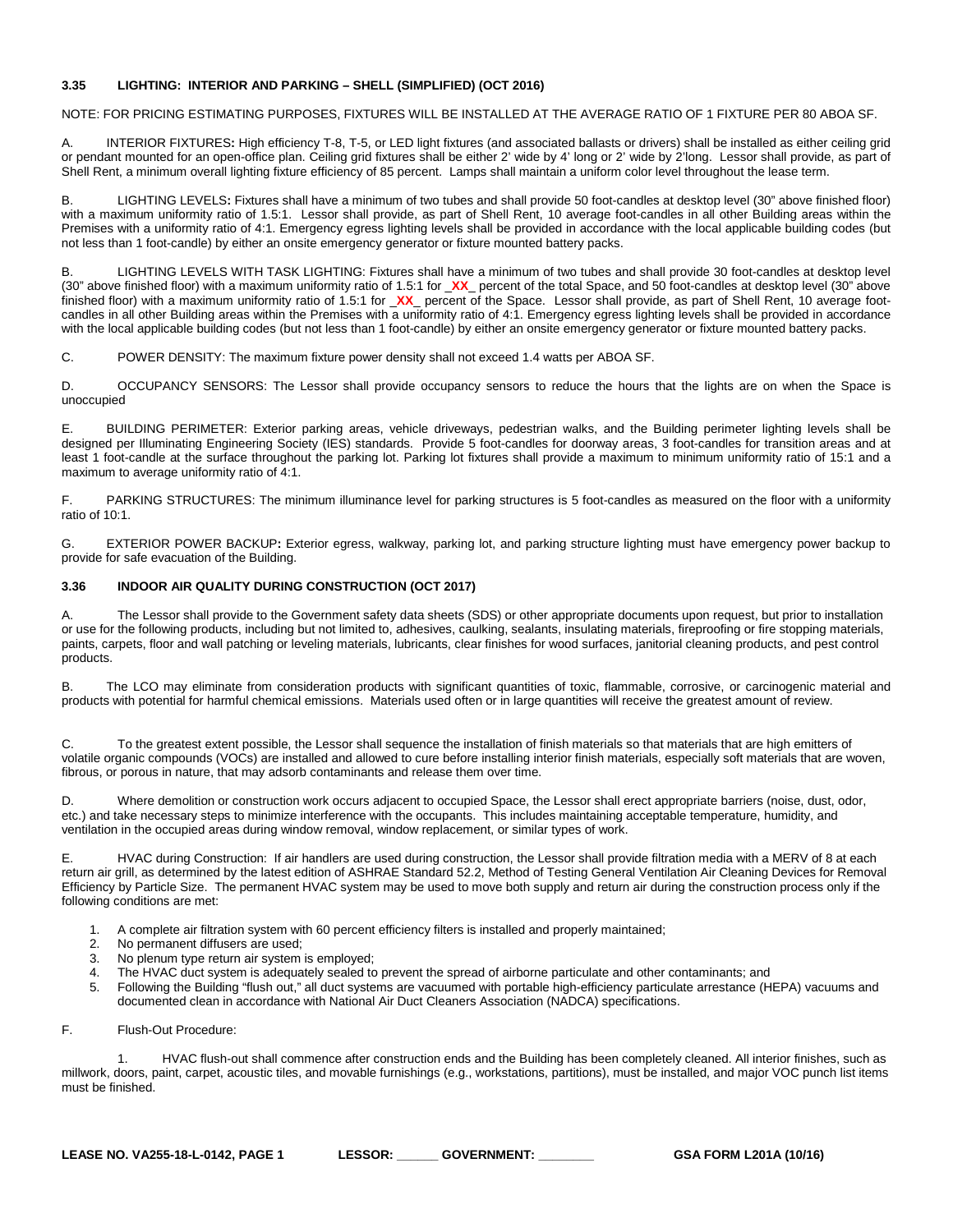2. Prior to occupancy, Lessor shall install new filtration media and perform a building flush-out by supplying a total air volume of 14,000 cubic feet of outdoor air per square foot of gross floor area while maintaining an internal temperature of at least 60°F (15°C) and no higher than 80°F (27°C) and relative humidity no higher than 60%.

3. If the LCO determines that occupancy is required before flush-out can be completed, the Space may be occupied only after delivery of a minimum of 3,500 cubic feet of outdoor air per square foot of gross floor area while maintaining an internal temperature of at least 60°F (15°C) and no higher than 80°F (27°C) and relative humidity no higher than 60%. Once the Space is occupied, it must be ventilated at a minimum rate of 0.30 cubic foot per minute (cfm) per square foot of outdoor air or greater. During each day of the flush-out period, ventilation must begin at least three hours before occupancy and continue during occupancy. These conditions must be maintained until a total of 14,000 cubic feet per square foot of outdoor air (4 270 liters of outdoor air per square meter) has been delivered to the space.

# <span id="page-21-0"></span>**3.37 DUE DILIGENCE AND NATIONAL ENVIRONMENTAL POLICY ACT REQUIREMENTS – LEASE (SEP 2014)**

#### A. Environmental Due Diligence

Lessor is responsible for performing all necessary "response" actions (as that term is defined at 42 U.S.C. § 9601(25) of the Comprehensive Environmental Response, Compensation and Liability Act (CERCLA)) with regard to all "recognized environmental conditions," as that term is defined in ASTM Standard E1527-13, as such standard may be revised from time to time. This obligation extends to any contamination of the Property where such contamination is not attributable to the Government. Lessor must provide the Government with a summary report demonstrating completion of all required response actions prior to Substantial Completion. Any remediation performed by or on behalf of Lessor must be undertaken in strict compliance with all applicable federal, state and local laws and regulations.

#### B. National Environmental Policy Act

The National Environmental Policy Act regulations provide for analyzing proposed major federal actions to determine if there are ways to mitigate the impact of the proposed actions to avoid, minimize, rectify, reduce, or compensate for environmental impacts associated with such actions. Where the Government has determined that any or all of these mitigation measures should be or must be adopted to lessen the impact of these proposed actions, Lessor must incorporate all mitigation measures identified and adopted by the Government in the design and construction drawings and specifications. All costs and expenses for development of design alternatives, mitigation measures and review submittals for work to be performed under the Lease are the sole responsibility of Lessor.

# <span id="page-21-1"></span>**3.38 NATIONAL HISTORIC PRESERVATION ACT REQUIREMENTS - LEASE (SEP 2014)**

A. Where a Memorandum of Agreement or other pre-award agreement concluding the Section 106 consultation includes mitigation, design review or other continuing responsibilities of the Government, Lessor must allow the Government access to the Property to carry out compliance activities. Compliance may require excavation for artifact recovery, recordation and interpretation. For Tenant Improvements and other tenant-driven alterations within an existing historic building, new construction or exterior alterations that could affect historic properties, compliance also may require on-going design review. In these instances, Lessor will be required to retain, at its sole cost and expense, the services of a preservation architect who meets or exceeds the *Secretary of the Interior's Professional Qualifications Standards for Historic Architecture*, as amended and annotated and previously published in the Code of Federal Regulations, 36 C.F.R. part 61, and the *GSA Qualifications Standards for Preservation Architects*. These standards are available at: [HTTP://WWW.GSA.GOV/HISTORICPRESERVATION>](http://www.gsa.gov/historicpreservation)Project Management Tools> Qualification Requirements for Preservation Architects. The preservation architect will be responsible for developing preservation design solutions and project documentation required for review by the Government, the State Historic Preservation Officer (SHPO), the Tribal Historic Preservation Officer (THPO), if applicable, and other consulting parties in accordance with Section 106. For Tenant Improvements and other tenant-driven alterations within an existing historic building, the preservation architect must develop context-sensitive design options consistent with the *Secretary of the Interior's Standards for the Treatment of Historic Properties*. Where new construction or exterior alterations, or both, are located within a historic district, may be visible from historic properties or may affect archeological resources, compliance may require tailoring the design of the improvements to be compatible with the surrounding area. Design review may require multiple revised submissions, depending on the complexity of the project and potential for adverse effects to historic properties. GSA is responsible for corresponding with the SHPO, the THPO, if applicable, and any other consulting party.

B. Compliance requirements under Section 106 apply to all historic property alterations and new construction, regardless of the magnitude, complexity or cost of the proposed scope of work.

C. The costs for development of design alternatives and review submittals for work required under the Lease are the sole responsibility of Lessor. In addition, building shell costs relating to such design alternatives are the sole responsibility of Lessor and must be included in the shell rent. Such costs may be offset by federal, state or local preservation tax benefits. Lessor is encouraged to seek independent financial and legal advice concerning the availability of these tax benefits.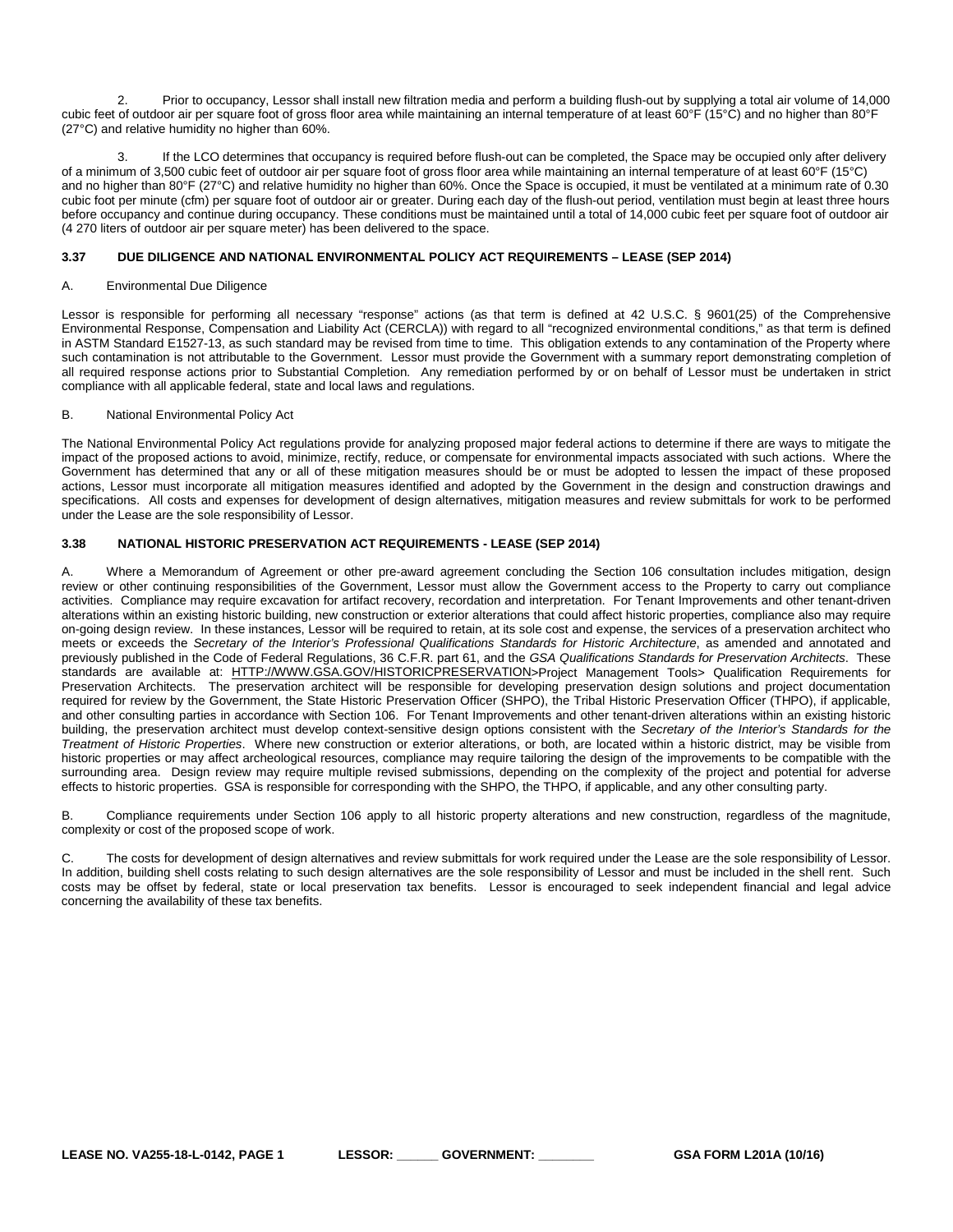# <span id="page-22-0"></span>**SECTION 4 DESIGN, CONSTRUCTION, AND POST AWARD ACTIVITIES**

#### <span id="page-22-1"></span>**4.01 SCHEDULE FOR COMPLETION OF SPACE (SIMPLIFIED) (SEP 2013)**

Design and construction activities for the Space shall commence upon Lease award. The Lessor shall schedule the following activities to achieve timely completion of the work required by this Lease:

A. Design Intent Drawings. The Lessor shall prepare and deliver to the Government, as part of the shell cost, design intent drawings (DIDs) meeting all requirements set forth in the Lease within 10 Working Days of the Lease Award Date. The Government shall respond within 10 Working Days of receipt of the DIDs by either issuing a Notice to Proceed or providing notice indicating the manner in which the DIDs do not meet all requirements of the Lease. If the DIDs do not conform to the Lease requirements, the Lessor shall revise and resubmit the DIDs within 3 Working Days. The Lessor shall be responsible for delays to Acceptance of the Premises attributable to the Lessor's failure to prepare DIDs conforming to the Lease requirements.

B. Notice to Proceed (NTP). If the DIDs conform to the Lease requirements, the Government shall issue NTP; however, the Government shall not be obligated to issue a NTP less than 10 Working Days from receipt of DIDs, as originally submitted or revised. Issuance of NTP shall not be construed as a waiver of any requirement set forth in this Lease.

C. Construction Schedule. The Lessor shall complete all required build-out conforming to the Lease and approved DIDs within 40 Working Days of issuance of NTP.

#### <span id="page-22-2"></span>**4.02 GREEN LEASE SUBMITTALS (SIMPLIFIED) (OCT 2017)**

The Lessor shall submit to the LCO:

- Product data sheets for floor coverings, paints and wall coverings, ceiling materials, all adhesives, wood products, suite and interior doors, subdividing partitions, wall base, door hardware finishes, window coverings, millwork substrate and millwork finishes, lighting and lighting controls, and insulation to be used within the leased Space. This information must be submitted NO LATER THAN the submission of the DIDs.
- B. SDS or other appropriate documents upon request for products listed in the Lease. All SDS shall comply with Occupational Safety and Health Administration (OSHA) requirements for the Globally Harmonized System of Classification and Labeling of Chemicals (GHS). The Lessor and its agents shall comply with all recommended measures in the SDS to protect the health and safety of personnel.
- C. Re-use plan required in accordance with the "Existing Fit-out, Salvaged, or Re-used Building Material" paragraph in the Lease.
- D. Any waiver needed when not using materials from the Green Procurement Compilation list of acceptable products in accordance with the "Environmentally Preferable Product Requirements" paragraph in the Lease.
- E. Radon test results as may be required by the "Radon in Air" and "Radon in Water" in the Lease.
- F. If renewable source power is purchased, documentation within 9 months of occupancy.

#### <span id="page-22-3"></span>**4.03 CONSTRUCTION SCHEDULE AND INITIAL CONSTRUCTION MEETING (SIMPLIFIED) (SEPT 2011)**

Upon request by the Lease Contracting Officer, the Lessor shall furnish a detailed construction schedule to the Government within five Working Days. The Lessor shall arrange the initial Construction Meeting and shall keep meeting minutes of discussion topics and attendance for this and all subsequent meetings.

#### <span id="page-22-4"></span>**4.04 ACCESS BY THE GOVERNMENT PRIOR TO ACCEPTANCE (SIMPLIFIED) (APR 2011)**

Subject to the Lessor's permission, which shall not be unreasonably withheld, the Government or its contractors shall have access to the Premises prior to acceptance of the Space to prepare the Space for occupancy. If the work to be completed by the Government is a prerequisite for the issuance of a Certificate of Occupancy, or its equivalent, the Government shall be entitled to at least 10 Working Days to complete work by its own contractors.

#### <span id="page-22-5"></span>**4.05 CONSTRUCTION INSPECTIONS (APR 2011)**

A. The LCO or the LCO's designated technical representative may periodically inspect construction work to review compliance with Lease requirements and approved DIDs.

B. Periodic reviews, witnessing of tests and inspections by the Government shall not constitute approval of the Lessor's apparent progress toward meeting the Government's objectives but are intended to discover any information which the LCO may be able to call to the Lessor's attention to prevent costly misdirection of effort. The Lessor shall remain responsible for designing, constructing, operating, and maintaining the Building in full accordance with the requirements of the Lease.

# <span id="page-22-6"></span>**4.06 ACCEPTANCE OF SPACE AND CERTIFICATE OF OCCUPANCY (SIMPLIFIED) (MAY 2015)**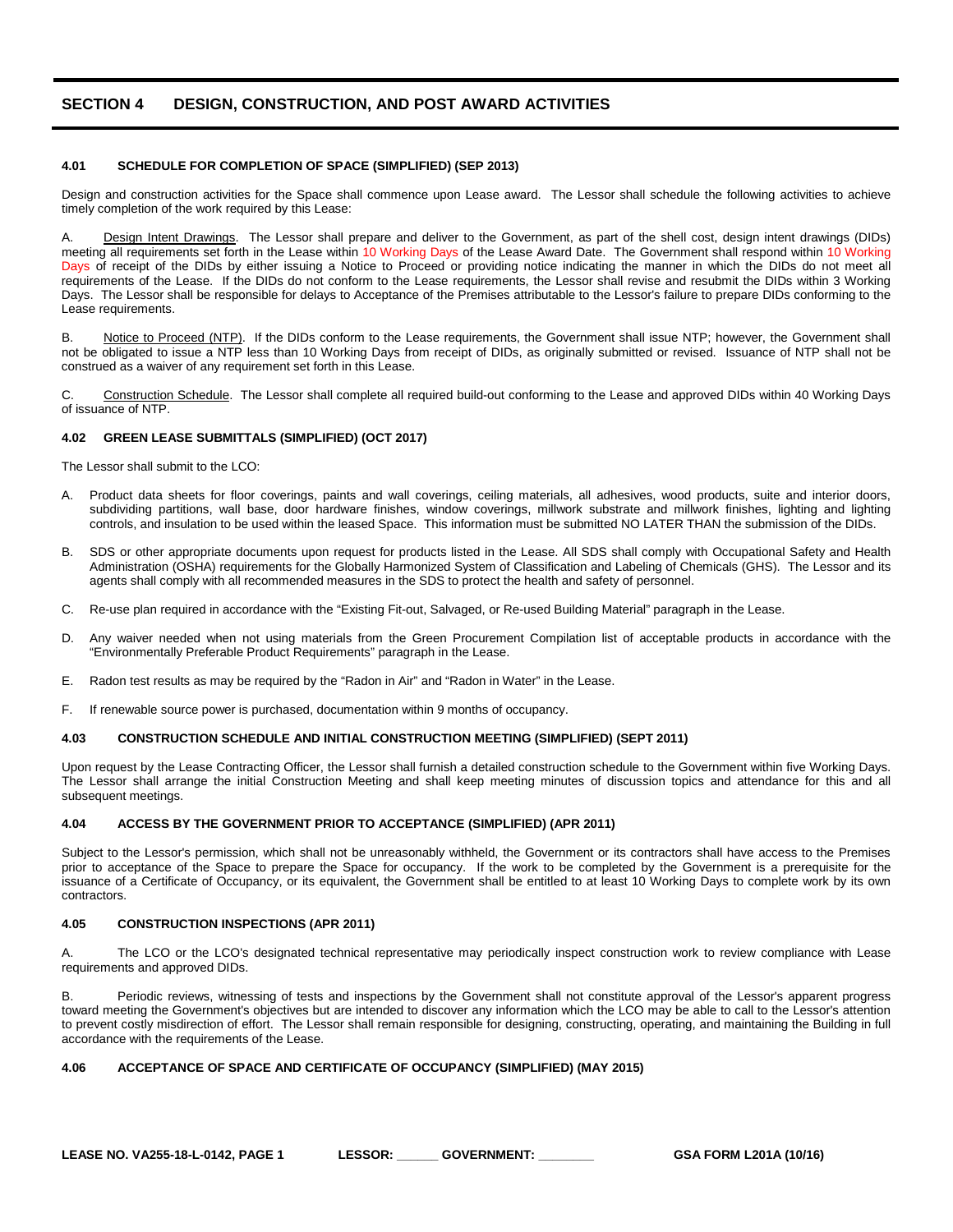A. The Government shall accept the Space only if the construction of Building shell and TIs conforming to this Lease and the approved DIDs is substantially complete and a Certificate of Occupancy (C of O) has been issued as set forth below. The Space shall be considered substantially complete only if the Space may be used for its intended purpose and completion of remaining work will not interfere unreasonably with the Government's enjoyment of the Space. Acceptance shall be final and binding upon the Government with respect to conformance of the completed TIs to the approved DIDs, with the exception of items identified on a punch list generated as a result of the inspection, concealed conditions, latent defects or fraud, but shall not relieve the Lessor of any other Lease requirements.

B. The Lessor shall provide a valid C of O, issued by the local jurisdiction, for the intended use of the Government. If the local jurisdiction does not issue C of O's or if the C of O is not available, the Lessor may satisfy this condition by providing a report prepared by a licensed fire protection engineer that indicates the Space and Building are compliant with all applicable local codes and ordinances and all fire protection and life safetyrelated requirements of this Lease.

C. The Government will not be required to accept space prior to the schedule outlined in this Lease.

#### <span id="page-23-0"></span>**4.07 LEASE TERM COMMENCEMENT DATE AND RENT RECONCILIATION (SIMPLIFIED) (JUN 2012)**

At acceptance, the Space shall be measured in accordance with the standards set forth in this Lease to determine the total ABOA SF in the Space, which, together with the CAF established in Exhibit A, GSA Form 1364A, will yield the total Rentable Area of the Premises. The rent for the Space will be adjusted based on the measured ABOA square footage for the purpose of adjusting the annual rent. At acceptance, the Lease term shall commence. The Lease Term Commencement Date, final measurement of the Premises, reconciliation of the annual rent, and amount of Commission Credit, if any, shall be memorialized by Lease Amendment.

# <span id="page-23-1"></span>**4.08 AS-BUILT DRAWINGS (SIMPLIFIED) (OCT 2017)**

Not later than 60 days after the acceptance of the Space, the Lessor, at Lessor's expense, shall furnish to the Government a complete set of Computer Aided Design (CAD) files of as-built floor plans showing the Space under Lease, as well as corridors, stairways, and core areas. The plans shall have been generated by a CAD program which is compatible with the latest release of AutoCAD. The required file extension is ".DWG." Clean and purged files shall be submitted in a digital format. They shall be labeled with Building name, address, list of drawing(s), date of the drawing(s), and Lessor's architect and architect's phone number. The Lessor's operator shall demonstrate the submission on GSA equipment, if requested by the LCO.

# <span id="page-23-2"></span>**4.09 SEISMIC RETROFIT (SEP 2013)**

The following requirements apply to Leases requiring seismic retrofit:

A. The Lessor shall provide a final construction schedule, all final design and construction documents for the seismic retrofit, including structural calculations, drawings, and specifications to the Government for review and approval prior to the start of construction. When required by local building code, a geotechnical report shall be made available to the Government.

B. The Lessor's registered civil or structural engineer shall perform special inspections to meet the requirements of Chapter 17 of the International Building Code (IBC).

C. For Leases requiring seismic retrofit, the Space will not be considered substantially complete until a Seismic Form E - Certificate Of Seismic Compliance - Retrofitted Building, certifying that the Building meets the Basic Safety Objective of ASCE/SEI 41, executed by a registered civil or structural engineer, has been delivered to the LCO.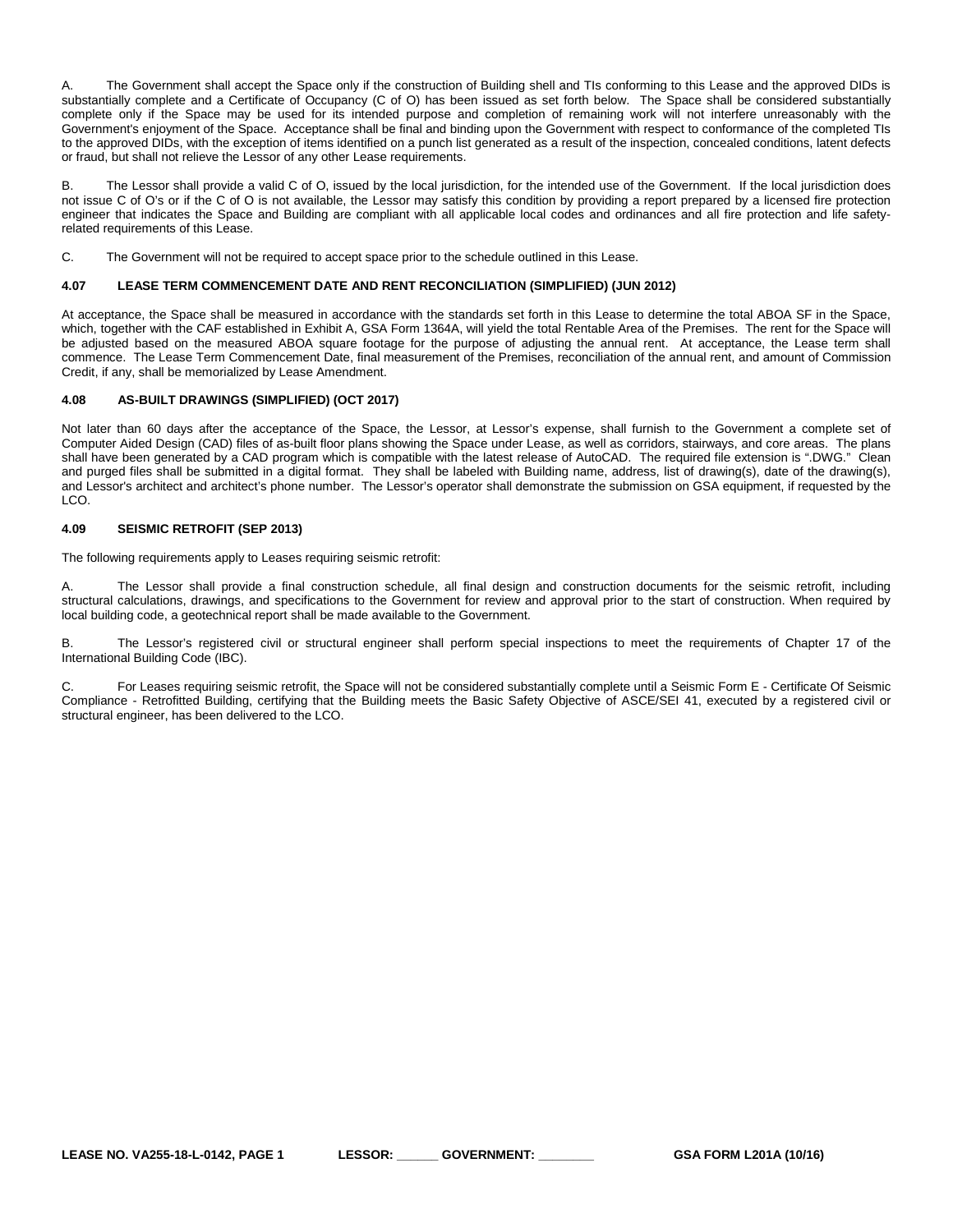# <span id="page-24-0"></span>**SECTION 5 TENANT IMPROVEMENT COMPONENTS**

#### <span id="page-24-1"></span>**5.01 TENANT IMPROVEMENT REQUIREMENTS (SIMPLIFIED) (OCT 2016)**

The TIs shall be designed, constructed, and maintained in accordance with the standards set forth in this Lease. For pricing, fulfillment of all requirements designated within this Section 5 or designated as TIs within the attached Agency Specific Requirements and Security Requirements shall be deemed to be TI costs.

#### <span id="page-24-2"></span>**5.02 FINISH SELECTIONS (SIMPLIFIED) (SEP 2013)**

The Lessor must consult with the Government prior to developing a minimum of three (3) finish options to include coordinated samples of finishes for all interior elements such as paint, wall coverings, base coving, carpet, window treatments, laminates, and flooring. All samples provided must comply with specifications set forth elsewhere in this Lease. All required finish option samples must be provided at no additional cost to the Government within 5 Working Days after initial submission of DIDs. GSA must deliver necessary finish selections to the Lessor within 5 Working Days after receipt of samples. The finish options must be approved by GSA prior to installation. The Lessor may not make any substitutions after the finish option is selected.

#### <span id="page-24-3"></span>**5.03 WINDOW COVERINGS (SIMPLIFIED) (AUG 2011)**

All exterior windows shall be equipped with window blinds in new or like new condition, as approved by the Government.

#### <span id="page-24-4"></span>**5.04 DOORS: SUITE ENTRY (SEP 2013)**

Suite entry doors shall be provided as part of the TIs and shall have a minimum clear opening of 32" wide x 84" high (per leaf). Doors shall meet the requirements of being a flush, solid core, 1-3/4-inch thick, wood door with a natural wood veneer face or an equivalent pre-approved by the Government. Hollow core wood doors are not acceptable. They shall be operable by a single effort; and shall meet the requirement of NFPA 101, Life Safety Code or the International Building Code (current as of the Lease Award Date). Doors shall be installed in a metal frame assembly which is primed and finished with a low VOC semi gloss oil-based paint finish with no formaldehyde.

# <span id="page-24-5"></span>**5.05 DOORS: INTERIOR (SEP 2013)**

Doors within the Space shall be provided as part of the TIs and shall have a minimum clear opening of 32" wide x 80" high. Doors shall be flush, solid core, wood with a natural wood veneer face or an equivalent door pre-approved by the LCO. Hollow core wood doors are not acceptable. They shall be operable with a single effort, and shall meet the requirements of NFPA 101, Life Safety Code or the International Building Code (current as of the Lease Award Date). Doors shall be installed in a metal frame assembly which is primed and finished with a low VOC semi-gloss oil-based paint with no formaldehyde.

#### <span id="page-24-6"></span>**5.06 DOORS: HARDWARE (SEP 2013)**

Doors shall have door handles or door pulls with heavyweight hinges. The Lessor is encouraged to avoid the use of chrome-plated hardware. All doors shall have corresponding doorstops (wall- or floor-mounted) and silencers. All door entrances leading into the Space from public corridors and exterior doors shall have automatic door closers. Doors designated by the Government shall be equipped with 5-pin, tumbler cylinder locks and strike plates. All locks shall be master keyed. Furnish at least two master keys for each lock to the Government. Any exterior entrance shall have a high security lock, with appropriate key control procedures, as determined by Government specifications. Hinge pins and hasps shall be secured against unauthorized removal by using spot welds or pinned mounting bolts. The exterior side of the door shall have a lock guard or astragal to prevent tampering of the latch hardware. Doors used for egress only shall not have any operable exterior hardware. All security-locking arrangements on doors used for egress shall comply with requirements of NFPA 101 or the International Building Code current as of the Lease Award Date.

# <span id="page-24-7"></span>**5.07 DOORS: IDENTIFICATION (JUN 2012)**

Door identification shall be installed in approved locations adjacent to office entrances as part of the TIs. The form of door identification shall be approved by the Government.

#### <span id="page-24-8"></span>**5.08 PARTITIONS: SUBDIVIDING (SEP 2015)**

A. Office subdividing partitions shall comply with applicable building codes and local requirements and ordinances and shall be provided as part of the TIs. Partitioning shall extend from the finished floor to the finished ceiling and shall be designed to provide a minimum sound transmission class (STC) of 37. Partitioning shall be installed by the Lessor at locations to be determined by the Government as identified in the DIDs. They shall have a flame spread rating of 25 or less and a smoke development rating of 450 or less (ASTM E-84).

B. HVAC shall be rebalanced and lighting repositioned, as appropriate, after installation of partitions.

C. If installed in accordance with the "Automatic Fire Sprinkler System" and "Fire Alarm System" paragraphs, sprinklers and fire alarm notification appliances shall be repositioned as appropriate after installation of partitions to maintain the level of fire protection and life safety.

D. Partitioning requirements may be satisfied with existing partitions if they meet the Government's standards and layout requirements.

| LEASE NO. VA255-18-L-0142. PAGE 1 | <b>LESSOR:</b> | <b>GOVERNMENT:</b> | GSA FORM L201A (10/16) |
|-----------------------------------|----------------|--------------------|------------------------|
|-----------------------------------|----------------|--------------------|------------------------|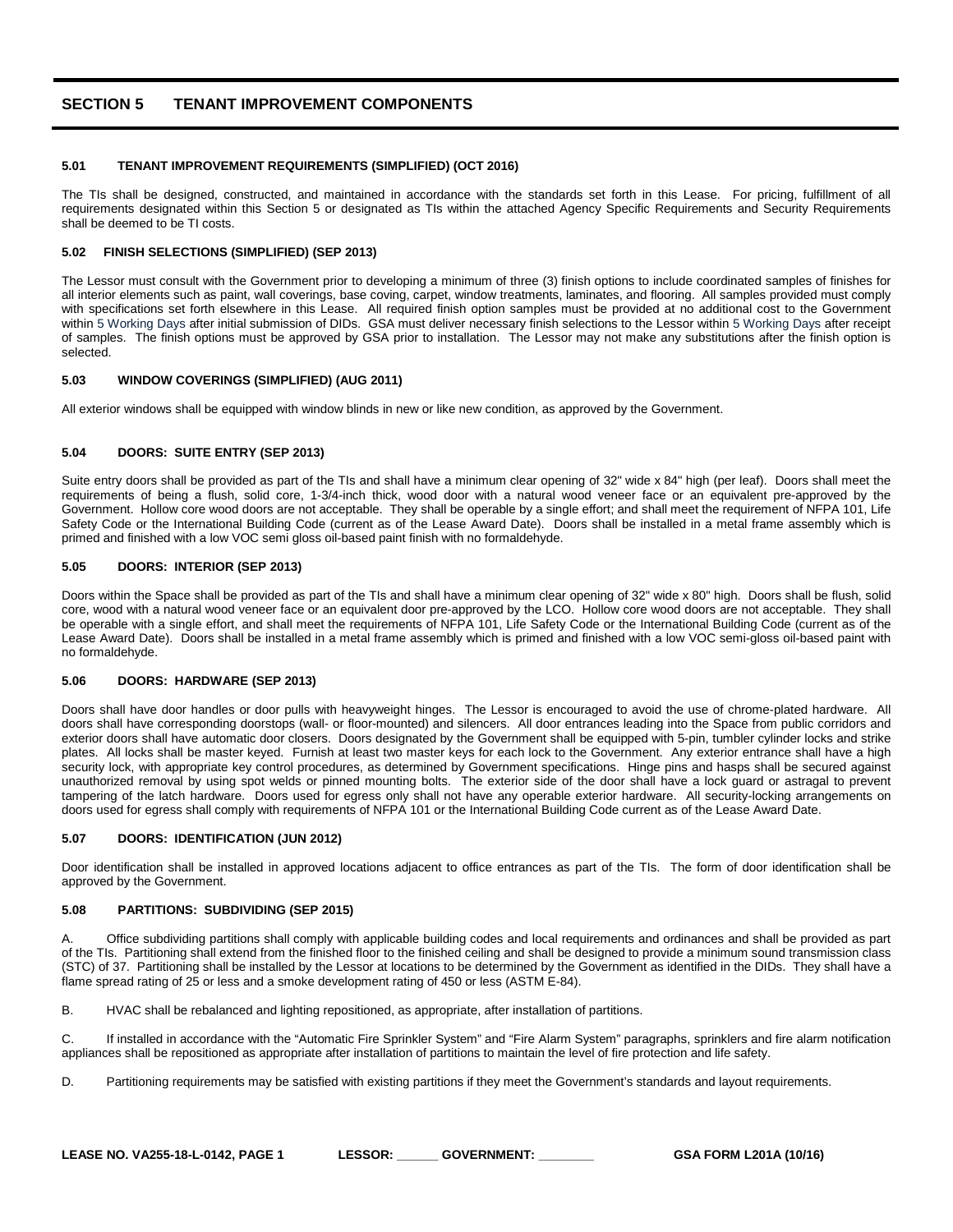#### E. Newly installed gypsum board material must be Greenguard Gold Certified or have 0 grams per liter of VOCs.

# <span id="page-25-0"></span>**5.09 WALL FINISHES (JUN 2012)**

If the Government chooses to install a wall covering, the minimum standard is vinyl-free, chlorine-free, plasticizer-free wall covering with recycled content or bio-based commercial wall covering weighing not less than 13 ounces per square yard or equivalent. If the Government chooses to install a high-performance paint coating, it shall comply with the VOC limits of the Green Seal Standard GS-11.

#### <span id="page-25-1"></span>**5.10 PAINTING – TI (OCT 2017)**

A. Prior to acceptance, all surfaces within the Space which are designated by GSA for painting shall be newly finished in colors acceptable to the Government.

B. The Lessor shall provide interior paints, primers, coatings stains, and sealers that meet or are equivalent to the Green Seal GS-11 standard that incorporates environmental, health, and performance criteria.

C. The Lessor shall use reprocessed latex paint in accordance with EPA's CPG (Comprehensive Procurement Guidelines) on all painted surfaces where feasible. The type of paint shall be acceptable to the Government.

# <span id="page-25-2"></span>**5.11 FLOOR COVERINGS AND PERIMETERS (SIMPLIFIED) (OCT 2017)**

A. Broadloom carpet or carpet tiles shall meet the requirements set forth in the specifications below. Floor perimeters at partitions shall have wood, rubber, vinyl, or carpet base. Floor covering shall be installed in accordance with manufacturing instructions to lay smoothly and evenly.

B. The use of existing carpet may be approved by the Government; however, existing carpet shall be repaired, stretched, and cleaned before occupancy and shall meet the static buildup requirement as stated in the specifications below.

C. Any alternate flooring shall be pre-approved by the Government.

# D. SPECIFICATIONS FOR CARPET TO BE NEWLY INSTALLED OR REPLACED

1. Product sustainability and environmental requirements. Floor covering and perimeter products must meet at least one of the environmentally preferable criteria within the non-federal, multi-attribute standards and ecolabels categories, as outlined under the Green procurement Compilation at [HTTPS://SFTOOL.GOV/GREENPROCUREMENT.](https://sftool.gov/GreenProcurement)

2. Face fiber content. Face yarn must be 100 percent nylon fiber. Loop Pile shall be 100 percent Bulk Continuous Filament (BCF); cut and loop shall be 100 percent BCF for the loop portion and may be BCF or staple for the cut portion; cut pile carpet shall be staple or BCF.

3. Performance requirements for broadloom and modular tile.

- a. Static: Less than or equal to 3.5 kV when tested by AATCC Test Method 134 (Step Test Option).
- b. Flammability: Meets CPSC-FF-1-70, DOC-FF-1-70 Methenamine Tablet Test criteria.

c. Flooring Radiant Panel Test: Meets NFPA 253 Class I or II depending upon occupancy and fire code when tested under ASTM E-648 for glue down installation.

d. Smoke Density: NBS Smoke Chamber - Less than 450 Flaming Mode when tested under ASTM E-662.

**NOTE**: Testing must be performed in a NVLAP accredited laboratory.

4. Texture Appearance Retention Rating (TARR). Moderate: >= 3.0 TARR.

5. Carpet reclamation. Reclamation of existing carpet to be determined with potential vendor. When carpet is replaced, submit certification documentation from the reclamation facility to the LCO.

6. Warranty. Submit a copy of the manufacturer's standard warranty to the LCO within the first 60 days of Government occupancy. The Government is to be a beneficiary of the terms of this warranty.

# <span id="page-25-3"></span>**5.12 HEATING AND AIR CONDITIONING (JUN 2012)**

Zone Control. Provide individual thermostat control for office Space with control areas not to exceed 1,500 ABOA SF. Interior spaces must be separately zoned. Specialty occupancies (conference rooms, kitchens, etc.) must have active controls capable of sensing Space use and modulating HVAC system in response to Space demand. Areas that routinely have extended hours of operation shall be environmentally controlled through dedicated heating and air conditioning equipment. Special purpose areas (such as photocopy centers, large conference rooms, computer rooms, etc.) with an internal cooling load in excess of 5 tons shall be independently controlled. Provide concealed package air conditioning equipment to meet localized spot cooling of tenant special equipment. Portable space heaters are prohibited.

#### <span id="page-25-4"></span>**5.13 ELECTRICAL: DISTRIBUTION (JUN 2012)**

A. All electrical, telephone, and data outlets within the Space shall be installed by the Lessor in accordance with the DIDs. All electrical outlets shall be installed in accordance with NFPA Standard 70.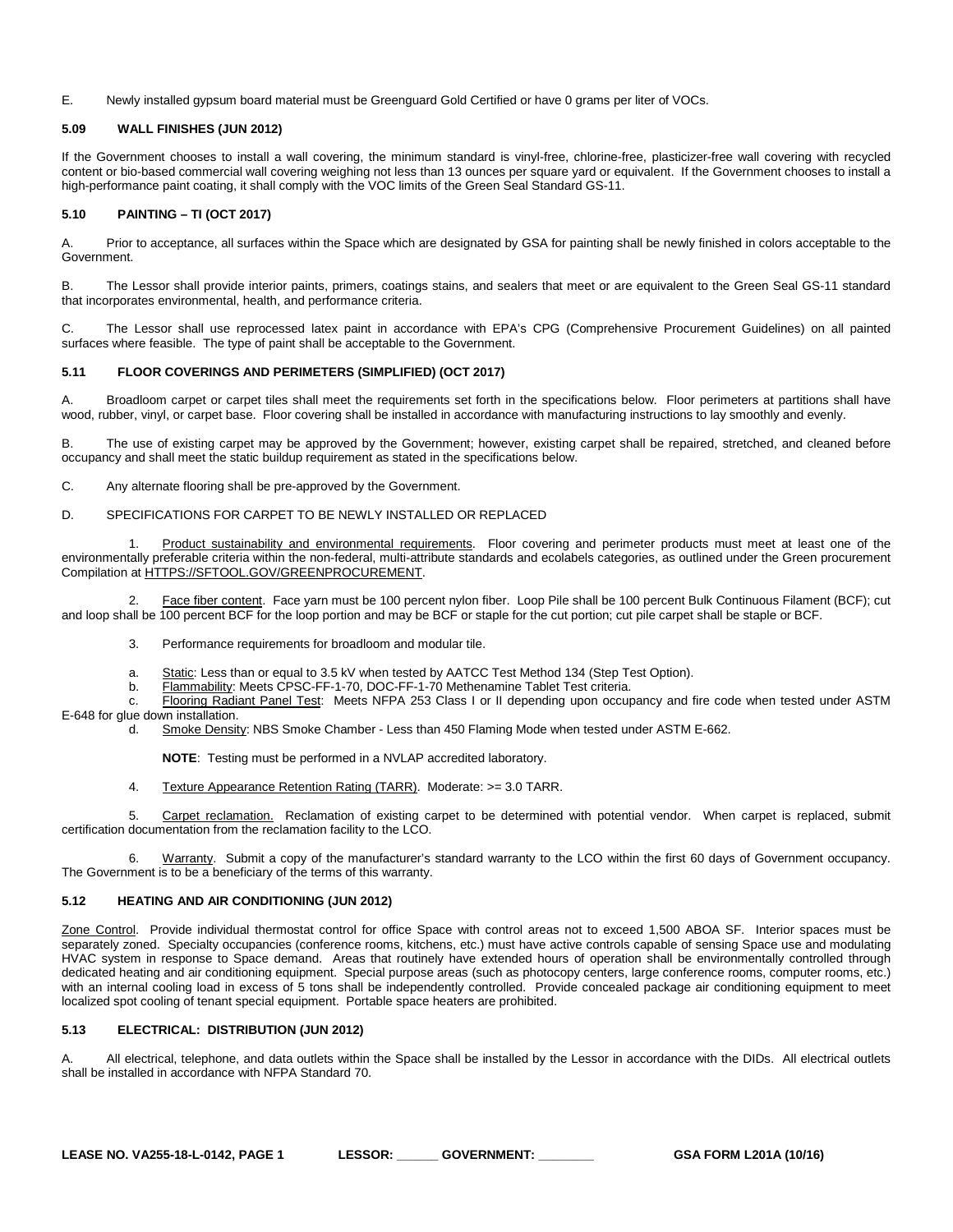B. All outlets within the Space shall be marked and coded for ease of wire tracing; outlets shall be circuited separately from lighting. All floor outlets shall be flush with the plane of the finished floor. Outlet cover colors shall be coordinated with partition finish selections.

C. The Lessor shall in all cases safely conceal outlets and associated wiring (for electricity, voice, and data) to the workstation(s) in partitions, ceiling plenums, in recessed floor ducts, under raised flooring, or by use of a method acceptable to the Government.

# <span id="page-26-0"></span>**5.14 TELECOMMUNICATIONS: DISTRIBUTION AND EQUIPMENT (JUN 2012)**

Telecommunications floor or wall outlets shall be provided as part of the TIs. At a minimum, each outlet shall house one 4-pair wire jack for voice and one 4-pair wire jack for data. The Lessor shall ensure that all outlets and associated wiring, copper, coaxial cable, optical fiber, or other transmission medium used to transmit telecommunications (voice, data, video, Internet, or other emerging technologies) service to the workstation shall be safely concealed under raised floors, in floor ducts, walls, columns, or molding. All outlets/junction boxes shall be provided with rings and pull strings to facilitate the installation of cable. Some transmission medium may require special conduit, inner duct, or shielding as specified by the Government.

# <span id="page-26-1"></span>**5.15 TELECOMMUNICATIONS: LOCAL EXCHANGE ACCESS (AUG 2008)**

Provide sealed conduit to house the agency telecommunications system when required.

# <span id="page-26-2"></span>**5.16 DATA DISTRIBUTION (JUN 2012)**

The Government shall be responsible for the cost of purchasing and installing data cable. The Lessor shall safely conceal data outlets and the associated wiring used to transmit data to workstations in floor ducts, walls, columns, or below access flooring. The Lessor shall provide, as part of the TI, outlets with rings and pull strings to facilitate the installation of the data cable. When cable consists of multiple runs, the Lessor shall provide ladder type or other acceptable cable trays to prevent Government-provided cable coming into contact with suspended ceilings or sprinkler piping. Cable trays shall form a loop around the perimeter of the Space such that they are within a 30-foot horizontal distance of any single drop.

# <span id="page-26-3"></span>**5.17 ELECTRICAL, TELEPHONE, DATA FOR SYSTEMS FURNITURE (JUN 2012)**

A. The Lessor shall provide as part of the TIs separate data, telephone, and electric junction boxes for the base feed connections to Government provided modular or systems furniture, when such feeds are supplied via wall outlets or floor penetrations. When overhead feeds are used, junction boxes shall be installed for electrical connections. Raceways shall be provided throughout the furniture panels to distribute the electrical, telephone, and data cable. The Lessor shall provide all electrical service wiring and connections to the furniture at designated junction points. Each electrical junction shall contain an 8-wire feed consisting of 3 general purpose 120-V circuits with 1 neutral and 1 ground wire, and a 120-V isolated ground circuit with 1 neutral and 1 isolated ground wire. A 20-ampere circuit shall have no more than 8 general purpose receptacles or 4 isolated ground "computer" receptacles.

B. The Government shall be responsible for the cost of purchasing data and telecommunications cable. Said cable shall be installed and connected to systems furniture by the Lessor/contractor with the assistance and/or advice of the Government or computer vendor. The Lessor shall provide wall mounted data and telephone junction boxes, which shall include rings and pull strings to facilitate the installation of the data and telecommunications cable. When cable consists of multiple runs, the Lessor shall provide ladder-type or other acceptable cable trays to prevent Government provided cable coming into contact with suspended ceilings or sprinkler piping. Cable trays shall form a loop around the perimeter of the Space such that they are within a 30-foot horizontal distance of any single drop. Said cable trays shall provide access to both telecommunications data closets and telephone closets.

C. The Lessor shall furnish and install suitably sized junction boxes near the "feeding points" of the furniture panels. All "feeding points" shall be shown on Government approved design intent drawings. The Lessor shall temporarily cap off the wiring in the junction boxes until the furniture is installed. The Lessor shall make all connections in the power panel and shall keep the circuit breakers off. The Lessor shall identify each circuit with the breaker number and shall identify the computer hardware to be connected to it. The Lessor shall identify each breaker at the panel and identify the devices that it serves.

D. The Lessor's electrical contractor must connect power poles or base feeds in the junction boxes to the furniture electrical system and test all pre-wired receptacles in the systems furniture. Other Government contractors will be installing the data cable in the furniture panels for the terminal and printer locations, installing the connectors on the terminal/printer ends of the cable, and continuity testing each cable. Work shall be coordinated and performed in conjunction with the furniture, telephone, and data cable installers. Much of this work may occur over a weekend on a schedule that requires flexibility and on-call visits. The Lessor must coordinate the application of Certification of Occupancy with furniture installation.

# <span id="page-26-4"></span>**5.18 LIGHTING: INTERIOR AND PARKING – TI (SIMPLIFIED) (SEP 2013)**

A. FIXTURES: Once the design intent drawings are approved, the Lessor shall design and provide interior lighting to comply with requirements under the paragraph, "Lighting: Interior and Parking – Shell (Simplified)." Any additional lighting fixtures and/or components required beyond what would have been provided for an open office plan (shell) are part of the TIs.

B. BUILDING PERIMETER: There may be additional requirements for lighting in exterior parking areas, vehicle driveways, pedestrian walkways, and Building perimeter in the Security Requirements attached to this Lease.

# <span id="page-26-5"></span>**5.19 AUTOMATIC FIRE SPRINKLER SYSTEM - TI (OCT 2016)**

Where sprinklers are required in the Space, sprinkler mains and distribution piping in a "protection" layout (open plan) with heads turned down with an escutcheon or trim plate shall be provided as part of Shell rent. Any additional sprinkler fixtures and/or components required in the Space beyond what would have been provided for an open office plan (shell) are part of the TIs.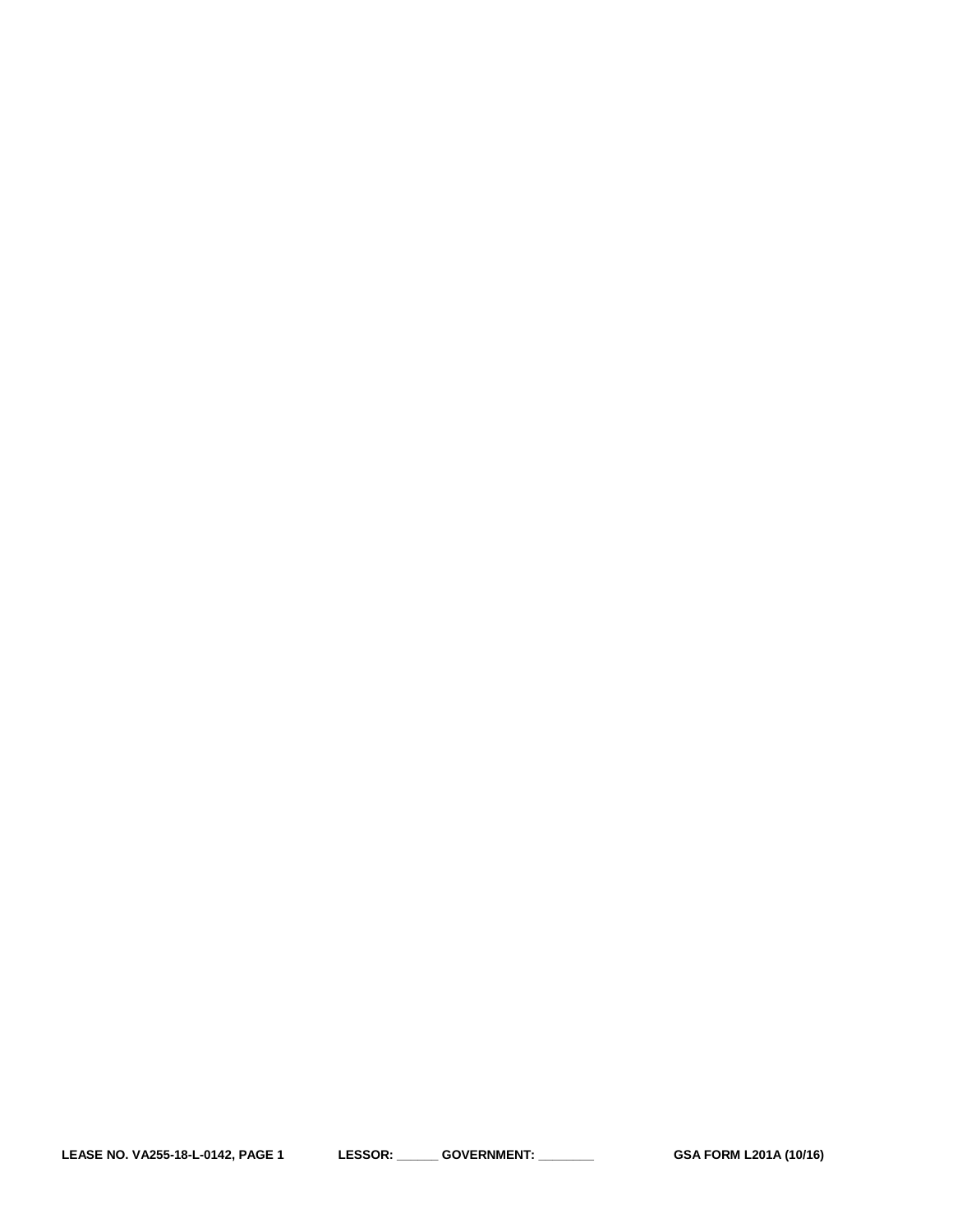# <span id="page-28-0"></span>**SECTION 6 UTILITIES, SERVICES, AND OBLIGATIONS DURING THE LEASE TERM**

# <span id="page-28-1"></span>**6.01 PROVISION OF SERVICES, ACCESS, AND NORMAL HOURS (SIMPLIFIED) (JUN 2012)**

The Government's normal hours of operations are established as **7:30 AM to 6:30 PM**, Monday through Friday, with the exception of Federal holidays. Services, maintenance, and utilities shall be provided during these hours. The Government shall have access to the Premises and its Appurtenant Areas at all times without additional payment, including the use, during other than normal hours, of necessary services and utilities such as elevators, restrooms, lights, and electric power. Cleaning shall be performed during normal hours.

<span id="page-28-2"></span>**6.02 UTILITIES (APR 2011)**The Lessor is responsible for providing all utilities necessary for base Building and tenant operations as part of the rental consideration.

#### <span id="page-28-3"></span>**6.03 UTILITIES SEPARATE FROM RENTAL (SIMPLIFIED) (MAR 2013)**

A. If any utilities are excluded from the rental consideration, the Lessor shall obtain a statement from a registered professional engineer stating that all HVAC, plumbing, and other energy intensive Building systems can operate under the control conditions stated in the Lease. The statement shall also identify all Building systems which do not conform to the system performance values, including the "recommended" or "suggested" values of ANSI/ASHRAE Standard 90.1, Energy Efficient Design of New Buildings except Low Rise Residential Buildings, or more restrictive state or local codes.

B. The Lessor shall provide and install as part of shell rent, separate meters for utilities. Sub meters are not acceptable. The Lessor shall furnish in writing to the Government, prior to occupancy by the Government, a record of the meter numbers and verification that the meters measure Government usage only. Proration is not permissible. In addition, an automatic control system shall be provided to assure compliance with heating and air conditioning requirements.

# <span id="page-28-4"></span>**6.04 UTILITY CONSUMPTION REPORTING (OCT 2016)**

Upon the effective date of the Lease, only for leases over 10,000 RSF, the Lessor shall provide regular quarterly reports for the amount of utilities (including water) consumed at the Building broken down by utility type per month for the duration of the Lease. Lessors shall report this utility consumption data within 45 calendar days of the end of each calendar quarter in the Environmental Protection Agency (EPA) Portfolio Manager online tool [HTTPS://WWW.ENERGYSTAR.GOV/.](https://www.energystar.gov/) Data reported includes, but is not limited to, the number of actual units consumed, by utility type per month, and associated start and end date(s) for that consumption.

(Refer to the following link for reporting guidance: WWW.gsa.gov/ucr)

# <span id="page-28-5"></span>**6.05 HEATING AND AIR CONDITIONING (OCT 2017)**

A. In all office areas, temperatures shall conform to local commercial equivalent temperature levels and operating practices in order to maximize tenant satisfaction. These temperatures shall be maintained throughout the leased Premises and service areas, regardless of outside temperatures, during the hours of operation specified in the Lease. The Lessor shall perform any necessary systems start-up required to meet the commercially equivalent temperature levels prior to the first hour of each day's operation. At all times, humidity shall be maintained below 60% relative humidity.

B. During non working hours, heating temperatures shall be set no higher than 55° Fahrenheit, and air conditioning shall not be provided except as necessary to return Space temperatures to a suitable level for the beginning of working hours. Thermostats shall be secured from manual operation by key or locked cage. A key shall be provided to the Government's designated representative.

C. Thermal comfort. During all working hours, comply with the latest edition of ASHRAE Standard 55, Thermal Comfort Conditions for Human Occupancy.

D. Warehouse or garage areas require heating and ventilation only. Cooling of this Space is not required. Temperature of warehouse or garage areas shall be maintained at a minimum of 50° Fahrenheit.

E. The Lessor shall conduct HVAC system balancing after any HVAC system alterations during the term of the Lease and shall make a reasonable attempt to schedule major construction outside of office hours.

F. Normal HVAC systems' maintenance shall not disrupt tenant operations.

G. XX ABOA SF of the Premises shall receive cooling at all times (24 hrs a day, 365 days a year) for purposes of cooling the designated server room. The peak BTU output of this room is established as **XX** BTU per hour. The temperature of this room shall be maintained at **XX** degrees F, with humidity control not to exceed 60% relative humidity, regardless of outside temperature or seasonal changes.

# <span id="page-28-6"></span>**6.06 OVERTIME HVAC USAGE (SIMPLIFIED) (SEPT 2011)**

If there is to be a charge for heating or cooling outside of the Building's normal hours, such services shall be provided at the hourly rates set forth in Exhibit A, GSA Form 1364A. Overtime usage services may be ordered by the Government's authorized representative only.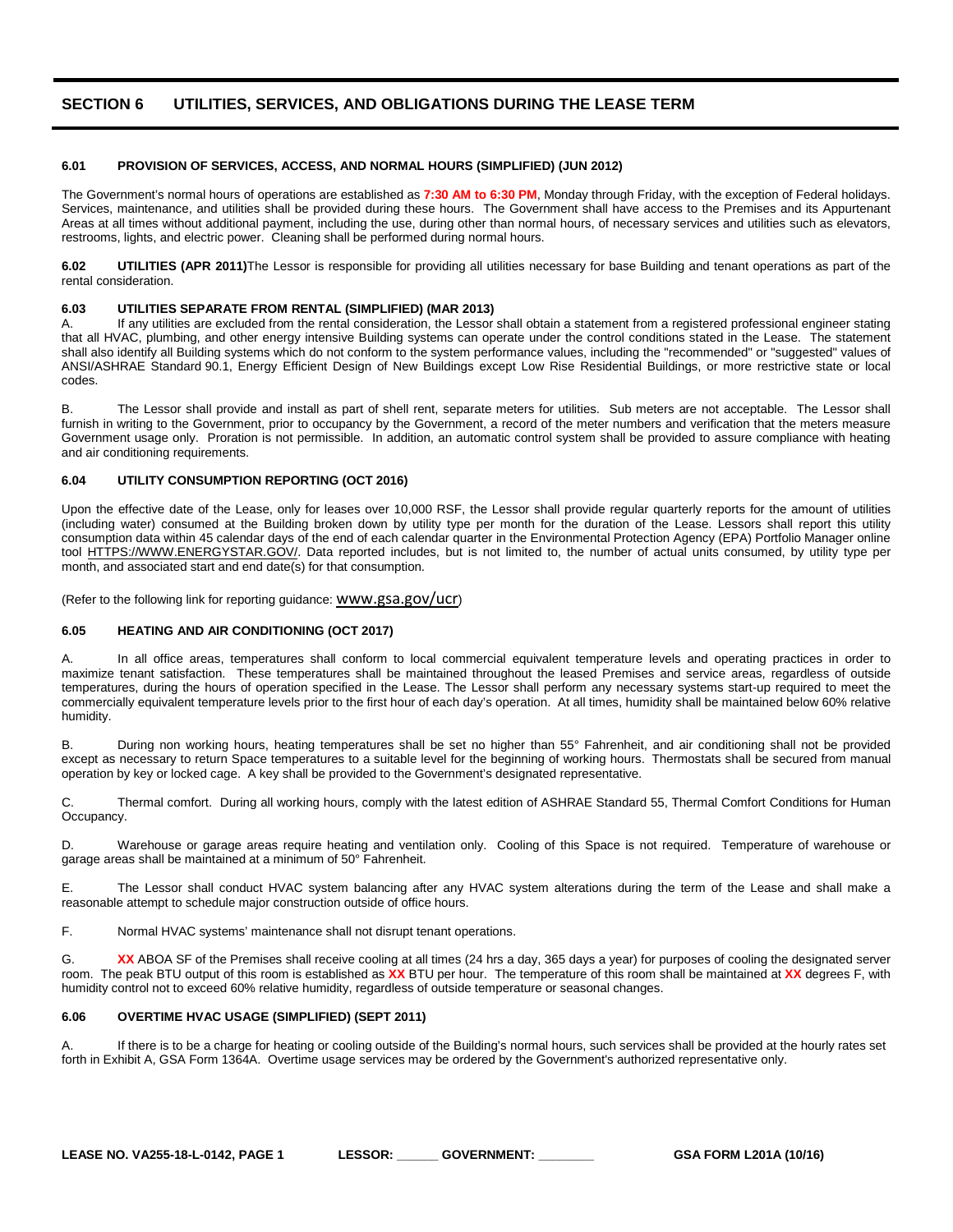B. When the cost of service is \$3,000 or less, the service may be ordered orally. An invoice shall be submitted to the official placing the order for certification and payment. Orders for services costing more than \$3,000 shall be placed using GSA Form 300, Order for Supplies or Services, or other approved service requisition procurement document. An invoice conforming to the requirements of this Lease shall be submitted to the official placing the order for certification and payment.

C. Failure to submit a proper invoice within 120 days of providing overtime utilities shall constitute a waiver of the Lessor's right to receive any payment for such overtime utilities pursuant to this Lease.

# <span id="page-29-0"></span>**6.07 JANITORIAL SERVICES (JUN 2012)**

The Lessor shall maintain the Premises and all areas of the Property to which the Government has routine access in a clean condition and shall provide supplies and equipment for the term of the Lease. The following schedule describes the level of services intended. Performance will be based on the LCO's evaluation of results, not the frequency or method of performance.

Daily. Empty trash receptacles. Sweep entrances, lobbies, and corridors. Spot sweep floors, and spot vacuum carpets. Clean drinking fountains. Sweep and damp mop or scrub restrooms. Clean all restroom fixtures, and replenish restroom supplies. Dispose of all trash and garbage generated in or about the Building. Wash inside and out or steam clean cans used for collection of food remnants from snack bars and vending machines. Dust horizontal surfaces that are readily available and visibly require dusting. Spray buff resilient floors in main corridors, entrances, and lobbies. Clean elevators and escalators. Remove carpet stains. Police sidewalks, parking areas, and driveways. Sweep loading dock areas and platforms. Clean glass entry doors to the Space.

B. Three times a week. Sweep or vacuum stairs.

C. Weekly. Damp mop and spray buff all resilient floors in restrooms and health units. Sweep sidewalks, parking areas, and driveways (weather permitting).

D. Every two weeks. Spray buff resilient floors in secondary corridors, entrance, and lobbies. Damp mop and spray buff hard and resilient floors in office Space.

E. Monthly. Thoroughly dust furniture. Completely sweep and/or vacuum carpets. Sweep storage Space. Spot clean all wall surfaces within 70 inches of the floor.

F. Every two months. Damp wipe restroom wastepaper receptacles, stall partitions, doors, window sills, and frames. Shampoo entrance and elevator carpets.

G. Three times a year. Dust wall surfaces within 70 inches of the floor, vertical surfaces and under surfaces. Clean metal and marble surfaces in lobbies. Wet mop or scrub garages.

H. Twice a year. Wash all interior and exterior windows and other glass surfaces. Strip and apply four coats of finish to resilient floors in restrooms. Strip and refinish main corridors and other heavy traffic areas.

I. Annually. Wash all venetian blinds, and dust 6 months from washing. Vacuum or dust all surfaces in the Building more than 70 inches from the floor, including light fixtures. Vacuum all draperies in place. Strip and refinish floors in offices and secondary lobbies and corridors. Shampoo carpets in corridors and lobbies. Clean balconies, ledges, courts, areaways, and flat roofs.

J. Every two years. Shampoo carpets in all offices and other non-public areas.

K. Every five years. Dry clean or wash (as appropriate) all draperies.

L. As required. Properly maintain plants and lawns. Provide initial supply, installation, and replacement of light bulbs, tubes, ballasts, and starters. Provide and empty exterior ash cans and clean area of any discarded cigarette butts.

M. Pest control. Control pests as appropriate, using Integrated Pest Management techniques, as specified in the GSA Environmental Management Integrated Pest Management Technique Guide (E402-1001).

# <span id="page-29-1"></span>**6.08 SELECTION OF CLEANING PRODUCTS (OCT 2016)**

The Lessor shall use cleaning products (including general purpose cleaners, floor cleaners, hand soap, etc.) that comply with either the Green Seal standard, the UL/EcoLogo standard, EPA's Safer Choice designation, or a substitute acceptable to the LCO. Hand soap products shall also be USDA Certified BioPreferred.

# <span id="page-29-2"></span>**6.09 SELECTION OF PAPER PRODUCTS (APR 2015)**

The Lessor shall select paper and paper products (e.g., restroom tissue and paper towels) conforming to the Green Seal Standard (GS-1), or a substitute acceptable to the LCO.

#### <span id="page-29-3"></span>**6.10 SNOW REMOVAL (APR 2011)**

Lessor shall provide snow removal services for the Government on all days for which this Lease has designated normal hours. Lessor shall clear parking lots if the accumulation of snow exceeds two inches. Lessor shall clear sidewalks, walkways and other entrances before accumulation exceeds 1.5 inches. The snow removal shall take place no later than 5:00 AM, without exception. Should accumulation continue throughout the day,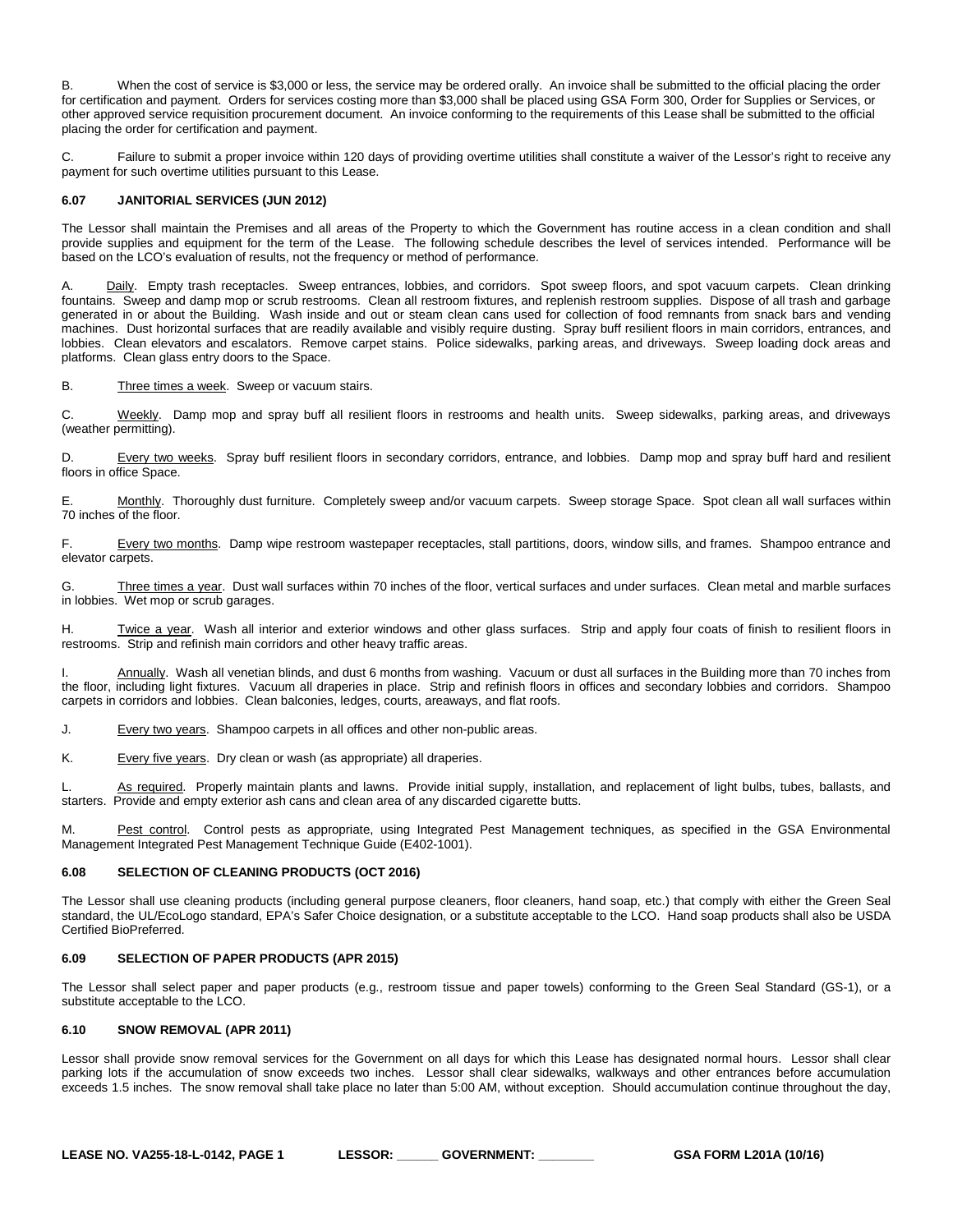the Lessor shall provide such additional snow removal services to prevent accumulation greater than the maximums specified in this paragraph. In addition to snow removal, the Lessor shall keep walkways, sidewalks and parking lots free of ice during the normal hours. The Lessor shall remove excess buildup of sand and**/**or ice melt to minimize slipping hazards. If the Building entrance(s) has a northern exposure, then Lessor shall take additional measures to protect the safety of pedestrians.

# <span id="page-30-0"></span>**6.11 MAINTENANCE AND TESTING OF SYSTEMS (SIMPLIFIED) (JUN 2012)**

The Lessor is responsible for the total maintenance and repair of the leased Premises, including the site and private access roads. The Lessor's maintenance responsibility includes initial supply and replacement of all supplies, materials, and equipment necessary for such maintenance. Maintenance, testing, and inspection of appropriate equipment and systems shall be done in accordance with current applicable codes, and inspection certificates shall be displayed as appropriate. Copies of all records in this regard shall be forwarded to the Government's designated representative, upon request, at the Lessor's expense.

#### **6.12 MAINTENANCE OF PROVIDED FINISHES (OCT 2016)**

- <span id="page-30-1"></span>A. Paint, wall coverings. Lessor shall maintain all wall coverings and high performance paint coatings in "like new" condition for the life of the Lease. All painted surfaces, shall be repainted at the Lessor's expense, including the moving and returning of furnishings, any time during the occupancy by the Government if the paint is peeling or permanently stained, except where damaged due to the negligence of the Government. All work shall be done after normal working hours as defined elsewhere in this Lease. In addition to the foregoing requirement,
	- 1. Lessor shall repaint common areas at least every three years.

2. Lessor shall perform cyclical repainting of the Space every **5** years of occupancy. This cost, including the moving and returning of furnishings, as well as disassembly and reassembly of systems furniture per manufacturer's warranty, shall be at the Lessor's expense.

#### B. Carpet and flooring.

- 1. Except when damaged by the Government, the Lessor shall repair or replace flooring at any time during the Lease term when:
	- a. Backing or underlayment is exposed;
	- b. There are noticeable variations in surface color or texture;
	- c. It has curls, upturned edges, or other noticeable variations in texture;
	- d. Tiles are loose; or,
	- e. Tears or tripping hazards are present.

2. Notwithstanding the foregoing, the Lessor shall replace all carpet and base coving in the Space every **5** years with a product which meets the requirements in the "Floor Coverings and Perimeters" paragraph in this Lease.

3. Repair or replacement shall include the moving and returning of furnishings, including disassembly and reassembly of systems furniture per manufacturer's warranty, if necessary. Work shall be performed after the normal hours established elsewhere in this Lease.

# <span id="page-30-2"></span>**6.13 ASBESTOS ABATEMENT (APR 2011)**

If asbestos abatement work is to be performed in the Space after occupancy, the Lessor shall submit to the Government the occupant safety plan and a description of the methods of abatement and re-occupancy clearance, in accordance with OSHA, EPA, DOT, state, and local regulations and guidance, at least 4 weeks prior to the abatement work.

#### <span id="page-30-3"></span>**6.14 ONSITE LESSOR MANAGEMENT (APR 2011)**

The Lessor shall provide an onsite Building superintendent or a locally designated representative available to promptly respond to deficiencies, and immediately address all emergency situations.

# <span id="page-30-4"></span>**6.15 IDENTITY VERIFICATION OF PERSONNEL (OCT 2016)**

A. The Government reserves the right to verify identities of personnel with routine and/or unaccompanied access to the Government's Space, including both pre and post occupancy periods. The Lessor shall comply with the agency personal identity verification procedures below that implement [Homeland Security Presidential Directive-12](http://www.whitehouse.gov/news/releases/2004/08/20040827-8.html) (HSPD-12), Office of Management and Budget (OMB) guidance [M-05-24](http://www.whitehouse.gov/omb/memoranda/fy2005/m05-24.pdf) and [M-11-11,](https://www.whitehouse.gov/sites/default/files/omb/memoranda/2011/m11-11.pdf) and Federal Information Processing Standards Publication (FIPS PUB) Number 201, as amended. These policies require the Government to conduct background investigations and make HSPD-12 compliant suitability determinations for all persons with routine or unaccompanied access to Government leased Space. By definition, this includes at a minimum each employee of the Lessor, as well as employees of the Lessor's contractors or subcontractors who will provide building operating services requiring routine access to the Government's leased Space for a period greater than 6 months. The Government may also require this information for the Lessor's employees, contractors, or subcontractors who will be engaged to perform alterations or emergency repairs in the Government's Space.

B. Application Process: The background investigation will be done using the Government's prescribed process. The Lessor must provide information on each of their contractor/personnel meeting the above criteria to the Government, whereupon each identified contractor/personnel will be notified with instructions for completing the identity verification application within a given time frame. The application process will include completing supplemental information forms that must be inputted into the identity verification system in order for the application to be considered complete. Additionally, the Lessor must ensure prompt completion of the fingerprint process for their contractor/personnel. Email notifications will be sent with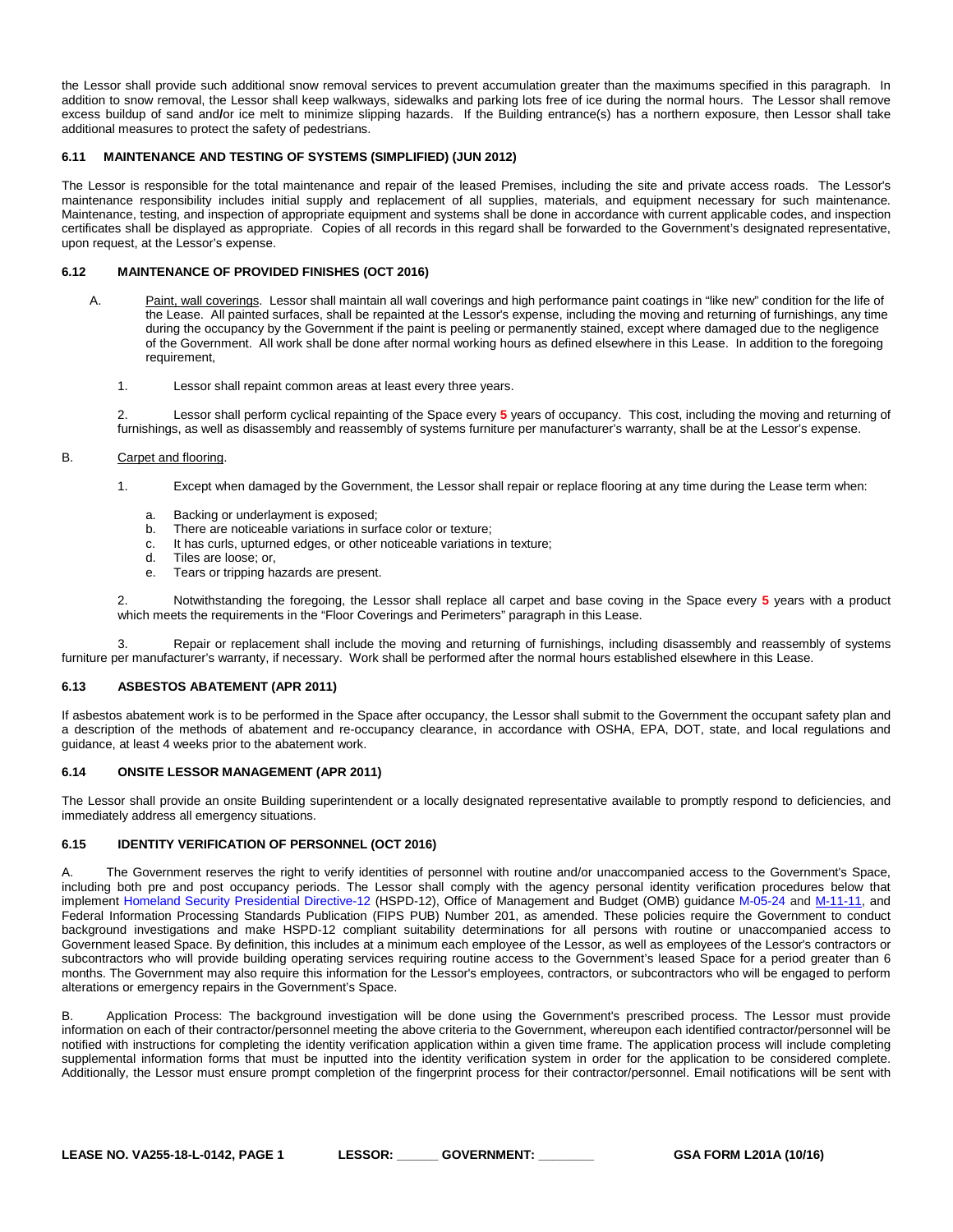instructions on the steps to be taken to schedule an appointment for fingerprinting at an approved regional location along with instructions on how to complete the background investigation application.

C. The Lessor must ensure the Lease Contracting Officer (or the Lease Contracting Officer's designated representative) has all of the requested documentation timely to ensure the completion of the investigation.

D. Based on the information furnished, the Government will conduct background investigations. The Lease Contracting Officer will advise the Lessor in writing if a person fails the investigation, and, effective immediately, that person will no longer be allowed to work or be assigned to work in the Government's Space.

E. Throughout the life of the Lease, the Lessor shall provide the same data for any new employees, contractors, or subcontractors who will be assigned to the Government's Space in accordance with the above criteria. In the event the Lessor's contractor or subcontractor is subsequently replaced, the new contractor or subcontractor is not required to have persons re-apply who were cleared through this process while associated with the former contractor or subcontractor in accordance with GSA policy. The Lessor shall require each cleared person to re-apply and obtain a new clearance in accordance with GSA policy.

F. The Lessor is accountable for not allowing contractors to start work without the successful completion of the appropriate background investigation as required by GSA policy.

G. Access Card Retrieval/Return: Upon an Entry on Duty notification, the Government will issue a Personal Identity Verification (PIV) credential that is sometimes referred to as a GSA Access card. Lessors are responsible for all PIV credential issued to their contractors/personnel pursuant to this Lease. Lessors are specifically responsible for ensuring that all GSA PIV access cards are returned to the Lease Contracting Officer or their designee whenever their employees or a contractor no longer require access to the Space (such as When no longer needed for contract performance, upon completion of the Contractor employee's employment, and upon contract completion or termination). Additionally, the Lessor must notify the Lease Contracting Officer or their designee whenever a GSA PIV Access card is lost or stolen in which event the Lessor may be responsible for reimbursing the Government for replacement credentials at the current cost per PIV HSPD12 credential. Unreturned PIV Access cards will be considered as lost or stolen cards.

H. The Government reserves the right to conduct additional background checks on Lessor personnel and contractors with routine access to Government leased Space throughout the term of the Lease to determine who may have access to the Premises.

I. The Lease Contracting Officer may delay final payment under a contract if the Contractor fails to comply with these requirements.

J. The Lessor shall insert this paragraph in all subcontracts when the subcontractor is required to have physical access to a federally controlled facility or access to a federal information system.

# <span id="page-31-0"></span>**6.16 SCHEDULE OF PERIODIC SERVICES (JUN 2012)**

Within 60 days after occupancy by the Government, the Lessor shall provide the LCO with a detailed written schedule of all periodic services and maintenance to be performed other than daily, weekly, or monthly.

# <span id="page-31-1"></span>**6.17 LANDSCAPE MAINTENANCE (APR 2011)**

Landscape maintenance shall be performed during the growing season at not less than a weekly cycle and shall consist of watering, weeding, mowing, and policing the area to keep it free of debris. Pruning and fertilization shall be done on an as-needed basis. In addition, dead, dying, or damaged plants shall be replaced.

# <span id="page-31-2"></span>**6.18 RECYCLING (SIMPLIFIED) (JUN 2012)**

Where state or local law, code, or ordinance requires recycling programs for the Premises, Lessor shall comply with such state and/or local law, code, or ordinance. During the Lease term, the Lessor agrees, upon request, to provide the Government with additional information concerning recycling programs maintained in the Building and in the Space.

# <span id="page-31-3"></span>**6.19 RANDOLPH-SHEPPARD COMPLIANCE (SEP 2013)**

During the term of the Lease, the Lessor may not establish vending facilities within the leased Space that will compete with any Randolph-Sheppard vending facilities.

# <span id="page-31-4"></span>**6.20 INDOOR AIR QUALITY (OCT 2016)**

The Lessor shall control airborne contaminants at the source and/or operate the Space in such a manner that the GSA indicator levels for asbestos, mold, carbon monoxide (CO), carbon dioxide (CO2), and formaldehyde are not exceeded. The indicator levels for office areas shall be: Asbestos 70 s/mm2; mold (see paragraph entitled "Mold"); CO 9 ppm; CO2 700 ppm above outdoor air; formaldehyde 0.016 ppm.

The Lessor shall use available odor-free or low odor products when applying paints, glues, lubricants, and similar wet products. When such equivalent products are not available, lessor shall use the alternate products outside normal working hours. Except in an emergency, the Lessor shall provide at least 72 hours advance notice to the Government before applying chemicals or products with noticeable odors in occupied Spaces and shall adequately ventilate those Spaces during and after application.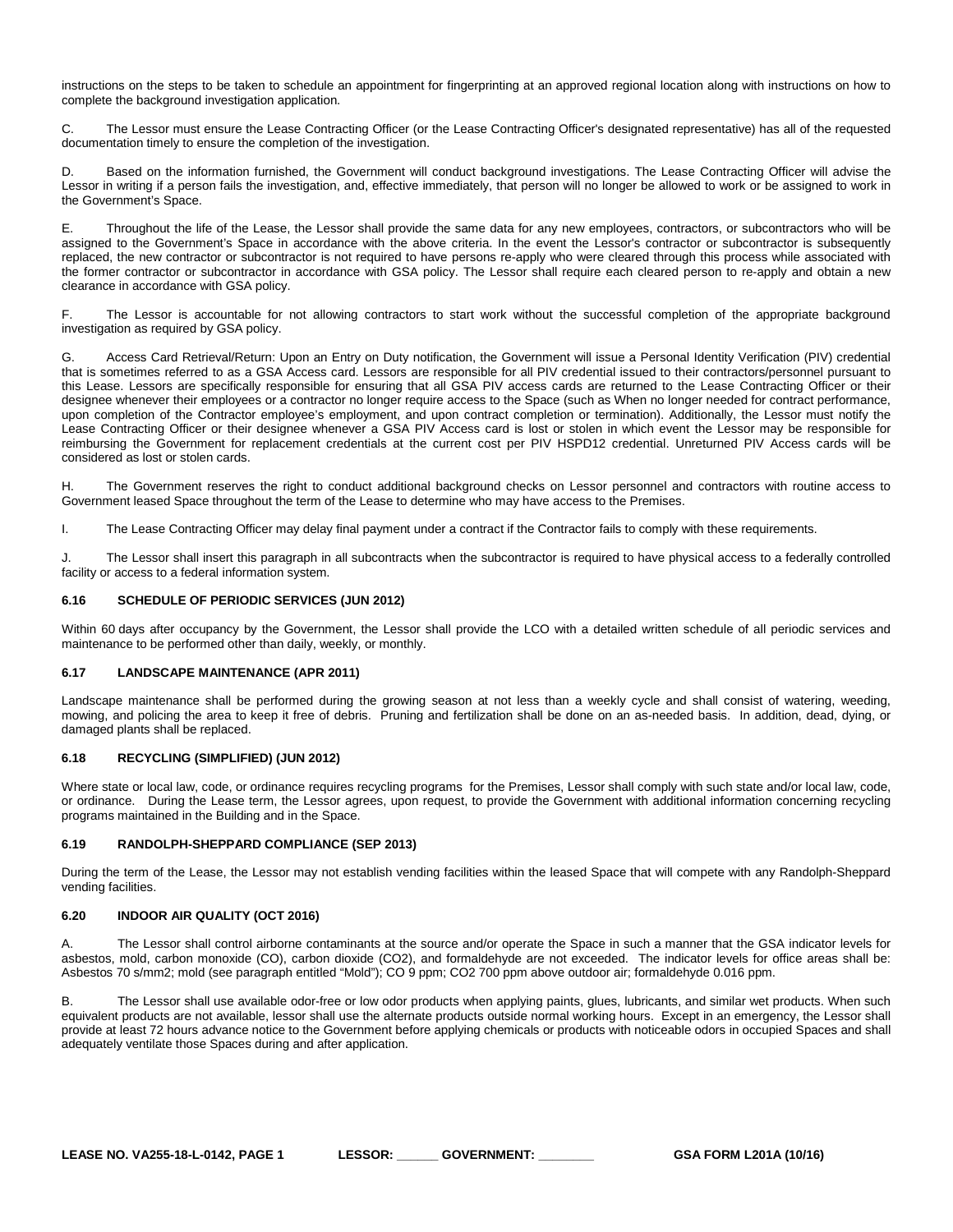C. The Lessor shall serve as first responder to any occupant complaints about indoor air quality (IAQ). The Lessor shall promptly investigate such complaints and implement the necessary controls to address each complaint. Investigations shall include testing as needed, to ascertain the source and severity of the complaint.

D. The Government reserves the right to conduct independent IAQ assessments and detailed studies in Space that it occupies, as well as in space serving the Space (e.g., common use areas, mechanical rooms, HVAC systems, etc.). The Lessor shall assist the Government in its assessments and detailed studies by:

- 1. Making available information on Building operations and Lessor activities;<br>2. Providing access to Space for assessment and testing, if required; and
- 2. Providing access to Space for assessment and testing, if required; and<br>3. Implementing corrective measures required by the LCO.
- Implementing corrective measures required by the LCO.

E. The Lessor shall provide to the Government safety data sheets (SDS) upon request for the following products prior to their use during the term of the Lease: adhesives, caulking, sealants, insulating materials, fireproofing or firestopping materials, paints, carpets, floor and wall patching or leveling materials, lubricants, clear finish for wood surfaces, janitorial cleaning products, pesticides, rodenticides, and herbicides. The Government reserves the right to review such products used by the Lessor within:

- 
- 1. The Space;<br>2. Common Bu 2. Common Building areas;<br>3. Ventilation systems and z
- Ventilation systems and zones serving the Space; and
- 4. The area above suspended ceilings and engineering space in the same ventilation zone as the Space.

Where hazardous gasses or chemicals (any products with data in the Health and Safety section of the SDS sheets) may be present or used, including large-scale copying and printing rooms, segregate areas with deck-to-deck partitions with separate outside exhausting at a rate of at least 0.5 cubic feet per minute per SF, no air recirculation. The mechanical system must operate at a negative pressure compared with the surrounding spaces of at least an average of 5 Pa (pascal) (0.02 inches of water gauge) and with a minimum of 1 Pa (0.004 inches of water gauge) when the doors to the rooms are closed.

# <span id="page-32-0"></span>**6.21 RADON IN AIR (OCT 2016)**

If Space planned for occupancy by the Government is on the second floor above grade or lower, the Lessor shall, prior to occupancy, test the leased Space for 2 days to 3 days using charcoal canisters. The Lessor is responsible to provide Space in which radon levels in air are below the GSA action levels of 4 picoCuries per liter (pCi/L) for childcare and 25 pCi/L for all other space. After the initial testing, a follow-up test for a minimum of 90 days using alpha track detectors shall be completed. For further information on radon, go to: [HTTPS://WWW.EPA.GOV/RADON.](https://www.epa.gov/radon)

#### <span id="page-32-1"></span>**6.22 RADON IN WATER (JUN 2012)**

A. If the water source is not from a public utility, the Lessor shall demonstrate that water provided to the Premises is in compliance with EPA requirements and shall submit certification to the LCO prior to the Government occupying the Space.

B. If the EPA action level is reached or exceeded, the Lessor shall institute appropriate abatement methods which reduce the radon levels to below this action.

# <span id="page-32-2"></span>**6.23 HAZARDOUS MATERIALS (SEP 2013)**

A. The leased Space shall be free of hazardous materials, hazardous substances, and hazardous wastes, as defined by and according to applicable Federal, state, and local environmental regulations. Should there be reason to suspect otherwise, the Government reserves the right, at Lessor's expense, to require documentation or testing to confirm that the Space is free of all hazardous materials.

B. Lessor shall, to the extent of its knowledge, notify Government of the introduction of any hazardous materials onto the Property by Lessor or others, including but not limited to, co-tenants occupying Space in the Building.

#### <span id="page-32-3"></span>**6.24 MOLD (SIMPLIFIED) (OCT 2016)**

A. Actionable mold is airborne mold of types and concentrations in excess of that found in the local outdoor air or non-problematic control areas elsewhere in the same building.

B. The Lessor shall provide Space to the Government that is free from actionable mold and free from any conditions that reasonably can be anticipated to permit the growth of actionable mold or are indicative of the possibility that actionable mold will be present (indicators).

#### <span id="page-32-4"></span>**6.25 OCCUPANT EMERGENCY PLANS (SEP 2013)**

The Lessor is required to cooperate, participate and comply with the development and implementation of the Government's Occupant Emergency Plan (OEP) and if necessary, a supplemental Shelter-in Place (SIP) Plan. Periodically, the Government may request that the Lessor assist in reviewing and revising its OEP and SIP. The Plan, among other things, must include an annual emergency evacuation drill, emergency notification procedures for the Lessor's Building engineer or manager, Building security, local emergency personnel, and Government agency personnel.